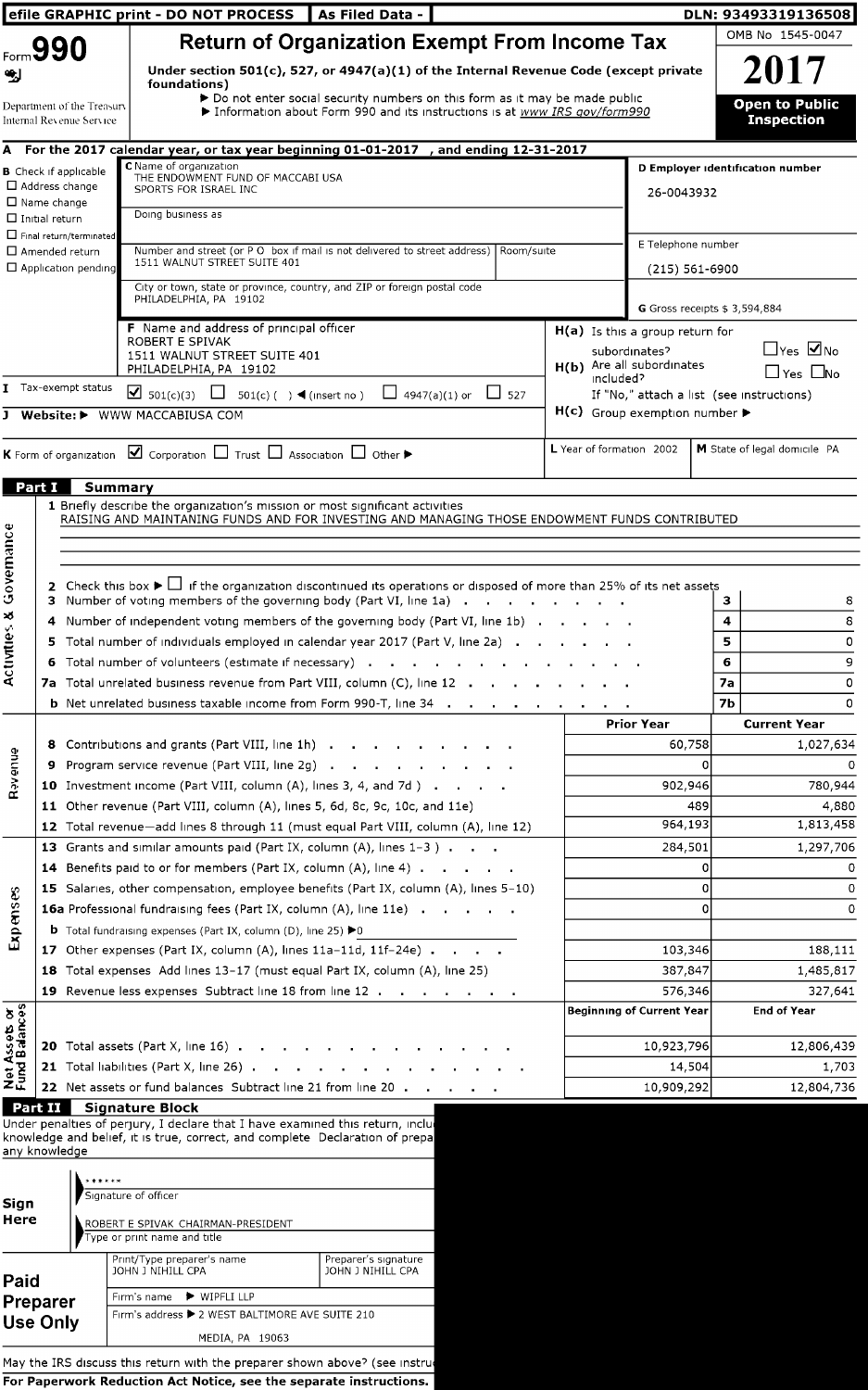|                | Form 990 (2017)     |                                                                                                                                                                                                                                          |                        |                        |                                                                                                                                                                                                                                                                           |                      | Page 2 |
|----------------|---------------------|------------------------------------------------------------------------------------------------------------------------------------------------------------------------------------------------------------------------------------------|------------------------|------------------------|---------------------------------------------------------------------------------------------------------------------------------------------------------------------------------------------------------------------------------------------------------------------------|----------------------|--------|
|                | Part III            | <b>Statement of Program Service Accomplishments</b>                                                                                                                                                                                      |                        |                        |                                                                                                                                                                                                                                                                           |                      |        |
|                |                     |                                                                                                                                                                                                                                          |                        |                        | Check if Schedule O contains a response or note to any line in this Part III (a) and a contact in the container                                                                                                                                                           |                      |        |
| $\mathbf{1}$   |                     | Briefly describe the organization's mission                                                                                                                                                                                              |                        |                        |                                                                                                                                                                                                                                                                           |                      |        |
|                |                     |                                                                                                                                                                                                                                          |                        |                        | THE ORGANIZATION IS RESPONSIBLE FOR RAISING FUNDS, FOR MAINTANING FUNDS, AND FOR INVESTING AND MANAGING THOSE ENDOWMENT                                                                                                                                                   |                      |        |
|                |                     | FUNDS CONTRIBUTED IN ORDER TO SUPPORT QUALIFIED, CHARITABLE ORGANIZATIONS                                                                                                                                                                |                        |                        |                                                                                                                                                                                                                                                                           |                      |        |
|                |                     |                                                                                                                                                                                                                                          |                        |                        |                                                                                                                                                                                                                                                                           |                      |        |
| $\mathbf{z}$   |                     | Did the organization undertake any significant program services during the year which were not listed on                                                                                                                                 |                        |                        |                                                                                                                                                                                                                                                                           |                      |        |
|                |                     | the prior Form 990 or 990-EZ?                                                                                                                                                                                                            |                        |                        |                                                                                                                                                                                                                                                                           | $\Box$ Yes $\Box$ No |        |
|                |                     | If "Yes," describe these new services on Schedule O                                                                                                                                                                                      |                        |                        |                                                                                                                                                                                                                                                                           |                      |        |
| з              |                     | Did the organization cease conducting, or make significant changes in how it conducts, any program                                                                                                                                       |                        |                        |                                                                                                                                                                                                                                                                           |                      |        |
|                |                     | services <sup>2</sup> and the contract of the contract of the contract of the contract of the contract of the contract of the contract of the contract of the contract of the contract of the contract of the contract of the contract o |                        |                        |                                                                                                                                                                                                                                                                           | $\Box$ Yes $\Box$ No |        |
|                |                     | If "Yes," describe these changes on Schedule O                                                                                                                                                                                           |                        |                        |                                                                                                                                                                                                                                                                           |                      |        |
| 4              |                     | expenses, and revenue, if any, for each program service reported                                                                                                                                                                         |                        |                        | Describe the organization's program service accomplishments for each of its three largest program services, as measured by expenses<br>Section $501(c)(3)$ and $501(c)(4)$ organizations are required to report the amount of grants and allocations to others, the total |                      |        |
| 4a             | (Code               | ) (Expenses \$                                                                                                                                                                                                                           | 1,364,550              | including grants of \$ | 1,297,706 ) (Revenue \$                                                                                                                                                                                                                                                   | 549,675)             |        |
|                | See Additional Data |                                                                                                                                                                                                                                          |                        |                        |                                                                                                                                                                                                                                                                           |                      |        |
|                |                     |                                                                                                                                                                                                                                          |                        |                        |                                                                                                                                                                                                                                                                           |                      |        |
| 4b             | (Code               | ) (Expenses \$                                                                                                                                                                                                                           |                        | including grants of \$ | ) (Revenue \$                                                                                                                                                                                                                                                             | $\mathcal{L}$        |        |
|                |                     |                                                                                                                                                                                                                                          |                        |                        |                                                                                                                                                                                                                                                                           |                      |        |
|                |                     |                                                                                                                                                                                                                                          |                        |                        |                                                                                                                                                                                                                                                                           |                      |        |
|                |                     |                                                                                                                                                                                                                                          |                        |                        |                                                                                                                                                                                                                                                                           |                      |        |
|                |                     |                                                                                                                                                                                                                                          |                        |                        |                                                                                                                                                                                                                                                                           |                      |        |
|                |                     |                                                                                                                                                                                                                                          |                        |                        |                                                                                                                                                                                                                                                                           |                      |        |
|                |                     |                                                                                                                                                                                                                                          |                        |                        |                                                                                                                                                                                                                                                                           |                      |        |
|                |                     |                                                                                                                                                                                                                                          |                        |                        |                                                                                                                                                                                                                                                                           |                      |        |
|                |                     |                                                                                                                                                                                                                                          |                        |                        |                                                                                                                                                                                                                                                                           |                      |        |
|                |                     |                                                                                                                                                                                                                                          |                        |                        |                                                                                                                                                                                                                                                                           |                      |        |
|                |                     |                                                                                                                                                                                                                                          |                        |                        |                                                                                                                                                                                                                                                                           |                      |        |
| 4 <sub>c</sub> | (Code               | ) (Expenses \$                                                                                                                                                                                                                           |                        | including grants of \$ | ) (Revenue \$                                                                                                                                                                                                                                                             | $\mathcal{L}$        |        |
|                |                     |                                                                                                                                                                                                                                          |                        |                        |                                                                                                                                                                                                                                                                           |                      |        |
|                |                     |                                                                                                                                                                                                                                          |                        |                        |                                                                                                                                                                                                                                                                           |                      |        |
|                |                     |                                                                                                                                                                                                                                          |                        |                        |                                                                                                                                                                                                                                                                           |                      |        |
|                |                     |                                                                                                                                                                                                                                          |                        |                        |                                                                                                                                                                                                                                                                           |                      |        |
|                |                     |                                                                                                                                                                                                                                          |                        |                        |                                                                                                                                                                                                                                                                           |                      |        |
|                |                     |                                                                                                                                                                                                                                          |                        |                        |                                                                                                                                                                                                                                                                           |                      |        |
|                |                     |                                                                                                                                                                                                                                          |                        |                        |                                                                                                                                                                                                                                                                           |                      |        |
|                |                     |                                                                                                                                                                                                                                          |                        |                        |                                                                                                                                                                                                                                                                           |                      |        |
|                |                     |                                                                                                                                                                                                                                          |                        |                        |                                                                                                                                                                                                                                                                           |                      |        |
| 4d             |                     | Other program services (Describe in Schedule O)                                                                                                                                                                                          |                        |                        |                                                                                                                                                                                                                                                                           |                      |        |
|                | (Expenses \$        |                                                                                                                                                                                                                                          | including grants of \$ |                        | ) (Revenue \$                                                                                                                                                                                                                                                             | $\lambda$            |        |
| 4e             |                     | Total program service expenses ▶                                                                                                                                                                                                         | 1,364,550              |                        |                                                                                                                                                                                                                                                                           |                      |        |

Form 990 (2017)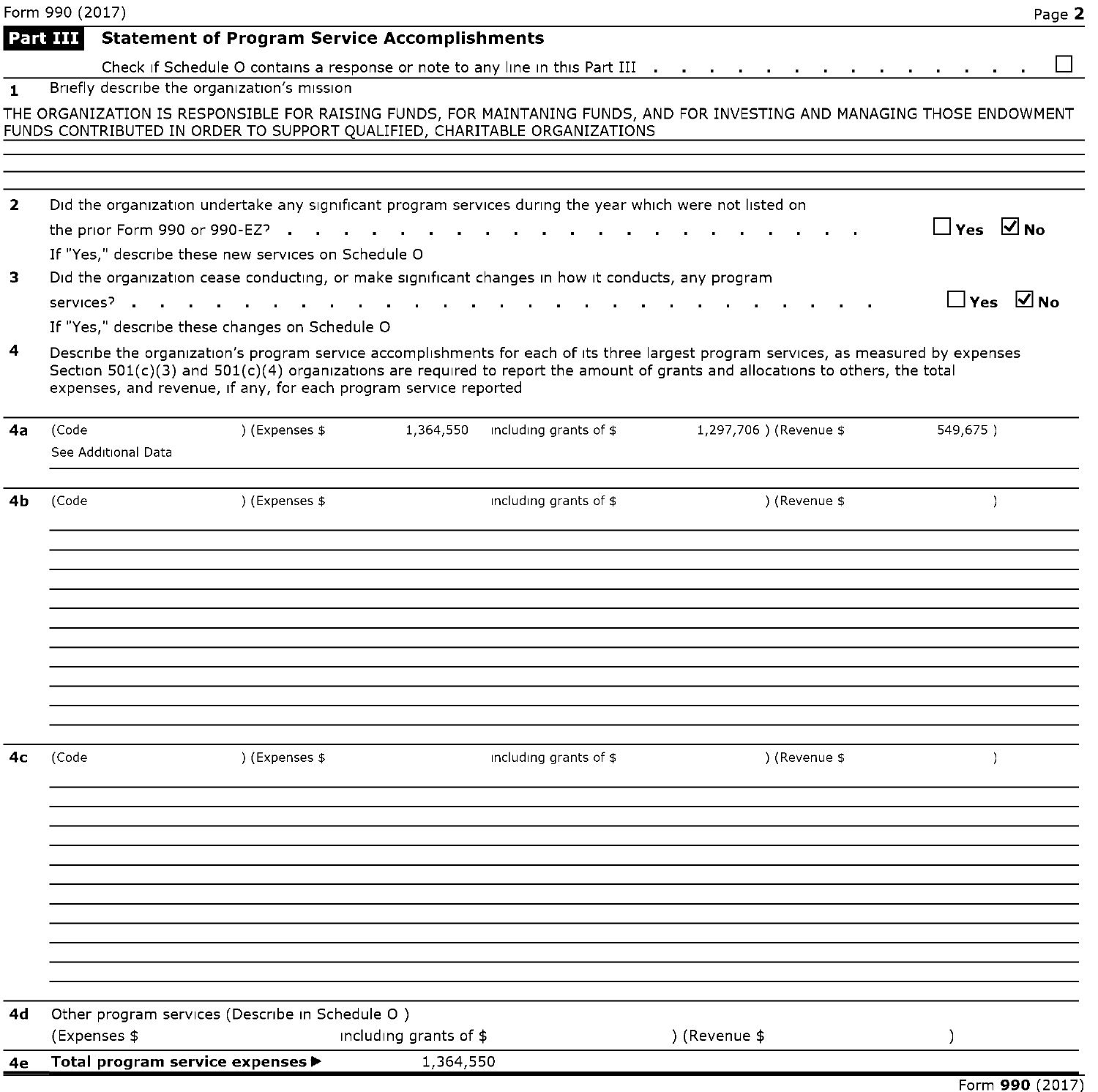Form 990 (2017) Page 3

Part IV Checklist of Required Schedules

|    |                                                                                                                                                                                                                                                                                                                                                          |                 | Yes | No              |
|----|----------------------------------------------------------------------------------------------------------------------------------------------------------------------------------------------------------------------------------------------------------------------------------------------------------------------------------------------------------|-----------------|-----|-----------------|
|    | 1 Is the organization described in section $501(c)(3)$ or $4947(a)(1)$ (other than a private foundation)? If "Yes," complete<br>Schedule A                                                                                                                                                                                                               | 1               | Yes |                 |
|    | 2 Is the organization required to complete Schedule B, Schedule of Contributors (see instructions)?                                                                                                                                                                                                                                                      | $\overline{2}$  | Yes |                 |
| з. | Did the organization engage in direct or indirect political campaign activities on behalf of or in opposition to candidates<br>for public office? If "Yes," complete Schedule C, Part I                                                                                                                                                                  | 3               |     | No              |
|    | 4 Section 501(c)(3) organizations.<br>Did the organization engage in lobbying activities, or have a section 501(h) election in effect during the tax year?<br>If "Yes," complete Schedule C, Part II<br>the contract of the contract of                                                                                                                  | 4               |     | No              |
|    | 5 Is the organization a section $501(c)(4)$ , $501(c)(5)$ , or $501(c)(6)$ organization that receives membership dues,<br>assessments, or similar amounts as defined in Revenue Procedure 98-19?<br>If "Yes," complete Schedule C, Part III .                                                                                                            | 5               |     | No              |
| 6. | Did the organization maintain any donor advised funds or any similar funds or accounts for which donors have the right<br>to provide advice on the distribution or investment of amounts in such funds or accounts?<br>If "Yes," complete Schedule D, Part $I^{\bullet}$ .                                                                               | 6               |     | No              |
|    | 7 Did the organization receive or hold a conservation easement, including easements to preserve open space,<br>the environment, historic land areas, or historic structures? If "Yes," complete Schedule D, Part II $\ddot{\ddot{\Sigma}}$                                                                                                               | 7               |     | No              |
| 8. | Did the organization maintain collections of works of art, historical treasures, or other similar assets?<br>If "Yes," complete Schedule D, Part III $\ddot{\ddot{\mathbf{z}}}$ .                                                                                                                                                                        | 8               |     | No              |
| 9. | Did the organization report an amount in Part X, line 21 for escrow or custodial account liability, serve as a custodian<br>for amounts not listed in Part X, or provide credit counseling, debt management, credit repair, or debt negotiation<br>services?If "Yes," complete Schedule D, Part IV $\ddot{\ddot{\mathbf{z}}}$ .                          | 9               |     | No              |
| 10 | Did the organization, directly or through a related organization, hold assets in temporarily restricted endowments,<br>permanent endowments, or quasi-endowments? If "Yes," complete Schedule D, Part $V^{\bullet}$ ,                                                                                                                                    | 10              | Yes |                 |
| 11 | If the organization's answer to any of the following questions is "Yes," then complete Schedule D, Parts VI, VII, VIII, IX,<br>or X as applicable                                                                                                                                                                                                        |                 |     |                 |
|    | a Did the organization report an amount for land, buildings, and equipment in Part X, line 10?<br>If "Yes," complete Schedule D, Part VI $\mathbb{Z}$                                                                                                                                                                                                    | 11a             |     | No              |
|    | b Did the organization report an amount for investments-other securities in Part X, line 12 that is 5% or more of its total<br>assets reported in Part X, line 16? If "Yes," complete Schedule D, Part VII $\mathbb{S}$ .                                                                                                                                | 11 <sub>b</sub> |     | No              |
|    | c Did the organization report an amount for investments-program related in Part X, line 13 that is 5% or more of its<br>total assets reported in Part X, line 16? If "Yes," complete Schedule D, Part VIII 20.                                                                                                                                           | 11c             |     | No              |
|    | d Did the organization report an amount for other assets in Part X, line 15 that is 5% or more of its total assets reported<br>in Part X, line 16? If "Yes," complete Schedule D, Part IX $\mathscr{L}$<br>$\sim$ $\sim$ $\sim$                                                                                                                          | 11d             |     | No              |
| e  | Did the organization report an amount for other liabilities in Part X, line 25? If "Yes," complete Schedule D, Part X                                                                                                                                                                                                                                    | 11e             | Yes |                 |
|    | f Did the organization's separate or consolidated financial statements for the tax year include a footnote that addresses<br>the organization's liability for uncertain tax positions under FIN 48 (ASC 740)? If "Yes," complete Schedule D, Part X                                                                                                      | 11f             | Yes |                 |
|    | 12a Did the organization obtain separate, independent audited financial statements for the tax year?<br>If "Yes," complete Schedule D, Parts XI and XII $\ddot{\ddot{\mathbf{z}}}$ .                                                                                                                                                                     | 12a             | Yes |                 |
|    | b Was the organization included in consolidated, independent audited financial statements for the tax year?<br>If "Yes," and if the organization answered "No" to line 12a, then completing Schedule D, Parts XI and XII is optional $\mathcal{\ddot{B}}$                                                                                                | 12b             |     | No              |
|    | 13 Is the organization a school described in section $170(b)(1)(A)(ii)^2$ If "Yes," complete Schedule E                                                                                                                                                                                                                                                  | 13              |     | No              |
|    | 14a Did the organization maintain an office, employees, or agents outside of the United States?                                                                                                                                                                                                                                                          | 14a             |     | No              |
|    | <b>b</b> Did the organization have aggregate revenues or expenses of more than \$10,000 from grantmaking, fundraising,<br>business, investment, and program service activities outside the United States, or aggregate foreign investments<br>valued at \$100,000 or more? If "Yes," complete Schedule F, Parts I and IV                                 | 14b             |     | No              |
| 15 | Did the organization report on Part IX, column (A), line 3, more than \$5,000 of grants or other assistance to or for any<br>foreign organization? If "Yes," complete Schedule F, Parts II and IV                                                                                                                                                        | 15              |     | No              |
| 16 | Did the organization report on Part IX, column (A), line 3, more than \$5,000 of aggregate grants or other assistance to<br>or for foreign individuals? If "Yes," complete Schedule F, Parts III and IV $\blacksquare$                                                                                                                                   | 16              |     | No              |
| 17 | Did the organization report a total of more than \$15,000 of expenses for professional fundraising services on Part IX,<br>column (A), lines 6 and $11e^{\gamma}$ If "Yes," complete Schedule G, Part I (see instructions) $\cdot \cdot \cdot$                                                                                                           | 17              |     | No              |
| 18 | Did the organization report more than \$15,000 total of fundraising event gross income and contributions on Part VIII,<br>lines 1c and 8a? If "Yes," complete Schedule G, Part II                                                                                                                                                                        | 18              |     | No              |
| 19 | Did the organization report more than \$15,000 of gross income from gaming activities on Part VIII, line 9a? If "Yes,"<br>complete Schedule G, Part III (Change Complete Schedule G, Part III (Change Complete Complete Complete Complete Complete Complete Complete Complete Complete Complete Complete Complete Complete Complete Complete Complete Co | 19              |     | No              |
|    |                                                                                                                                                                                                                                                                                                                                                          |                 |     | Form 990 (2017) |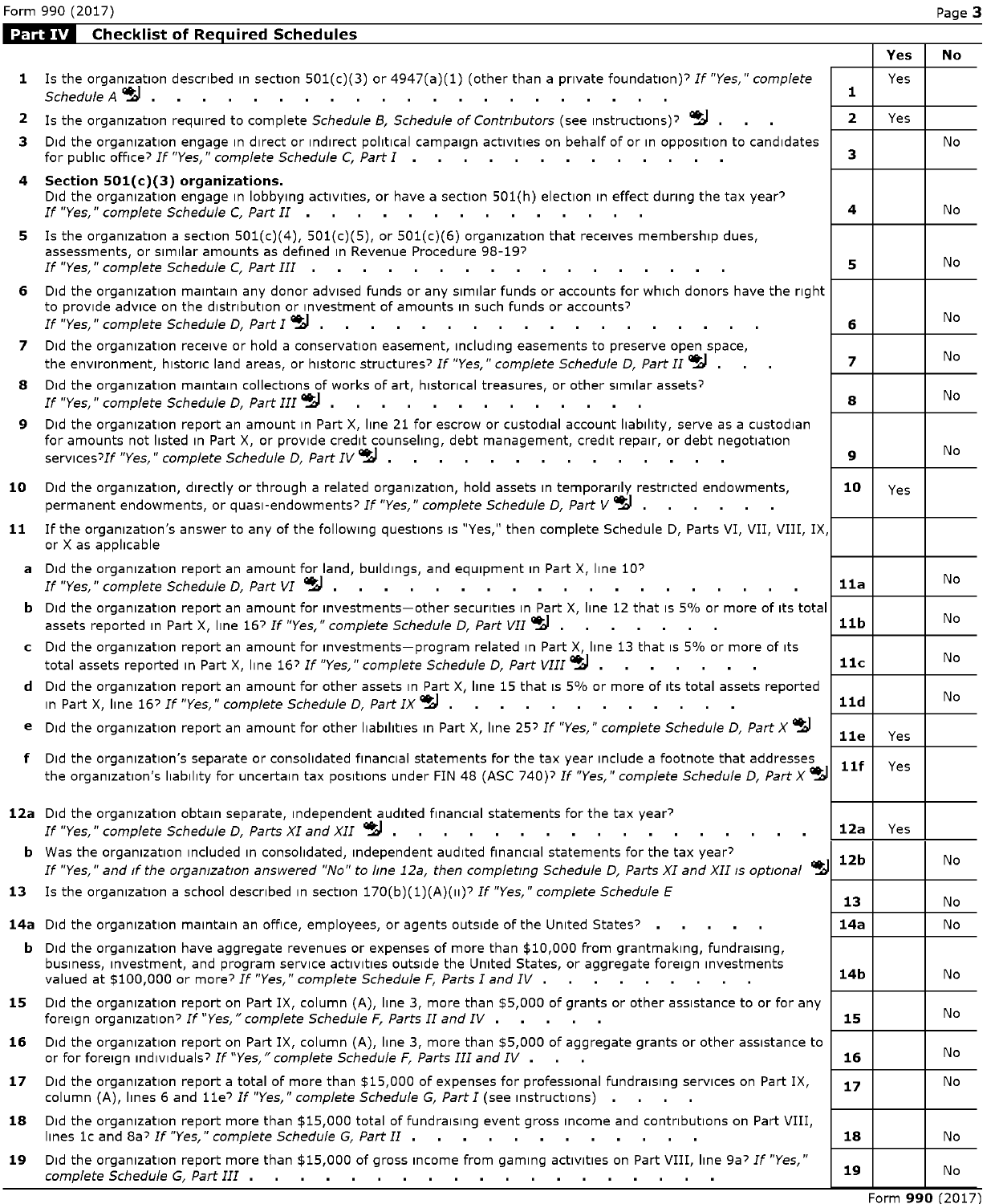Form 990 (2017) Page 4

Part IV Checklist of Required Schedules (continued)

|     |                                                                                                                                                                                                                                                                                                                      |                 | Yes | No              |
|-----|----------------------------------------------------------------------------------------------------------------------------------------------------------------------------------------------------------------------------------------------------------------------------------------------------------------------|-----------------|-----|-----------------|
|     | 20a Did the organization operate one or more hospital facilities? If "Yes," complete Schedule H.                                                                                                                                                                                                                     | 20a             |     | No              |
|     | <b>b</b> If "Yes" to line 20a, did the organization attach a copy of its audited financial statements to this return?                                                                                                                                                                                                | 20 <sub>b</sub> |     |                 |
|     | 21 Did the organization report more than \$5,000 of grants or other assistance to any domestic organization or domestic<br>government on Part IX, column (A), line 1? If "Yes," complete Schedule I, Parts I and II                                                                                                  | 21              | Yes |                 |
| 22  | Did the organization report more than \$5,000 of grants or other assistance to or for domestic individuals on Part IX,<br>column (A), line 2? If "Yes," complete Schedule I, Parts I and III<br>W                                                                                                                    | 22              |     | No              |
| 23. | Did the organization answer "Yes" to Part VII, Section A, line 3, 4, or 5 about compensation of the organization's<br>current and former officers, directors, trustees, key employees, and highest compensated employees? If "Yes,"<br>complete Schedule J.                                                          | 23              |     | No              |
|     | 24a Did the organization have a tax-exempt bond issue with an outstanding principal amount of more than \$100,000 as of<br>the last day of the year, that was issued after December 31, 2002? If "Yes," answer lines 24b through 24d and<br>complete Schedule K If $No$ ," go to line 25a                            | 24a             |     | No.             |
|     | <b>b</b> Did the organization invest any proceeds of tax-exempt bonds beyond a temporary period exception? .                                                                                                                                                                                                         | 24b             |     |                 |
|     | c Did the organization maintain an escrow account other than a refunding escrow at any time during the year<br>to defease any tax-exempt bonds?<br>and the state of the state of the                                                                                                                                 | 24с             |     |                 |
|     | <b>d</b> Did the organization act as an "on behalf of" issuer for bonds outstanding at any time during the year? $\cdot$ $\cdot$ $\cdot$                                                                                                                                                                             | 24d             |     |                 |
|     | 25a Section 501(c)(3), 501(c)(4), and 501(c)(29) organizations.<br>Did the organization engage in an excess benefit transaction with a disqualified person during the year? If "Yes,"<br>complete Schedule L, Part I<br>$\sim$<br><b>Contract Contract</b>                                                           | <b>25a</b>      |     | No              |
|     | <b>b</b> Is the organization aware that it engaged in an excess benefit transaction with a disgualified person in a prior year, and<br>that the transaction has not been reported on any of the organization's prior Forms 990 or 990-EZ?<br>If "Yes," complete Schedule L, Part I                                   | 25b             |     | No              |
|     | 26 Did the organization report any amount on Part X, line 5, 6, or 22 for receivables from or payables to any current or<br>former officers, directors, trustees, key employees, highest compensated employees, or disqualified persons?<br>If "Yes," complete Schedule L, Part II                                   | 26              |     | No              |
|     | 27 Did the organization provide a grant or other assistance to an officer, director, trustee, key employee, substantial<br>contributor or employee thereof, a grant selection committee member, or to a 35% controlled entity or family member<br>of any of these persons? If "Yes," complete Schedule L, Part III . | 27              |     | No              |
| 28  | Was the organization a party to a business transaction with one of the following parties (see Schedule L, Part IV<br>instructions for applicable filing thresholds, conditions, and exceptions)                                                                                                                      |                 |     |                 |
|     | a A current or former officer, director, trustee, or key employee? If "Yes," complete Schedule L,<br><i>Part IV</i>                                                                                                                                                                                                  | 28a             |     |                 |
|     | <b>b</b> A family member of a current or former officer, director, trustee, or key employee? If "Yes," complete Schedule L, Part                                                                                                                                                                                     |                 |     | No              |
|     | IV.                                                                                                                                                                                                                                                                                                                  | 28b             |     | No              |
|     | c An entity of which a current or former officer, director, trustee, or key employee (or a family member thereof) was an<br>officer, director, trustee, or direct or indirect owner? If "Yes," complete Schedule L, Part IV                                                                                          | 28c             |     | No              |
| 29  | Did the organization receive more than \$25,000 in non-cash contributions? If "Yes," complete Schedule M                                                                                                                                                                                                             | 29              |     | No              |
| 30  | Did the organization receive contributions of art, historical treasures, or other similar assets, or qualified conservation<br>contributions? If "Yes," complete Schedule M                                                                                                                                          | 30              |     | No              |
| 31  | Did the organization liquidate, terminate, or dissolve and cease operations? If "Yes," complete Schedule N, Part I.                                                                                                                                                                                                  | 31              |     | No              |
| 32  | Did the organization sell, exchange, dispose of, or transfer more than 25% of its net assets?<br>If "Yes," complete Schedule N, Part II                                                                                                                                                                              | 32              |     | No              |
| 33  | Did the organization own 100% of an entity disregarded as separate from the organization under Regulations sections<br>301 7701-2 and 301 7701-3? If "Yes," complete Schedule R, Part I<br>-21                                                                                                                       | 33              |     | No              |
|     | 34 Was the organization related to any tax-exempt or taxable entity? If "Yes," complete Schedule R, Part II, III, or IV, and<br>₩                                                                                                                                                                                    | 34              | Yes |                 |
|     | 35a Did the organization have a controlled entity within the meaning of section $512(b)(13)^5$                                                                                                                                                                                                                       | 35a             |     | No              |
|     | <b>b</b> If 'Yes' to line 35a, did the organization receive any payment from or engage in any transaction with a controlled entity<br>within the meaning of section 512(b)(13)? If "Yes," complete Schedule R, Part V, line 2 $\ldots$                                                                               | 35b             |     |                 |
| 36  | Section 501(c)(3) organizations. Did the organization make any transfers to an exempt non-charitable related<br>organization? If "Yes," complete Schedule R, Part V, line 2<br>-21                                                                                                                                   | 36              |     | No              |
| 37. | Did the organization conduct more than 5% of its activities through an entity that is not a related organization and that<br>is treated as a partnership for federal income tax purposes? If "Yes," complete Schedule R, Part VI                                                                                     | 37              |     | No              |
| 38  | Did the organization complete Schedule O and provide explanations in Schedule O for Part VI, lines 11b and 19? Note.<br>All Form 990 filers are required to complete Schedule O                                                                                                                                      | 38              | Yes |                 |
|     |                                                                                                                                                                                                                                                                                                                      |                 |     | Form 990 (2017) |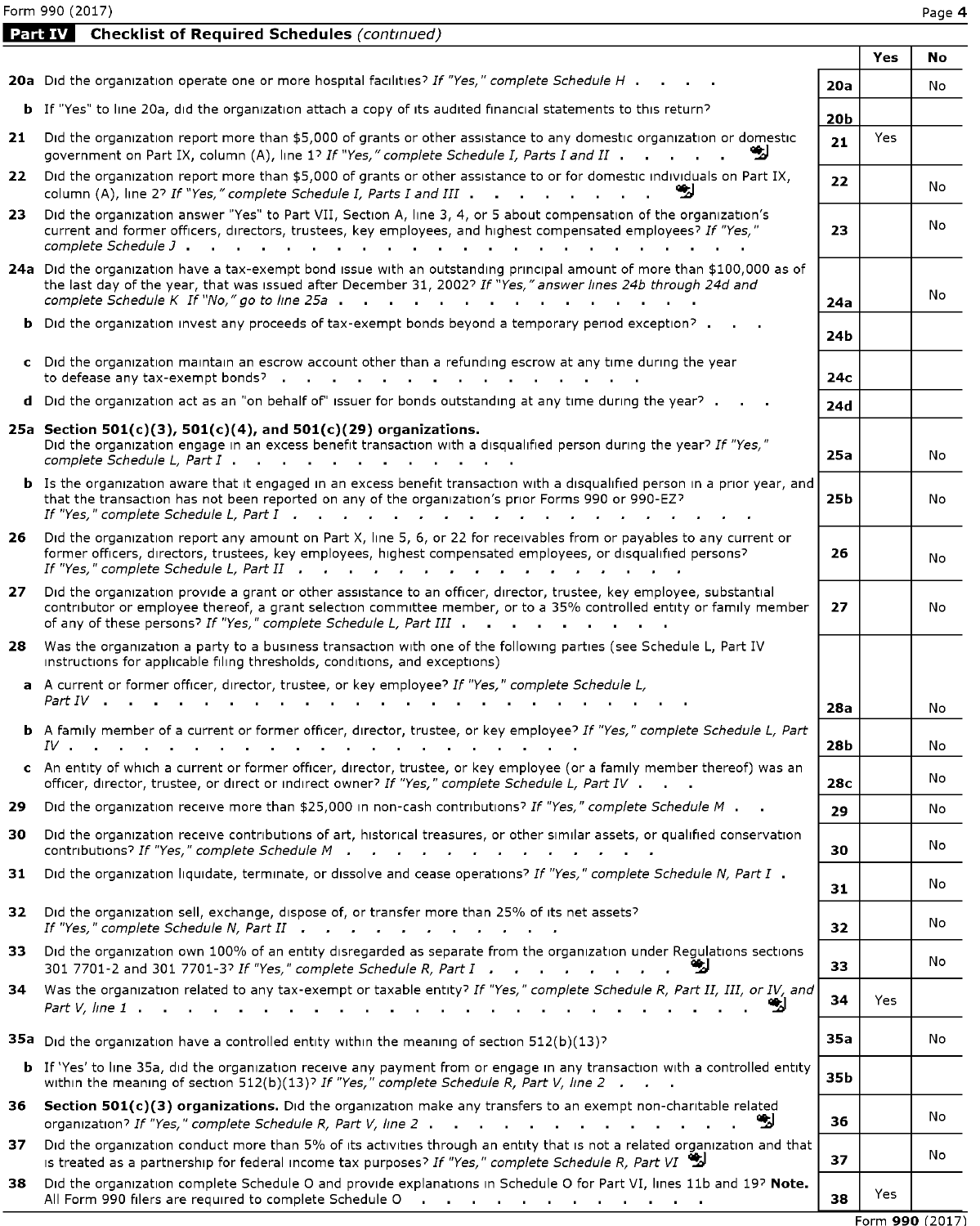|               | Form 990 (2017)                                                                                                                                                                                                                                                 |           |     | Page 5    |
|---------------|-----------------------------------------------------------------------------------------------------------------------------------------------------------------------------------------------------------------------------------------------------------------|-----------|-----|-----------|
| <b>Part V</b> | <b>Statements Regarding Other IRS Filings and Tax Compliance</b>                                                                                                                                                                                                |           |     |           |
|               | Check if Schedule O contains a response or note to any line in this Part $V \cdot \cdot \cdot$                                                                                                                                                                  |           |     |           |
|               |                                                                                                                                                                                                                                                                 |           | Yes | <b>No</b> |
|               | <b>1a</b> Enter the number reported in Box 3 of Form 1096 Enter -0- if not applicable .<br>1a<br>0                                                                                                                                                              |           |     |           |
|               | 1 <sub>b</sub><br><b>b</b> Enter the number of Forms W-2G included in line 1a <i>Enter -0-</i> if not applicable<br>O                                                                                                                                           |           |     |           |
|               | c Did the organization comply with backup withholding rules for reportable payments to vendors and reportable gaming                                                                                                                                            | 1c        |     |           |
|               | 2a Enter the number of employees reported on Form W-3, Transmittal of Wage and<br>Tax Statements, filed for the calendar year ending with or within the year covered by                                                                                         |           |     |           |
|               | this return<br>2a                                                                                                                                                                                                                                               | 2b        |     |           |
|               | <b>b</b> If at least one is reported on line 2a, did the organization file all required federal employment tax returns?<br>Note. If the sum of lines 1a and 2a is greater than 250, you may be required to e-file (see instructions)                            |           |     |           |
|               | 3a Did the organization have unrelated business gross income of \$1,000 or more during the year?                                                                                                                                                                | За        |     | No        |
|               | b If "Yes," has it filed a Form 990-T for this year?If "No" to line 3b, provide an explanation in Schedule O.                                                                                                                                                   | зь        |     |           |
|               | 4a At any time during the calendar year, did the organization have an interest in, or a signature or other authority over, a<br>financial account in a foreign country (such as a bank account, securities account, or other financial account)? $\blacksquare$ | 4a        |     | No        |
|               | <b>b</b> If "Yes," enter the name of the foreign country $\triangleright$                                                                                                                                                                                       |           |     |           |
|               | See instructions for filing requirements for FinCEN Form 114, Report of Foreign Bank and Financial Accounts (FBAR)                                                                                                                                              |           |     |           |
|               | 5a Was the organization a party to a prohibited tax shelter transaction at any time during the tax year?                                                                                                                                                        | 5a        |     | No        |
|               | <b>b</b> Did any taxable party notify the organization that it was or is a party to a prohibited tax shelter transaction?                                                                                                                                       | <b>5b</b> |     | No        |
|               | c If "Yes," to line 5a or 5b, did the organization file Form 8886-T?                                                                                                                                                                                            |           |     |           |
|               |                                                                                                                                                                                                                                                                 | 5с        |     |           |
|               | 6a Does the organization have annual gross receipts that are normally greater than \$100,000, and did the organization<br>solicit any contributions that were not tax deductible as charitable contributions?                                                   | 6a        |     | No        |
|               | <b>b</b> If "Yes," did the organization include with every solicitation an express statement that such contributions or gifts were<br>not tax deductible? .                                                                                                     | 6b        |     |           |
| 7             | Organizations that may receive deductible contributions under section 170(c).                                                                                                                                                                                   |           |     |           |
|               | a Did the organization receive a payment in excess of \$75 made partly as a contribution and partly for goods and services<br>provided to the payor? $\cdots$                                                                                                   | 7а        |     | No        |
|               | <b>b</b> If "Yes," did the organization notify the donor of the value of the goods or services provided?                                                                                                                                                        | <b>7b</b> |     |           |
|               | c Did the organization sell, exchange, or otherwise dispose of tangible personal property for which it was required to file<br>Form 8282?<br>$\sim$ $\sim$<br>$\sim$                                                                                            | 7с        |     | No        |
|               | 7d<br>d If "Yes," indicate the number of Forms 8282 filed during the year                                                                                                                                                                                       |           |     |           |
|               | e Did the organization receive any funds, directly or indirectly, to pay premiums on a personal benefit contract?                                                                                                                                               | 7е        |     | No        |
|               | f Did the organization, during the year, pay premiums, directly or indirectly, on a personal benefit contract? $\blacksquare$                                                                                                                                   | 7f        |     | No        |
|               | g If the organization received a contribution of qualified intellectual property, did the organization file Form 8899 as                                                                                                                                        |           |     |           |
|               | reguired?                                                                                                                                                                                                                                                       | 7g        |     |           |
|               | h If the organization received a contribution of cars, boats, airplanes, or other vehicles, did the organization file a Form<br>1098-C?                                                                                                                         | 7h        |     |           |
|               | 8 Sponsoring organizations maintaining donor advised funds.<br>Did a donor advised fund maintained by the sponsoring organization have excess business holdings at any time during<br>the year? $\blacksquare$                                                  | 8         |     |           |
|               | 9a Did the sponsoring organization make any taxable distributions under section 4966?.                                                                                                                                                                          | <b>9a</b> |     |           |
|               | <b>b</b> Did the sponsoring organization make a distribution to a donor, donor advisor, or related person? .                                                                                                                                                    | 9b        |     |           |
| 10            | Section 501(c)(7) organizations. Enter                                                                                                                                                                                                                          |           |     |           |
|               | a Initiation fees and capital contributions included on Part VIII, line 12<br>10a                                                                                                                                                                               |           |     |           |
|               | <b>b</b> Gross receipts, included on Form 990, Part VIII, line 12, for public use of club facilities<br>10 <sub>b</sub>                                                                                                                                         |           |     |           |
| 11            | Section 501(c)(12) organizations. Enter                                                                                                                                                                                                                         |           |     |           |
|               | a Gross income from members or shareholders<br>11a                                                                                                                                                                                                              |           |     |           |
|               | <b>b</b> Gross income from other sources (Do not net amounts due or paid to other sources<br>against amounts due or received from them ).<br>11b<br>$\mathbf{r}$ , $\mathbf{r}$ , $\mathbf{r}$ , $\mathbf{r}$ , $\mathbf{r}$                                    |           |     |           |
|               | 12a Section 4947(a)(1) non-exempt charitable trusts. Is the organization filing Form 990 in lieu of Form 1041?                                                                                                                                                  | 12a       |     |           |
|               | <b>b</b> If "Yes," enter the amount of tax-exempt interest received or accrued during the year<br>12b                                                                                                                                                           |           |     |           |
| 13            | Section 501(c)(29) qualified nonprofit health insurance issuers.                                                                                                                                                                                                |           |     |           |
|               | a Is the organization licensed to issue qualified health plans in more than one state?Note. See the instructions for<br>additional information the organization must report on Schedule O                                                                       | 13a       |     |           |
|               | <b>b</b> Enter the amount of reserves the organization is required to maintain by the states in<br>13b<br>which the organization is licensed to issue qualified health plans .                                                                                  |           |     |           |
|               | c Enter the amount of reserves on hand.<br>13с                                                                                                                                                                                                                  |           |     |           |
|               | 14a Did the organization receive any payments for indoor tanning services during the tax year?                                                                                                                                                                  | 14a       |     | No        |
|               | <b>b</b> If "Yes," has it filed a Form 720 to report these payments?If "No," provide an explanation in Schedule O .                                                                                                                                             | 14b       |     |           |

Form 990 (2017)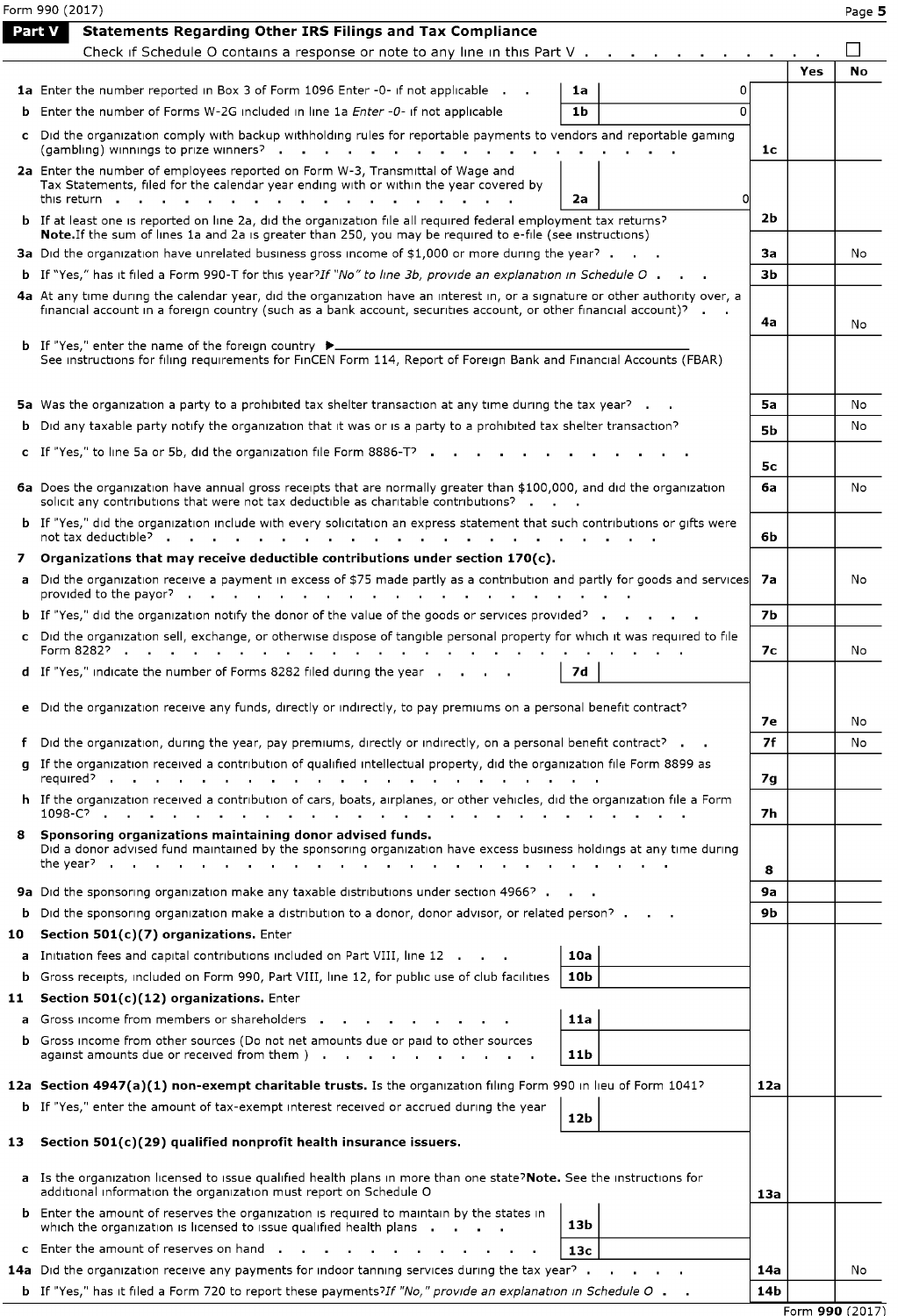|     | Form 990 (2017)                                                                                                                                                                                                                                                                                      |                |     | Page 6 |
|-----|------------------------------------------------------------------------------------------------------------------------------------------------------------------------------------------------------------------------------------------------------------------------------------------------------|----------------|-----|--------|
|     | Part VI<br>Governance, Management, and DisclosureFor each "Yes" response to lines 2 through 7b below, and for a "No" response to lines<br>8a, 8b, or 10b below, describe the circumstances, processes, or changes in Schedule O See instructions                                                     |                |     |        |
|     | Check if Schedule O contains a response or note to any line in this Part VI $\cdots$ , $\cdots$ , $\cdots$ , $\cdots$                                                                                                                                                                                |                |     | ☑      |
|     | <b>Section A. Governing Body and Management</b>                                                                                                                                                                                                                                                      |                |     |        |
|     | 1a Enter the number of voting members of the governing body at the end of the tax year<br>1a<br>8                                                                                                                                                                                                    |                | Yes | No     |
|     | If there are material differences in voting rights among members of the governing<br>body, or if the governing body delegated broad authority to an executive committee or<br>similar committee, explain in Schedule O                                                                               |                |     |        |
|     | <b>b</b> Enter the number of voting members included in line 1a, above, who are independent<br>1 <sub>b</sub>                                                                                                                                                                                        |                |     |        |
| 2   | Did any officer, director, trustee, or key employee have a family relationship or a business relationship with any other<br>officer, director, trustee, or key employee? $\cdot \cdot \cdot \cdot \cdot \cdot \cdot$                                                                                 | $\mathbf{2}$   |     | No     |
|     | Did the organization delegate control over management duties customarily performed by or under the direct supervision<br>of officers, directors or trustees, or key employees to a management company or other person? .                                                                             | 3.             |     | No     |
| 4   | Did the organization make any significant changes to its governing documents since the prior Form 990 was filed?                                                                                                                                                                                     | 4              |     | No     |
| 5   | Did the organization become aware during the year of a significant diversion of the organization's assets? .                                                                                                                                                                                         | 5              |     | No     |
| 6   | Did the organization have members or stockholders? .                                                                                                                                                                                                                                                 | 6              |     | No     |
|     | 7a Did the organization have members, stockholders, or other persons who had the power to elect or appoint one or more                                                                                                                                                                               |                |     |        |
|     | members of the governing body?                                                                                                                                                                                                                                                                       | 7а             |     | No     |
|     | <b>b</b> Are any governance decisions of the organization reserved to (or subject to approval by) members, stockholders, or<br>persons other than the governing body? $\cdots$ $\cdots$ $\cdots$ $\cdots$ $\cdots$ $\cdots$ $\cdots$ $\cdots$ $\cdots$                                               | 7 <sub>b</sub> |     | No     |
| 8   | Did the organization contemporaneously document the meetings held or written actions undertaken during the year by<br>the following                                                                                                                                                                  |                |     |        |
|     | a The governing body?                                                                                                                                                                                                                                                                                | 8а             | Yes |        |
|     | <b>b</b> Each committee with authority to act on behalf of the governing body? $\cdot \cdot \cdot \cdot$ $\cdot \cdot \cdot$                                                                                                                                                                         | 8Ь             | Yes |        |
| 9.  | Is there any officer, director, trustee, or key employee listed in Part VII, Section A, who cannot be reached at the<br>organization's mailing address? If "Yes," provide the names and addresses in Schedule O                                                                                      | 9              |     | No     |
|     | Section B. Policies (This Section B requests information about policies not required by the Internal Revenue Code.)                                                                                                                                                                                  |                |     |        |
|     |                                                                                                                                                                                                                                                                                                      |                | Yes | No     |
|     | <b>10a</b> Did the organization have local chapters, branches, or affiliates?                                                                                                                                                                                                                        | 10a            |     | No     |
|     | <b>b</b> If "Yes," did the organization have written policies and procedures governing the activities of such chapters, affiliates,<br>and branches to ensure their operations are consistent with the organization's exempt purposes?                                                               | 10b            |     |        |
|     | 11a Has the organization provided a complete copy of this Form 990 to all members of its governing body before filing the<br>form?                                                                                                                                                                   | 11a            |     | No     |
|     | <b>b</b> Describe in Schedule O the process, if any, used by the organization to review this Form 990                                                                                                                                                                                                |                |     |        |
|     | 12a Did the organization have a written conflict of interest policy? If "No," go to line 13                                                                                                                                                                                                          | 12a            | Yes |        |
|     | <b>b</b> Were officers, directors, or trustees, and key emplovees required to disclose annually interests that could give rise to<br>conflicts?.                                                                                                                                                     | 12b            | Yes |        |
|     | c Did the organization regularly and consistently monitor and enforce compliance with the policy? If "Yes," describe in                                                                                                                                                                              | 12c            |     | No     |
| 13. | Did the organization have a written whistleblower policy?                                                                                                                                                                                                                                            | 13             | Yes |        |
| 14  | Did the organization have a written document retention and destruction policy? $\cdots$ $\cdots$ $\cdots$                                                                                                                                                                                            | 14             | Yes |        |
| 15. | Did the process for determining compensation of the following persons include a review and approval by independent<br>persons, comparability data, and contemporaneous substantiation of the deliberation and decision?                                                                              |                |     |        |
|     | a The organization's CEO, Executive Director, or top management official                                                                                                                                                                                                                             | 15a            |     | No     |
|     |                                                                                                                                                                                                                                                                                                      | 15b            |     | No     |
|     | If "Yes" to line 15a or 15b, describe the process in Schedule O (see instructions)                                                                                                                                                                                                                   |                |     |        |
|     | 16a Did the organization invest in, contribute assets to, or participate in a joint venture or similar arrangement with a<br><b>Contract Contract</b>                                                                                                                                                | 16a            |     | No     |
|     | b If "Yes," did the organization follow a written policy or procedure requiring the organization to evaluate its participation<br>in joint venture arrangements under applicable federal tax law, and take steps to safeguard the organization's exempt<br>status with respect to such arrangements? | 16b            |     |        |
|     | <b>Section C. Disclosure</b>                                                                                                                                                                                                                                                                         |                |     |        |
| 17  | List the States with which a copy of this Form 990 is required to be filed><br>PA                                                                                                                                                                                                                    |                |     |        |
| 18  | Section 6104 requires an organization to make its Form 1023 (or 1024 if applicable), 990, and 990-T (501(c)(3)s only)<br>available for public inspection Indicate how you made these available Check all that apply                                                                                  |                |     |        |
|     | Own website □ Another's website ■ Upon request □ Other (explain in Schedule O)                                                                                                                                                                                                                       |                |     |        |
| 19  | Describe in Schedule O whether (and if so, how) the organization made its governing documents, conflict of interest<br>policy, and financial statements available to the public during the tax year                                                                                                  |                |     |        |

**20** State the name, address, and telephone number of the person who possesses the organization's books and records 1511 WALNUT STREET SUITE 401 PHILADELPHIA, PA 19102 (215) 561-6900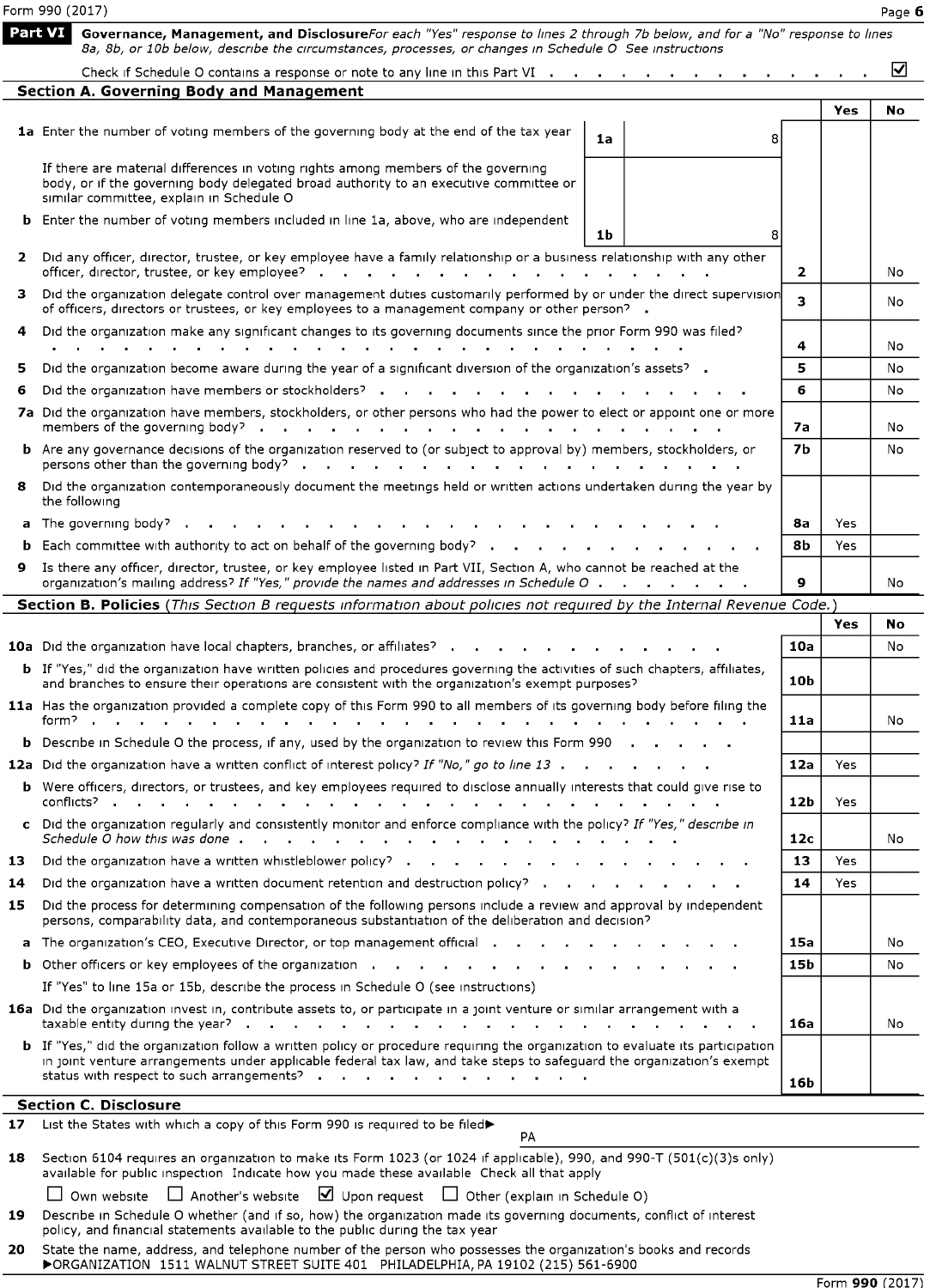Form 990 (2017) Page 7

#### **Part VII** Compensation of Officers, Directors, Trustees, Key Employees, Highest Compensated Employees, and Independent Contractors

Check if Schedule O contains a response or note to any line in this Part VII  $\ldots$ , . . . . . . . . . .  $\Box$ 

Section A. Officers, Directors, Trustees, Key Employees, and Highest Compensated Employees

1a Complete this table for all persons required to be listed Report compensation for the calendar year ending with or within the organization's tax year

· List all of the organization's current officers, directors, trustees (whether individuals or organizations), regardless of amount of compensation Enter -0- in columns (D), (E), and (F) if no compensation was paid

• List all of the organization's current key employees, if any See instructions for definition of "key employee "

• List the organization's five current highest compensated employees (other than an officer, director, trustee or key employee) who received reportable compensation (Box <sup>5</sup> of Form W-2 and/or Box <sup>7</sup> of Form 1099-MISC) of more than \$100,000 from the organization and any related organizations

• List all of the organization's former officers, key employees, or highest compensated employees who received more than \$100,000 of reportable compensation from the organization and any related organizations

• List all of the organization's former directors or trustees that received, in the capacity as a former director or trustee of the organization, more than \$10,000 of reportable compensation from the organization and any related organizations

List persons in the following order individual trustees or directors, institutional trustees, officers, key employees, highest compensated employees, and former such persons

 $\boxtimes$  Check this box if neither the organization nor any related organization compensated any current officer, director, or trustee

| (A)<br>Name and Title                           | (B)<br>Average<br>hours per<br>week (list<br>any hours | Position (do not check more<br>than one box, unless person | director/trustee)           | (C)            |              | is both an officer and a        |        | (D)<br>Reportable<br>compensation<br>from the<br>organization | (E)<br>Reportable<br>compensation<br>from related<br>organizations | (F)<br>Estimated<br>amount of other<br>compensation<br>from the |  |
|-------------------------------------------------|--------------------------------------------------------|------------------------------------------------------------|-----------------------------|----------------|--------------|---------------------------------|--------|---------------------------------------------------------------|--------------------------------------------------------------------|-----------------------------------------------------------------|--|
|                                                 | for related<br>organizations<br>below dotted<br>line)  | Individual trustee<br>or director                          | Institutional<br>hust<br>Ŧ. | <b>Officer</b> | Key employee | Highest compensated<br>emplovee | Former | (W-2/1099-<br>MISC)                                           | (W-2/1099-<br>MISC)                                                | organization and<br>related<br>organizations                    |  |
| (1) MR ROBERT E SPIVAK<br>CHAIRMAN-PRESIDENT    | 1 0 0<br><br>15 00                                     | X                                                          |                             | Χ              |              |                                 |        | 0                                                             | 0                                                                  |                                                                 |  |
| (2) MR BARRY GURLAND<br><b>VICE PRESIDENT</b>   | 2 50<br><br>1 0 0                                      | X                                                          |                             | х              |              |                                 |        | $\circ$                                                       | 0                                                                  | 0                                                               |  |
| (3) MR WILLIAM STEERMAN<br>SECRETARY 1/17-8/17  | 0 30<br><br>1 0 0                                      | X                                                          |                             | Х              |              |                                 |        | $\Omega$                                                      | 0                                                                  | 0                                                               |  |
| (4) MR STEPHEN BERLINER<br>MEMBER 11/17-PRESENT | 0 30<br><br>1 0 0                                      | X                                                          |                             |                |              |                                 |        | $\circ$                                                       | 0                                                                  | 0                                                               |  |
| (5) MR HARVEY MORGAN<br>MEMBER                  | 0 30<br><br>1 0 0                                      | X                                                          |                             |                |              |                                 |        | $\circ$                                                       | 0                                                                  | 0                                                               |  |
| (6) MR JOEL MAGERMAN<br>MEMBER 11/17-PRESENT    | 1 0 0<br><br>1 0 0                                     | X                                                          |                             |                |              |                                 |        | 0                                                             | 0                                                                  | $\mathbf 0$                                                     |  |
| (7) MR RONALD CARNER<br>MEMBER                  | 1 0 0<br><br>15 00                                     | X                                                          |                             |                |              |                                 |        | 0                                                             | 0                                                                  | 0                                                               |  |
| (8) MR JOEL ROODYN<br>MEMBER 11/17-PRESENT      | 0 30<br><br>1 0 0                                      | X                                                          |                             |                |              |                                 |        | 0                                                             | $\Omega$                                                           | $\mathbf 0$                                                     |  |
| (9) MR WALTER WORTMAN<br>MEMBER                 | 0 30<br><br>1 0 0                                      | X                                                          |                             |                |              |                                 |        | 0                                                             | $\Omega$                                                           | n                                                               |  |
|                                                 |                                                        |                                                            |                             |                |              |                                 |        |                                                               |                                                                    |                                                                 |  |
|                                                 |                                                        |                                                            |                             |                |              |                                 |        |                                                               |                                                                    |                                                                 |  |
|                                                 |                                                        |                                                            |                             |                |              |                                 |        |                                                               |                                                                    |                                                                 |  |
|                                                 |                                                        |                                                            |                             |                |              |                                 |        |                                                               |                                                                    |                                                                 |  |
|                                                 |                                                        |                                                            |                             |                |              |                                 |        |                                                               |                                                                    | Form 990 (2017)                                                 |  |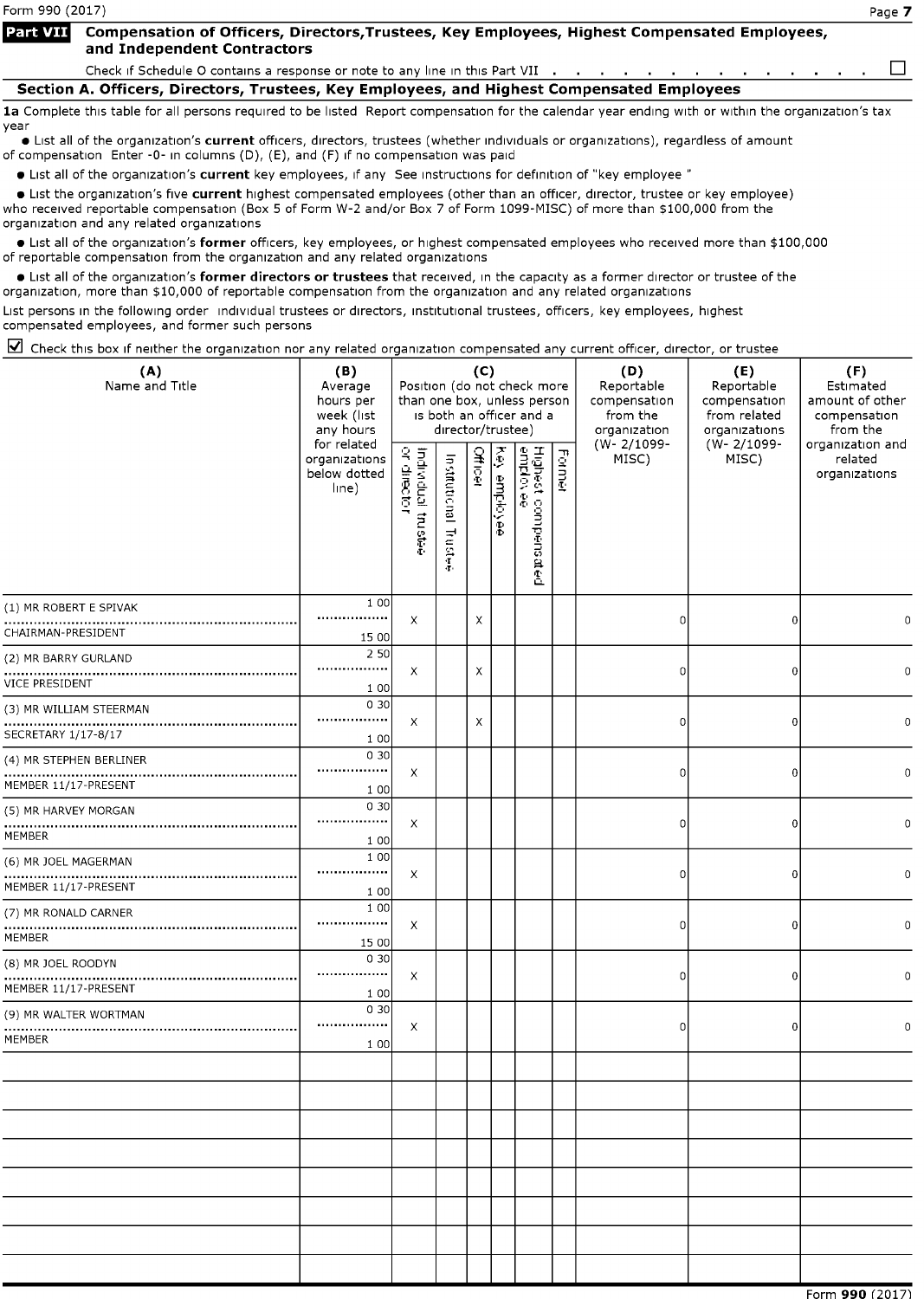|    | Form 990 (2017)                                                                                                                                                                                                                                                          |                                                        |                                                                                                                                                                                                         |                         |                      |                     |                                 |        |                                                                        |                                |                                                                 |                                              | Page 8           |
|----|--------------------------------------------------------------------------------------------------------------------------------------------------------------------------------------------------------------------------------------------------------------------------|--------------------------------------------------------|---------------------------------------------------------------------------------------------------------------------------------------------------------------------------------------------------------|-------------------------|----------------------|---------------------|---------------------------------|--------|------------------------------------------------------------------------|--------------------------------|-----------------------------------------------------------------|----------------------------------------------|------------------|
|    | Section A. Officers, Directors, Trustees, Key Employees, and Highest Compensated Employees (continued)<br>Part VII                                                                                                                                                       |                                                        |                                                                                                                                                                                                         |                         |                      |                     |                                 |        |                                                                        |                                |                                                                 |                                              |                  |
|    | (A)<br>Name and Title                                                                                                                                                                                                                                                    | (B)<br>Average<br>hours per<br>week (list<br>any hours | (C)<br>(D)<br>Position (do not check more<br>Reportable<br>than one box, unless person<br>compensation<br>is both an officer and a<br>from the<br>director/trustee)<br>organization (W-<br>2/1099-MISC) |                         |                      |                     |                                 |        | (E)<br>Reportable<br>compensation<br>from related<br>organizations (W- |                                | (F)<br>Estimated<br>amount of other<br>compensation<br>from the |                                              |                  |
|    |                                                                                                                                                                                                                                                                          | for related<br>organizations<br>below dotted<br>line)  | Individual trustee<br>or director                                                                                                                                                                       | Institutional<br>Truste | Officer              | <b>Key employee</b> | Highest compensated<br>emplovee | Former |                                                                        | 2/1099-MISC)                   |                                                                 | organization and<br>related<br>organizations |                  |
|    |                                                                                                                                                                                                                                                                          |                                                        |                                                                                                                                                                                                         |                         |                      |                     |                                 |        |                                                                        |                                |                                                                 |                                              |                  |
|    |                                                                                                                                                                                                                                                                          |                                                        |                                                                                                                                                                                                         |                         |                      |                     |                                 |        |                                                                        |                                |                                                                 |                                              |                  |
|    |                                                                                                                                                                                                                                                                          |                                                        |                                                                                                                                                                                                         |                         |                      |                     |                                 |        |                                                                        |                                |                                                                 |                                              |                  |
|    |                                                                                                                                                                                                                                                                          |                                                        |                                                                                                                                                                                                         |                         |                      |                     |                                 |        |                                                                        |                                |                                                                 |                                              |                  |
|    | 1b Sub-Total<br>c Total from continuation sheets to Part VII, Section A.<br>d Total (add lines 1b and 1c) $\ldots$ $\ldots$ $\ldots$ $\ldots$ $\ldots$ $\ldots$                                                                                                          |                                                        |                                                                                                                                                                                                         |                         |                      |                     | ▶<br>▶<br>▶                     |        | 0                                                                      |                                | οI                                                              |                                              | $\Omega$         |
| 2  | Total number of individuals (including but not limited to those listed above) who received more than \$100,000<br>of reportable compensation from the organization > 0                                                                                                   |                                                        |                                                                                                                                                                                                         |                         |                      |                     |                                 |        |                                                                        |                                |                                                                 |                                              |                  |
| 3  | Did the organization list any former officer, director or trustee, key employee, or highest compensated employee on<br>line 1a? If "Yes," complete Schedule J for such individual .                                                                                      |                                                        |                                                                                                                                                                                                         |                         | $\sim$ $\sim$ $\sim$ |                     |                                 |        |                                                                        |                                | 3                                                               | Yes                                          | <b>No</b><br>No. |
| 4  | For any individual listed on line 1a, is the sum of reportable compensation and other compensation from the<br>organization and related organizations greater than \$150,000? If "Yes," complete Schedule J for such<br><i>individual</i> .<br><b>Contract</b><br>$\sim$ |                                                        |                                                                                                                                                                                                         |                         |                      |                     |                                 |        |                                                                        |                                | 4                                                               |                                              | No               |
| 5. | Did any person listed on line 1a receive or accrue compensation from any unrelated organization or individual for<br>services rendered to the organization?If "Yes," complete Schedule J for such person.                                                                |                                                        |                                                                                                                                                                                                         |                         |                      |                     |                                 |        |                                                                        |                                | 5                                                               |                                              | No               |
| 1  | <b>Section B. Independent Contractors</b><br>Complete this table for your five highest compensated independent contractors that received more than \$100,000 of compensation                                                                                             |                                                        |                                                                                                                                                                                                         |                         |                      |                     |                                 |        |                                                                        |                                |                                                                 |                                              |                  |
|    | from the organization Report compensation for the calendar year ending with or within the organization's tax year                                                                                                                                                        | (A)<br>Name and business address                       |                                                                                                                                                                                                         |                         |                      |                     |                                 |        |                                                                        | (B)<br>Description of services |                                                                 | (C)<br>Compensation                          |                  |
|    |                                                                                                                                                                                                                                                                          |                                                        |                                                                                                                                                                                                         |                         |                      |                     |                                 |        |                                                                        |                                |                                                                 |                                              |                  |

2 Total number of independent contractors (including but not limited to those listed above) who received more than \$100,000 of  $\mathop{\mathsf{compensation}}\mathop{\mathsf{from}}$  the organization  $\blacktriangleright$  0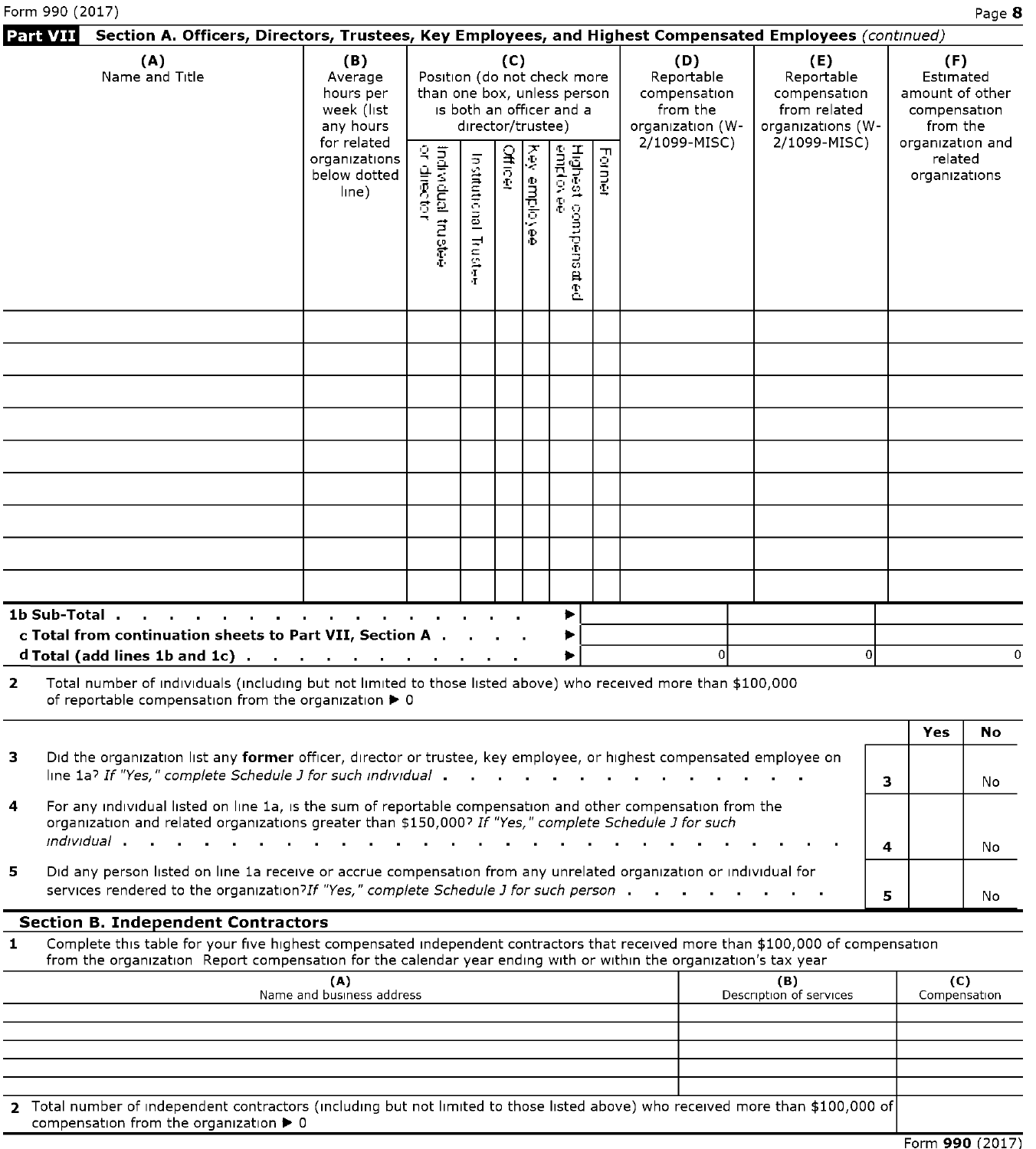| Form 990 (2017) | Page |
|-----------------|------|
|                 |      |

| <b>ानः VIIII Statement of Revenue</b> |  |
|---------------------------------------|--|

|--|--|

|                              |                                                                                      |                                                |                |                                |                      | Check if Schedule O contains a response or note to any line in this Part VIII | $\sim 10^{-1}$<br>$\sim$<br>$\sim$ 10 $\pm$ |                                                       |
|------------------------------|--------------------------------------------------------------------------------------|------------------------------------------------|----------------|--------------------------------|----------------------|-------------------------------------------------------------------------------|---------------------------------------------|-------------------------------------------------------|
|                              |                                                                                      |                                                |                |                                | (A)<br>Total revenue | (B)<br>Related or<br>exempt<br>function                                       | (C)<br>Unrelated<br>business<br>revenue     | (D)<br>Revenue<br>excluded from<br>tax under sections |
|                              | 1a Federated campaigns                                                               |                                                | 1a             |                                |                      | revenue                                                                       |                                             | 512-514                                               |
|                              | <b>b</b> Membership dues                                                             |                                                | 1b             |                                |                      |                                                                               |                                             |                                                       |
| and Other Similar Amounts    |                                                                                      |                                                |                |                                |                      |                                                                               |                                             |                                                       |
|                              | c Fundraising events                                                                 |                                                | 1 <sub>c</sub> |                                |                      |                                                                               |                                             |                                                       |
|                              | d Related organizations                                                              |                                                | 1 <sub>d</sub> |                                |                      |                                                                               |                                             |                                                       |
|                              | e Government grants (contributions)                                                  |                                                | 1e             |                                |                      |                                                                               |                                             |                                                       |
|                              | f All other contributions, gifts, grants,<br>and similar amounts not included        |                                                |                |                                |                      |                                                                               |                                             |                                                       |
|                              | above                                                                                |                                                | 1f             | 1,027,634                      |                      |                                                                               |                                             |                                                       |
|                              | g Noncash contributions included                                                     |                                                |                |                                |                      |                                                                               |                                             |                                                       |
| Contributions, Gifts, Grants | $\ln$ lines 1a-1f \$                                                                 |                                                |                |                                |                      |                                                                               |                                             |                                                       |
|                              | h Total. Add lines 1a-1f                                                             |                                                |                |                                | 1,027,634            |                                                                               |                                             |                                                       |
|                              |                                                                                      |                                                |                | <b>Business Code</b>           |                      |                                                                               |                                             |                                                       |
|                              | l2a                                                                                  |                                                |                |                                |                      |                                                                               |                                             |                                                       |
|                              | b                                                                                    |                                                |                |                                |                      |                                                                               |                                             |                                                       |
| Service Revenue              |                                                                                      | <u> 1989 - Johann Stoff, Amerikaansk konst</u> |                |                                |                      |                                                                               |                                             |                                                       |
|                              | d                                                                                    | <u> 1989 - Johann Barbara, martxa al</u>       |                |                                |                      |                                                                               |                                             |                                                       |
|                              | е                                                                                    | <u> 1980 - Johann Barn, mars ann an t-</u>     |                |                                |                      |                                                                               |                                             |                                                       |
| Program                      | f All other program service revenue                                                  |                                                |                |                                |                      |                                                                               |                                             |                                                       |
|                              | g Total.Add lines 2a-2f                                                              |                                                |                |                                |                      |                                                                               |                                             |                                                       |
|                              | 3 Investment income (including dividends, interest, and other                        |                                                |                |                                |                      |                                                                               |                                             |                                                       |
|                              | similar amounts)                                                                     |                                                |                | ▶                              | 231,269              |                                                                               |                                             | 231,269                                               |
|                              | 4 Income from investment of tax-exempt bond proceeds                                 |                                                |                | ▶                              |                      |                                                                               |                                             |                                                       |
|                              | 5 Royalties                                                                          |                                                |                | ▶<br>$\sim 10^{-10}$ m $^{-1}$ |                      |                                                                               |                                             |                                                       |
|                              | 6a Gross rents                                                                       | $(i)$ Real                                     |                | (II) Personal                  |                      |                                                                               |                                             |                                                       |
|                              |                                                                                      |                                                | 4,880          |                                |                      |                                                                               |                                             |                                                       |
|                              | <b>b</b> Less rental expenses                                                        |                                                | O              |                                |                      |                                                                               |                                             |                                                       |
|                              |                                                                                      |                                                |                |                                |                      |                                                                               |                                             |                                                       |
|                              | c Rental income or<br>(loss)                                                         |                                                | 4,880          |                                |                      |                                                                               |                                             |                                                       |
|                              | <b>d</b> Net rental income or (loss)                                                 |                                                |                | $\sim$ 10<br>▶                 | 4,880                |                                                                               |                                             | 4,880                                                 |
|                              |                                                                                      | (i) Securities                                 |                | (ii) Other                     |                      |                                                                               |                                             |                                                       |
|                              | 7a Gross amount<br>from sales of                                                     |                                                |                |                                |                      |                                                                               |                                             |                                                       |
|                              | assets other                                                                         | 2,331,101                                      |                |                                |                      |                                                                               |                                             |                                                       |
|                              | than inventory                                                                       |                                                |                |                                |                      |                                                                               |                                             |                                                       |
|                              | <b>b</b> Less cost or<br>other basis and                                             | 1,781,426                                      |                |                                |                      |                                                                               |                                             |                                                       |
|                              | sales expenses                                                                       |                                                | 549,675        |                                |                      |                                                                               |                                             |                                                       |
|                              | C Gain or (loss)<br>d Net gain or (loss).                                            | <b>Contract Contract</b>                       |                |                                | 549,675              |                                                                               |                                             | 549,675                                               |
|                              | 8a Gross income from fundraising events                                              |                                                |                | ▶                              |                      |                                                                               |                                             |                                                       |
|                              | (not including \$                                                                    | оf                                             |                |                                |                      |                                                                               |                                             |                                                       |
|                              | contributions reported on line 1c)<br>See Part IV, line 18                           |                                                | a              |                                |                      |                                                                               |                                             |                                                       |
|                              | <b>b</b> Less direct expenses                                                        |                                                | b              |                                |                      |                                                                               |                                             |                                                       |
|                              | c Net income or (loss) from fundraising events                                       |                                                |                | ▶                              |                      |                                                                               |                                             |                                                       |
| Other Revenue                | <b>9a</b> Gross income from gaming activities                                        |                                                |                |                                |                      |                                                                               |                                             |                                                       |
|                              | See Part IV, line 19                                                                 |                                                |                |                                |                      |                                                                               |                                             |                                                       |
|                              |                                                                                      |                                                | a              |                                |                      |                                                                               |                                             |                                                       |
|                              | <b>b</b> Less direct expenses                                                        |                                                | b              |                                |                      |                                                                               |                                             |                                                       |
|                              | c Net income or (loss) from gaming activities .<br>10aGross sales of inventory, less |                                                |                | ▶                              |                      |                                                                               |                                             |                                                       |
|                              | returns and allowances                                                               |                                                |                |                                |                      |                                                                               |                                             |                                                       |
|                              |                                                                                      |                                                | a              |                                |                      |                                                                               |                                             |                                                       |
|                              | <b>b</b> Less cost of goods sold                                                     |                                                | b              |                                |                      |                                                                               |                                             |                                                       |
|                              | <b>c</b> Net income or (loss) from sales of inventory                                |                                                |                | ▶                              |                      |                                                                               |                                             |                                                       |
|                              | Miscellaneous Revenue                                                                |                                                |                | <b>Business Code</b>           |                      |                                                                               |                                             |                                                       |
|                              | 11a                                                                                  |                                                |                |                                |                      |                                                                               |                                             |                                                       |
|                              |                                                                                      |                                                |                |                                |                      |                                                                               |                                             |                                                       |
|                              | b                                                                                    |                                                |                |                                |                      |                                                                               |                                             |                                                       |
|                              |                                                                                      |                                                |                |                                |                      |                                                                               |                                             |                                                       |
|                              | c                                                                                    |                                                |                |                                |                      |                                                                               |                                             |                                                       |
|                              |                                                                                      |                                                |                |                                |                      |                                                                               |                                             |                                                       |
|                              | d All other revenue .                                                                | $\sim$                                         |                |                                |                      |                                                                               |                                             |                                                       |
|                              | e Total. Add lines 11a-11d .                                                         |                                                |                | ▶                              |                      |                                                                               |                                             |                                                       |
|                              | 12 Total revenue. See Instructions .                                                 |                                                |                |                                |                      |                                                                               |                                             |                                                       |
|                              |                                                                                      |                                                |                |                                | 1,813,458            |                                                                               | $\Omega$                                    | $\Omega$<br>785,824<br>Form 990 (2017)                |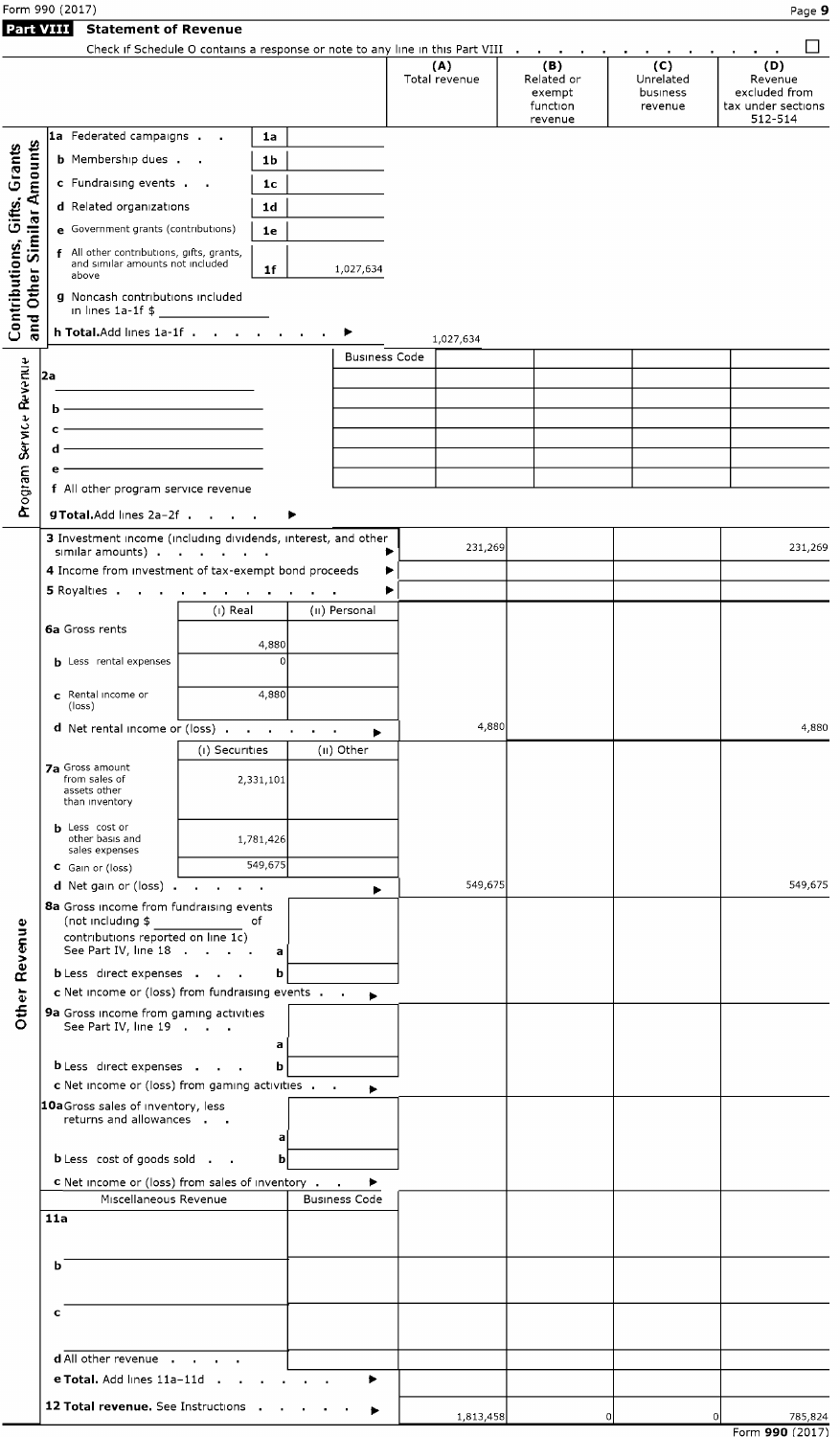#### Statement of Functional Expenses

Section 501(c)(3) and 501(c)(4) organizations must complete all columns All other organizations must complete column (A)

Check if Schedule O contains a response or note to any line in this Part IX quantity of  $\Box$ 

| Check if Scriedule O contains a response or note to any line in this Part IX.                                                                                                                               |                       | <b>Contract</b>                    | $\sim$                                    | $\sim$                     |
|-------------------------------------------------------------------------------------------------------------------------------------------------------------------------------------------------------------|-----------------------|------------------------------------|-------------------------------------------|----------------------------|
| Do not include amounts reported on lines 6b,<br>7b, 8b, 9b, and 10b of Part VIII.                                                                                                                           | (A)<br>Total expenses | (B)<br>Program service<br>expenses | (C)<br>Management and<br>general expenses | (D)<br>Fundraisingexpenses |
| 1 Grants and other assistance to domestic organizations and<br>domestic governments See Part IV, line 21                                                                                                    | 1,297,706             | 1,297,706                          |                                           |                            |
| 2 Grants and other assistance to domestic individuals See Part<br>IV. line 22                                                                                                                               |                       |                                    |                                           |                            |
| 3 Grants and other assistance to foreign organizations, foreign<br>governments, and foreign individuals See Part IV, line 15<br>and $16$                                                                    |                       |                                    |                                           |                            |
| 4 Benefits paid to or for members                                                                                                                                                                           |                       |                                    |                                           |                            |
| 5 Compensation of current officers, directors, trustees, and<br>key employees                                                                                                                               |                       |                                    |                                           |                            |
| 6 Compensation not included above, to disqualified persons (as<br>defined under section $4958(f)(1)$ ) and persons described in<br>section $4958(c)(3)(B)$                                                  |                       |                                    |                                           |                            |
| 7 Other salaries and wages                                                                                                                                                                                  |                       |                                    |                                           |                            |
| 8 Pension plan accruals and contributions (include section 401<br>$(k)$ and 403(b) employer contributions) $\blacksquare$                                                                                   |                       |                                    |                                           |                            |
| 9 Other employee benefits                                                                                                                                                                                   |                       |                                    |                                           |                            |
| 10 Payroll taxes                                                                                                                                                                                            |                       |                                    |                                           |                            |
| 11 Fees for services (non-employees)                                                                                                                                                                        |                       |                                    |                                           |                            |
| a Management                                                                                                                                                                                                |                       |                                    |                                           |                            |
| bLegal                                                                                                                                                                                                      |                       |                                    |                                           |                            |
| $c$ Accounting $\cdots$ $\cdots$ $\cdots$                                                                                                                                                                   | 16,350                |                                    | 16,350                                    |                            |
| d Lobbying                                                                                                                                                                                                  |                       |                                    |                                           |                            |
| e Professional fundraising services See Part IV, line 17                                                                                                                                                    |                       |                                    |                                           |                            |
| f Investment management fees                                                                                                                                                                                | 90,704                |                                    | 90,704                                    |                            |
| g Other (If line 11g amount exceeds 10% of line 25, column<br>(A) amount, list line 11g expenses on Schedule O)                                                                                             |                       |                                    |                                           |                            |
| 12 Advertising and promotion                                                                                                                                                                                |                       |                                    |                                           |                            |
| 13 Office expenses and a control of the set of the set of the set of the set of the set of the set of the set o                                                                                             | 962                   |                                    | 962                                       |                            |
| 14 Information technology                                                                                                                                                                                   |                       |                                    |                                           |                            |
| 15 Royalties                                                                                                                                                                                                |                       |                                    |                                           |                            |
| 16 Occupancy                                                                                                                                                                                                |                       |                                    |                                           |                            |
| <b>17</b> Trave                                                                                                                                                                                             | 9,265                 |                                    | 9,265                                     |                            |
| 18 Payments of travel or entertainment expenses for any<br>federal, state, or local public officials                                                                                                        |                       |                                    |                                           |                            |
| 19 Conferences, conventions, and meetings                                                                                                                                                                   |                       |                                    |                                           |                            |
| 20 Interest<br>$\sim$                                                                                                                                                                                       |                       |                                    |                                           |                            |
| 21 Payments to affiliates                                                                                                                                                                                   |                       |                                    |                                           |                            |
| 22 Depreciation, depletion, and amortization.                                                                                                                                                               |                       |                                    |                                           |                            |
| 23 Insurance                                                                                                                                                                                                | 3,986                 |                                    | 3,986                                     |                            |
| 24 Other expenses Itemize expenses not covered above (List<br>miscellaneous expenses in line 24e If line 24e amount<br>exceeds 10% of line 25, column (A) amount, list line 24e<br>expenses on Schedule O ) |                       |                                    |                                           |                            |
| a BAD DEBT EXPENSE                                                                                                                                                                                          | 66,844                | 66,844                             |                                           |                            |
| b                                                                                                                                                                                                           |                       |                                    |                                           |                            |
| c                                                                                                                                                                                                           |                       |                                    |                                           |                            |
| d                                                                                                                                                                                                           |                       |                                    |                                           |                            |
| e All other expenses                                                                                                                                                                                        |                       |                                    |                                           |                            |
| 25 Total functional expenses. Add lines 1 through 24e                                                                                                                                                       | 1,485,817             | 1,364,550                          | 121,267                                   | 0                          |
| 26 Joint costs. Complete this line only if the organization<br>reported in column (B) joint costs from a combined<br>educational campaign and fundraising solicitation                                      |                       |                                    |                                           |                            |
| Check here $\blacktriangleright$ $\Box$ if following SOP 98-2 (ASC 958-720)                                                                                                                                 |                       |                                    |                                           |                            |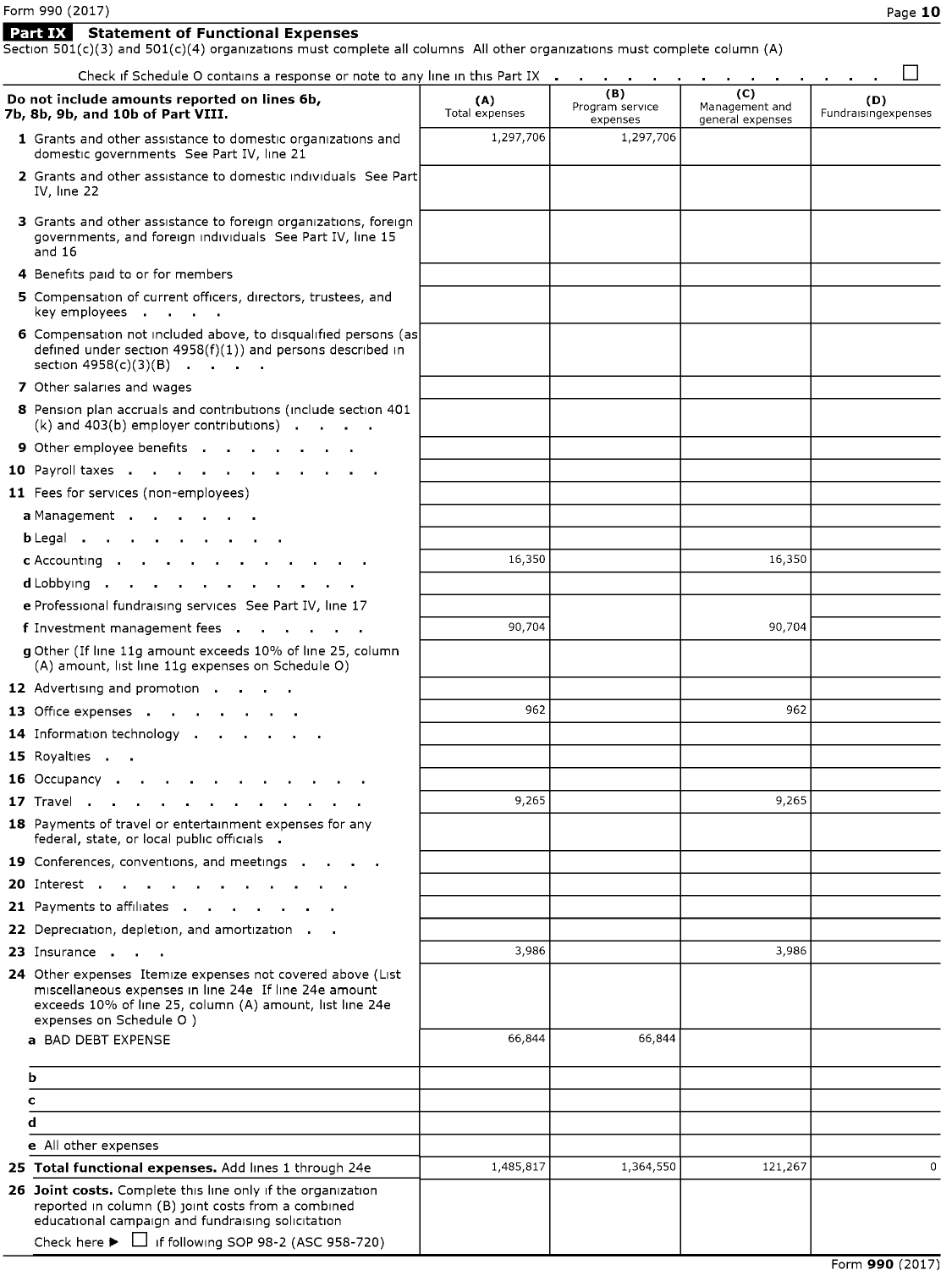Form 990 (2017)

**Part X** Balance Sheet

|                    |         | Check if Schedule O contains a response or note to any line in this Part IX                                                                                                                                                                                    |           |                          |                |                    |
|--------------------|---------|----------------------------------------------------------------------------------------------------------------------------------------------------------------------------------------------------------------------------------------------------------------|-----------|--------------------------|----------------|--------------------|
|                    |         |                                                                                                                                                                                                                                                                |           | (A)<br>Beginning of year |                | (B)<br>End of year |
|                    | 1       | Cash-non-interest-bearing                                                                                                                                                                                                                                      |           | 31,374                   | $\mathbf{1}$   | 114,525            |
|                    | 2       | Savings and temporary cash investments                                                                                                                                                                                                                         |           |                          | $\overline{2}$ |                    |
|                    | з       | Pledges and grants receivable, net                                                                                                                                                                                                                             |           | 179,625                  | 3              | 832,781            |
|                    | 4       | Accounts receivable, net                                                                                                                                                                                                                                       |           | 4                        |                |                    |
|                    | 5<br>6. | Loans and other receivables from current and former officers, directors,<br>trustees, key employees, and highest compensated employees Complete Part<br>Loans and other receivables from other disqualified persons (as defined under                          |           | 5                        |                |                    |
|                    |         | section $4958(f)(1)$ , persons described in section $4958(c)(3)(B)$ , and<br>contributing employers and sponsoring organizations of section $501(c)(9)$<br>voluntary employees' beneficiary organizations (see instructions) Complete<br>Part II of Schedule L |           |                          | 6              |                    |
| Assets             | 7       | Notes and loans receivable, net                                                                                                                                                                                                                                |           |                          | $\overline{ }$ |                    |
|                    | 8       | Inventories for sale or use the contract of the contract of the contract of the contract of the contract of the                                                                                                                                                |           |                          | 8              |                    |
|                    | 9.      | Prepaid expenses and deferred charges                                                                                                                                                                                                                          |           |                          | 9              |                    |
|                    |         | 10a Land, buildings, and equipment cost or other<br>basis Complete Part VI of Schedule D                                                                                                                                                                       | 10a       |                          |                |                    |
|                    |         | <b>b</b> Less accumulated depreciation                                                                                                                                                                                                                         |           | 10c                      |                |                    |
|                    | 11      | Investments-publicly traded securities .                                                                                                                                                                                                                       | 8,606,885 | 11                       | 11,132,618     |                    |
|                    | 12      | Investments-other securities See Part IV, line 11                                                                                                                                                                                                              | 1,379,397 | $12 \overline{ }$        |                |                    |
|                    | 13      | Investments-program-related See Part IV, line 11                                                                                                                                                                                                               |           | 13                       |                |                    |
|                    | 14      | Intangible assets                                                                                                                                                                                                                                              |           | 14                       |                |                    |
|                    | 15      | Other assets See Part IV, line 11 (b) contains the contact of the contact of the contact of the contact of the contact of the contact of the contact of the contact of the contact of the contact of the contact of the contac                                 |           | 726,515                  | 15             | 726.515            |
|                    | 16      | Total assets. Add lines 1 through 15 (must equal line 34)                                                                                                                                                                                                      |           | 10,923,796               | 16             | 12,806,439         |
|                    | 17      | Accounts payable and accrued expenses                                                                                                                                                                                                                          | 7,801     | 17                       | $\Omega$       |                    |
|                    | 18      | Grants payable                                                                                                                                                                                                                                                 |           | 18                       |                |                    |
|                    | 19      | Deferred revenue and a contract to the set of the set of the set of the set of the set of the set of the set o                                                                                                                                                 |           |                          | 19             |                    |
|                    | 20      | Tax-exempt bond liabilities and a series are a series of the series of the series of the series of the series                                                                                                                                                  |           |                          | 20             |                    |
|                    | 21      | Escrow or custodial account liability Complete Part IV of Schedule D                                                                                                                                                                                           |           |                          | 21             |                    |
| Liabilities        | 22      | Loans and other payables to current and former officers, directors, trustees,<br>key employees, highest compensated employees, and disqualified                                                                                                                |           |                          |                |                    |
|                    |         | persons Complete Part II of Schedule L                                                                                                                                                                                                                         |           |                          | 22             |                    |
|                    | 23      | Secured mortgages and notes payable to unrelated third parties                                                                                                                                                                                                 |           |                          | 23             |                    |
|                    | 24      | Unsecured notes and loans payable to unrelated third parties                                                                                                                                                                                                   |           |                          | 24             |                    |
|                    | 25      | Other liabilities (including federal income tax, payables to related third parties,<br>and other liabilities not included on lines 17-24)<br>Complete Part X of Schedule D                                                                                     |           | 6,703                    | 25             | 1,703              |
|                    | 26      | Total liabilities. Add lines 17 through 25                                                                                                                                                                                                                     |           | 14,504                   | 26             | 1,703              |
|                    |         | Organizations that follow SFAS 117 (ASC 958), check here $\blacktriangleright \ \ \blacksquare$ and                                                                                                                                                            |           |                          |                |                    |
| <b>Balances</b>    | 27      | complete lines 27 through 29, and lines 33 and 34.<br>Unrestricted net assets                                                                                                                                                                                  |           | 697,722                  | 27             | 818,948            |
|                    | 28      | Temporarily restricted net assets .                                                                                                                                                                                                                            | 201.583   | 28                       | 236,607        |                    |
|                    | 29      | Permanently restricted net assets                                                                                                                                                                                                                              |           | 10,009,987               | 29             | 11,749,181         |
| Fund               |         | Organizations that do not follow SFAS 117 (ASC 958),                                                                                                                                                                                                           |           |                          |                |                    |
| $\overline{\circ}$ | 30      | check here $\blacktriangleright \Box$ and complete lines 30 through 34.<br>Capital stock or trust principal, or current funds .                                                                                                                                |           |                          | 30             |                    |
|                    | 31      | Paid-in or capital surplus, or land, building or equipment fund.                                                                                                                                                                                               |           |                          | 31             |                    |
| Assets             | 32      | Retained earnings, endowment, accumulated income, or other funds                                                                                                                                                                                               |           |                          | 32             |                    |
| ă                  | 33      | Total net assets or fund balances                                                                                                                                                                                                                              |           | 10,909,292               | 33             | 12,804,736         |
|                    | 34      | Total liabilities and net assets/fund balances                                                                                                                                                                                                                 |           | 10,923,796               | 34             | 12,806,439         |

Form 990 (2017)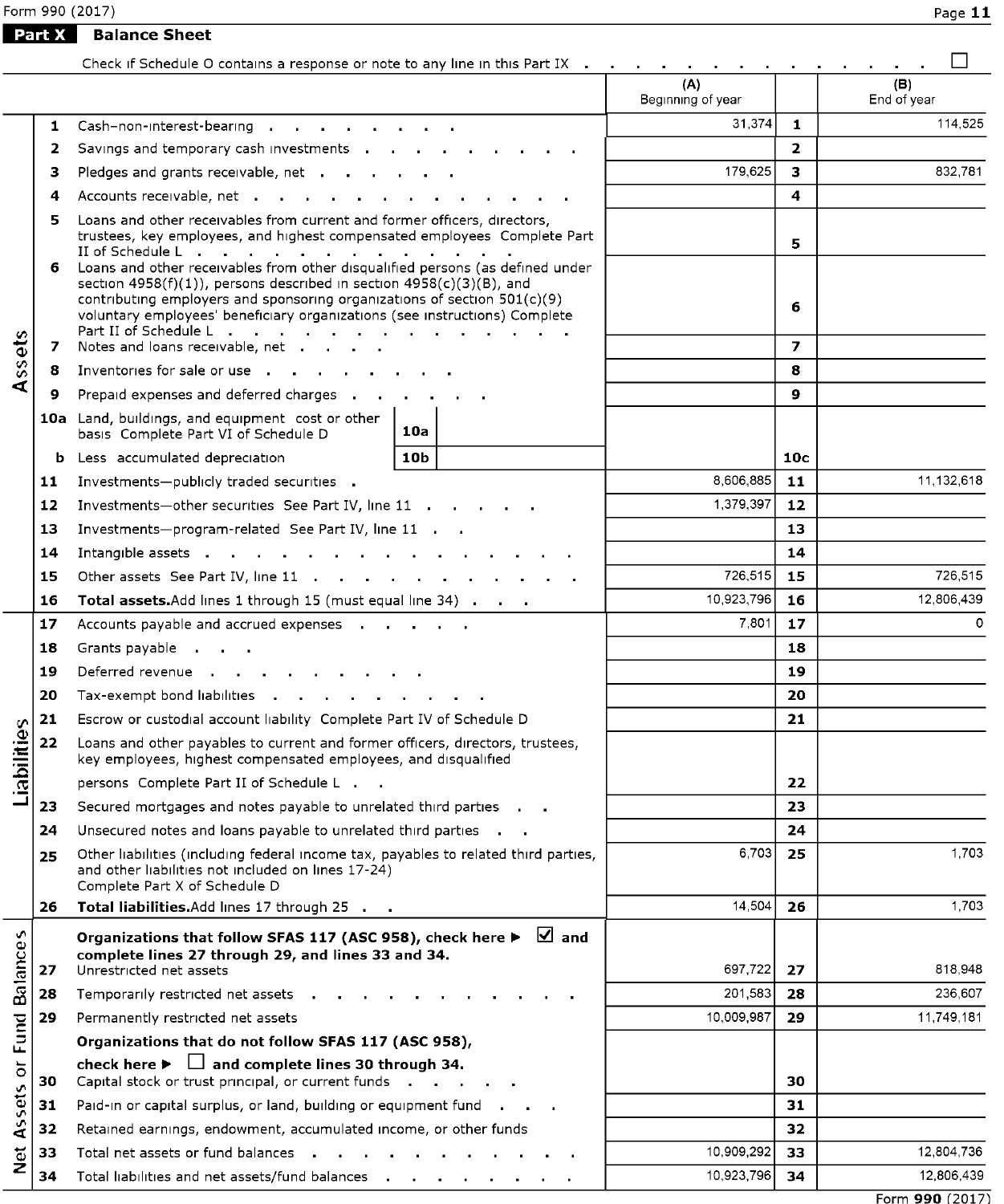|   | Form 990 (2017)                                                                                                                                                                                                                                                                                                                                                                                                                                                                                                                                                                           |                         |                |     | Page 12      |
|---|-------------------------------------------------------------------------------------------------------------------------------------------------------------------------------------------------------------------------------------------------------------------------------------------------------------------------------------------------------------------------------------------------------------------------------------------------------------------------------------------------------------------------------------------------------------------------------------------|-------------------------|----------------|-----|--------------|
|   | <b>Reconcilliation of Net Assets</b><br>Part XI                                                                                                                                                                                                                                                                                                                                                                                                                                                                                                                                           |                         |                |     |              |
|   | Check if Schedule O contains a response or note to any line in this Part XI $\cdots$ $\cdots$ $\cdots$ $\cdots$ $\cdots$ $\cdots$                                                                                                                                                                                                                                                                                                                                                                                                                                                         |                         |                |     |              |
| 1 | Total revenue (must equal Part VIII, column (A), line 12)                                                                                                                                                                                                                                                                                                                                                                                                                                                                                                                                 | 1                       |                |     | 1,813,458    |
| 2 | Total expenses (must equal Part IX, column $(A)$ , line 25) $\cdots$ $\cdots$ $\cdots$ $\cdots$ $\cdots$ $\cdots$                                                                                                                                                                                                                                                                                                                                                                                                                                                                         | $\mathbf{z}$            |                |     | 1,485,817    |
| з | Revenue less expenses Subtract line 2 from line 1                                                                                                                                                                                                                                                                                                                                                                                                                                                                                                                                         | 3                       |                |     | 327,641      |
| 4 | Net assets or fund balances at beginning of year (must equal Part X, line 33, column (A))                                                                                                                                                                                                                                                                                                                                                                                                                                                                                                 | 4                       |                |     | 10,909,292   |
| 5 | Net unrealized gains (losses) on investments                                                                                                                                                                                                                                                                                                                                                                                                                                                                                                                                              | 5.                      |                |     | 1,567,802    |
| 6 | Donated services and use of facilities                                                                                                                                                                                                                                                                                                                                                                                                                                                                                                                                                    | 6                       |                |     |              |
| 7 | Investment expenses                                                                                                                                                                                                                                                                                                                                                                                                                                                                                                                                                                       | $\overline{\mathbf{z}}$ |                |     |              |
| 8 |                                                                                                                                                                                                                                                                                                                                                                                                                                                                                                                                                                                           | 8                       |                |     | $\mathbf{1}$ |
| 9 | Other changes in net assets or fund balances (explain in Schedule O)                                                                                                                                                                                                                                                                                                                                                                                                                                                                                                                      | $\mathbf{Q}$            |                |     | $\Omega$     |
|   | 10 Net assets or fund balances at end of year Combine lines 3 through 9 (must equal Part X, line 33, column (B))                                                                                                                                                                                                                                                                                                                                                                                                                                                                          | 10                      |                |     | 12,804,736   |
|   | Part XII<br><b>Financial Statements and Reporting</b>                                                                                                                                                                                                                                                                                                                                                                                                                                                                                                                                     |                         |                |     |              |
|   | Check if Schedule O contains a response or note to any line in this Part XII                                                                                                                                                                                                                                                                                                                                                                                                                                                                                                              |                         |                |     |              |
|   | $\Box$ Cash $\Box$ Accrual<br>$\Box$ Other<br>1 Accounting method used to prepare the Form 990<br>If the organization changed its method of accounting from a prior year or checked "Other," explain in<br>Schedule O<br>2a Were the organization's financial statements compiled or reviewed by an independent accountant?<br>If 'Yes,' check a box below to indicate whether the financial statements for the year were compiled or reviewed on a<br>separate basis, consolidated basis, or both<br>Separate basis<br>$\Box$ Consolidated basis<br>Both consolidated and separate basis |                         | 2a             | Yes | No<br>No     |
|   | <b>b</b> Were the organization's financial statements audited by an independent accountant?                                                                                                                                                                                                                                                                                                                                                                                                                                                                                               |                         | 2 <sub>b</sub> | Yes |              |
|   | If 'Yes,' check a box below to indicate whether the financial statements for the year were audited on a separate basis,<br>consolidated basis, or both<br>$\Delta$ Separate basis<br>$\Box$ Consolidated basis<br>Both consolidated and separate basis                                                                                                                                                                                                                                                                                                                                    |                         |                |     |              |
|   | c If "Yes," to line 2a or 2b, does the organization have a committee that assumes responsibility for oversight<br>of the audit, review, or compilation of its financial statements and selection of an independent accountant?                                                                                                                                                                                                                                                                                                                                                            |                         | 2с             |     | No           |
|   | If the organization changed either its oversight process or selection process during the tax year, explain in Schedule O                                                                                                                                                                                                                                                                                                                                                                                                                                                                  |                         |                |     |              |
|   | 3a As a result of a federal award, was the organization reguired to undergo an audit or audits as set forth in the Single<br>Audit Act and OMB Circular A-133?                                                                                                                                                                                                                                                                                                                                                                                                                            |                         | За             |     | No           |
|   | <b>b</b> If "Yes," did the organization undergo the required audit or audits? If the organization did not undergo the required<br>audit or audits, explain why in Schedule O and describe any steps taken to undergo such audits                                                                                                                                                                                                                                                                                                                                                          |                         | 3b             |     |              |

Form 990 (2017)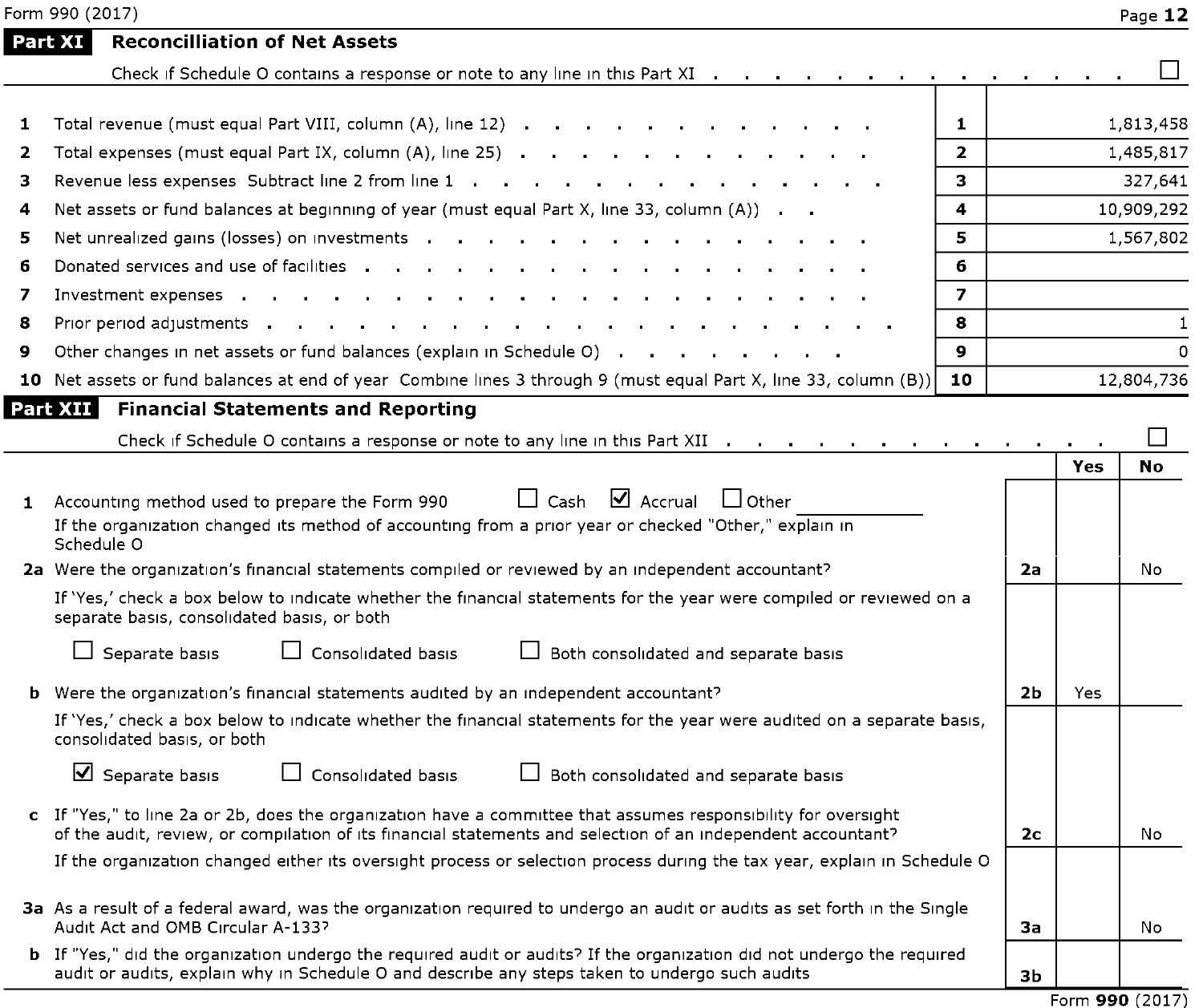# Additional Data

# Software ID:

# Software Version:

EIN: 26-0043932 Name: THE ENDOWMENT FUND OF MACCABI USA SPORTS FOR ISRAEL INC

Form 990 (2017)

Form 990, Part III, Line 4a: GRANTS GIVEN TO QUALIFIED 501(C)(3) ORGANIZATIONS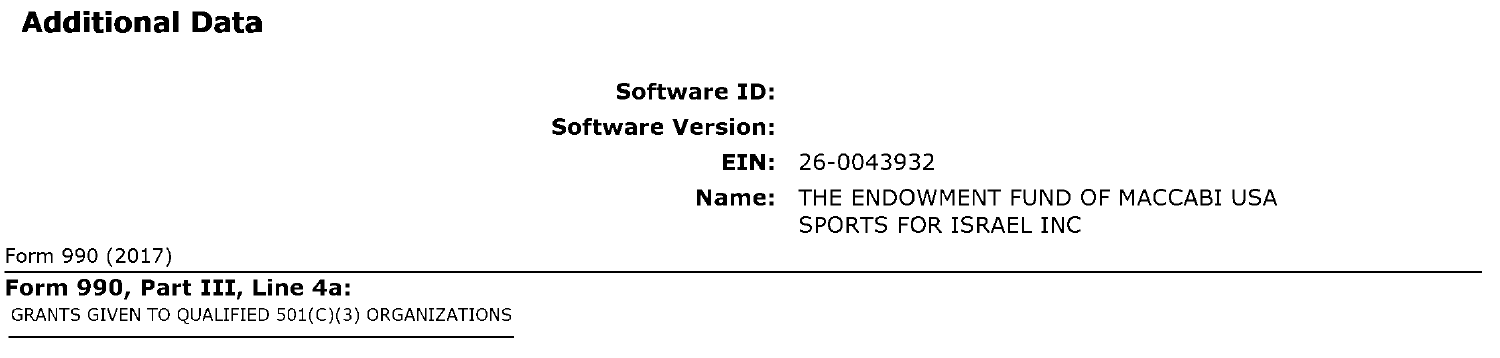|                        |                |                                                               |                         | efile GRAPHIC print - DO NOT PROCESS                         | As Filed Data -                                                                                                                                                                                                                                                                                                                                                                                                                                      |                                                                |    |                                                         | DLN: 93493319136508                                                                                                                    |
|------------------------|----------------|---------------------------------------------------------------|-------------------------|--------------------------------------------------------------|------------------------------------------------------------------------------------------------------------------------------------------------------------------------------------------------------------------------------------------------------------------------------------------------------------------------------------------------------------------------------------------------------------------------------------------------------|----------------------------------------------------------------|----|---------------------------------------------------------|----------------------------------------------------------------------------------------------------------------------------------------|
|                        |                | <b>SCHEDULE A</b>                                             |                         |                                                              | <b>Public Charity Status and Public Support</b>                                                                                                                                                                                                                                                                                                                                                                                                      |                                                                |    |                                                         | OMB No 1545-0047                                                                                                                       |
| (Form 990 or<br>990EZ) |                |                                                               |                         |                                                              | Complete if the organization is a section $501(c)(3)$ organization or a section<br>4947(a)(1) nonexempt charitable trust.                                                                                                                                                                                                                                                                                                                            |                                                                |    |                                                         | 2017                                                                                                                                   |
|                        |                | Department of the Treasury<br>Internal Revenue Service        |                         |                                                              | Attach to Form 990 or Form 990-EZ.<br>▶ Information about Schedule A (Form 990 or 990-EZ) and its instructions is at                                                                                                                                                                                                                                                                                                                                 | www.irs.gov/form990.                                           |    |                                                         | Open to Public<br><b>Inspection</b>                                                                                                    |
|                        |                | Name of the organization<br>THE ENDOWMENT FUND OF MACCABI USA |                         |                                                              |                                                                                                                                                                                                                                                                                                                                                                                                                                                      |                                                                |    | <b>Employer identification number</b>                   |                                                                                                                                        |
|                        |                | SPORTS FOR ISRAEL INC                                         |                         |                                                              |                                                                                                                                                                                                                                                                                                                                                                                                                                                      |                                                                |    | 26-0043932                                              |                                                                                                                                        |
|                        | Part I         |                                                               |                         |                                                              | Reason for Public Charity Status (All organizations must complete this part.) See instructions.<br>The organization is not a private foundation because it is (For lines 1 through 12, check only one box)                                                                                                                                                                                                                                           |                                                                |    |                                                         |                                                                                                                                        |
| 1                      |                |                                                               |                         |                                                              | A church, convention of churches, or association of churches described in section $170(b)(1)(A)(i)$ .                                                                                                                                                                                                                                                                                                                                                |                                                                |    |                                                         |                                                                                                                                        |
| 2                      |                |                                                               |                         |                                                              | A school described in section 170(b)(1)(A)(ii). (Attach Schedule E (Form 990 or 990-EZ))                                                                                                                                                                                                                                                                                                                                                             |                                                                |    |                                                         |                                                                                                                                        |
| з                      |                |                                                               |                         |                                                              | A hospital or a cooperative hospital service organization described in section $170(b)(1)(A)(iii)$ .                                                                                                                                                                                                                                                                                                                                                 |                                                                |    |                                                         |                                                                                                                                        |
| 4                      |                |                                                               | name, city, and state _ |                                                              | A medical research organization operated in conjunction with a hospital described in section 170(b)(1)(A)(iii). Enter the hospital's                                                                                                                                                                                                                                                                                                                 |                                                                |    |                                                         |                                                                                                                                        |
| 5                      |                |                                                               |                         | (b)(1)(A)(iv). (Complete Part II)                            | An organization operated for the benefit of a college or university owned or operated by a governmental unit described in section 170                                                                                                                                                                                                                                                                                                                |                                                                |    |                                                         |                                                                                                                                        |
| 6                      |                |                                                               |                         |                                                              | A federal, state, or local government or governmental unit described in section $170(b)(1)(A)(v)$ .                                                                                                                                                                                                                                                                                                                                                  |                                                                |    |                                                         |                                                                                                                                        |
| 7                      | П              |                                                               |                         | section $170(b)(1)(A)(vi)$ . (Complete Part II)              | An organization that normally receives a substantial part of its support from a governmental unit or from the general public described in                                                                                                                                                                                                                                                                                                            |                                                                |    |                                                         |                                                                                                                                        |
|                        |                |                                                               |                         |                                                              | A community trust described in section $170(b)(1)(A)(vi)$ (Complete Part II)                                                                                                                                                                                                                                                                                                                                                                         |                                                                |    |                                                         |                                                                                                                                        |
| 9                      |                |                                                               |                         |                                                              | An agricultural research organization described in $170(b)(1)(A)(ix)$ operated in conjunction with a land-grant college or university or a<br>non-land grant college of agriculture. See instructions. Enter the name, city, and state of the college or university                                                                                                                                                                                  |                                                                |    |                                                         |                                                                                                                                        |
| 10                     |                |                                                               |                         | 30, 1975 See section 509(a)(2). (Complete Part III)          | An organization that normally receives (1) more than 331/3% of its support from contributions, membership fees, and gross receipts<br>from activities related to its exempt functions-subject to certain exceptions, and (2) no more than 331/3% of its support from gross                                                                                                                                                                           |                                                                |    |                                                         | investment income and unrelated business taxable income (less section 511 tax) from businesses acquired by the organization after June |
| 11                     |                |                                                               |                         |                                                              | An organization organized and operated exclusively to test for public safety See section 509(a)(4).                                                                                                                                                                                                                                                                                                                                                  |                                                                |    |                                                         |                                                                                                                                        |
| 12                     | ☑              |                                                               |                         |                                                              | An organization organized and operated exclusively for the benefit of, to perform the functions of, or to carry out the purposes of one or<br>more publicly supported organizations described in section $509(a)(1)$ or section $509(a)(2)$ . See section $509(a)(3)$ . Check the box<br>in lines 12a through 12d that describes the type of supporting organization and complete lines 12e, 12f, and 12g                                            |                                                                |    |                                                         |                                                                                                                                        |
| а                      | ⋈              |                                                               |                         | complete Part IV, Sections A and B.                          | Type I. A supporting organization operated, supervised, or controlled by its supported organization(s), typically by giving the supported<br>organization(s) the power to regularly appoint or elect a majority of the directors or trustees of the supporting organization You must                                                                                                                                                                 |                                                                |    |                                                         |                                                                                                                                        |
| b                      |                |                                                               |                         | must complete Part IV, Sections A and C.                     | <b>Type II.</b> A supporting organization supervised or controlled in connection with its supported organization(s), by having control or<br>management of the supporting organization vested in the same persons that control or manage the supported organization(s) You                                                                                                                                                                           |                                                                |    |                                                         |                                                                                                                                        |
| с                      |                |                                                               |                         |                                                              | Type III functionally integrated. A supporting organization operated in connection with, and functionally integrated with, its                                                                                                                                                                                                                                                                                                                       |                                                                |    |                                                         |                                                                                                                                        |
| d                      |                |                                                               |                         |                                                              | supported organization(s) (see instructions) You must complete Part IV, Sections A, D, and E.<br>Type III non-functionally integrated. A supporting organization operated in connection with its supported organization(s) that is not<br>functionally integrated The organization generally must satisfy a distribution requirement and an attentiveness requirement (see<br>instructions) You must complete Part IV, Sections A and D, and Part V. |                                                                |    |                                                         |                                                                                                                                        |
| е                      |                |                                                               |                         |                                                              | Check this box if the organization received a written determination from the IRS that it is a Type I, Type II, Type III functionally                                                                                                                                                                                                                                                                                                                 |                                                                |    |                                                         |                                                                                                                                        |
| f                      |                |                                                               |                         | Enter the number of supported organizations                  | integrated, or Type III non-functionally integrated supporting organization                                                                                                                                                                                                                                                                                                                                                                          |                                                                |    | 1                                                       |                                                                                                                                        |
| g                      |                |                                                               |                         |                                                              | Provide the following information about the supported organization(s)                                                                                                                                                                                                                                                                                                                                                                                |                                                                |    |                                                         |                                                                                                                                        |
|                        |                | (i) Name of supported<br>organization                         |                         | $(ii)$ EIN                                                   | (iii) Type of<br>organization<br>(described on lines<br>$1 - 10$ above (see<br>instructions))                                                                                                                                                                                                                                                                                                                                                        | (iv) Is the organization listed<br>in your governing document? |    | (v) Amount of<br>monetary support<br>(see instructions) | (vi) Amount of<br>other support (see<br>instructions)                                                                                  |
|                        |                |                                                               |                         |                                                              |                                                                                                                                                                                                                                                                                                                                                                                                                                                      | Yes                                                            | No |                                                         |                                                                                                                                        |
| (A)                    | FOR ISRAEL INC | UNITED STATES COMMITTEE SPORTS                                |                         | 131810938                                                    | 7                                                                                                                                                                                                                                                                                                                                                                                                                                                    | Yes                                                            |    | 1,297,706                                               | 0                                                                                                                                      |
| Total                  |                |                                                               |                         |                                                              |                                                                                                                                                                                                                                                                                                                                                                                                                                                      |                                                                |    | 1,297,706                                               | $\Omega$                                                                                                                               |
|                        |                |                                                               |                         | For Paperwork Reduction Act Notice, see the Instructions for |                                                                                                                                                                                                                                                                                                                                                                                                                                                      | Cat No 11285F                                                  |    |                                                         | Schedule A (Form 990 or 990-EZ) 2017                                                                                                   |
|                        |                | Form 990 or 990-EZ.                                           |                         |                                                              |                                                                                                                                                                                                                                                                                                                                                                                                                                                      |                                                                |    |                                                         |                                                                                                                                        |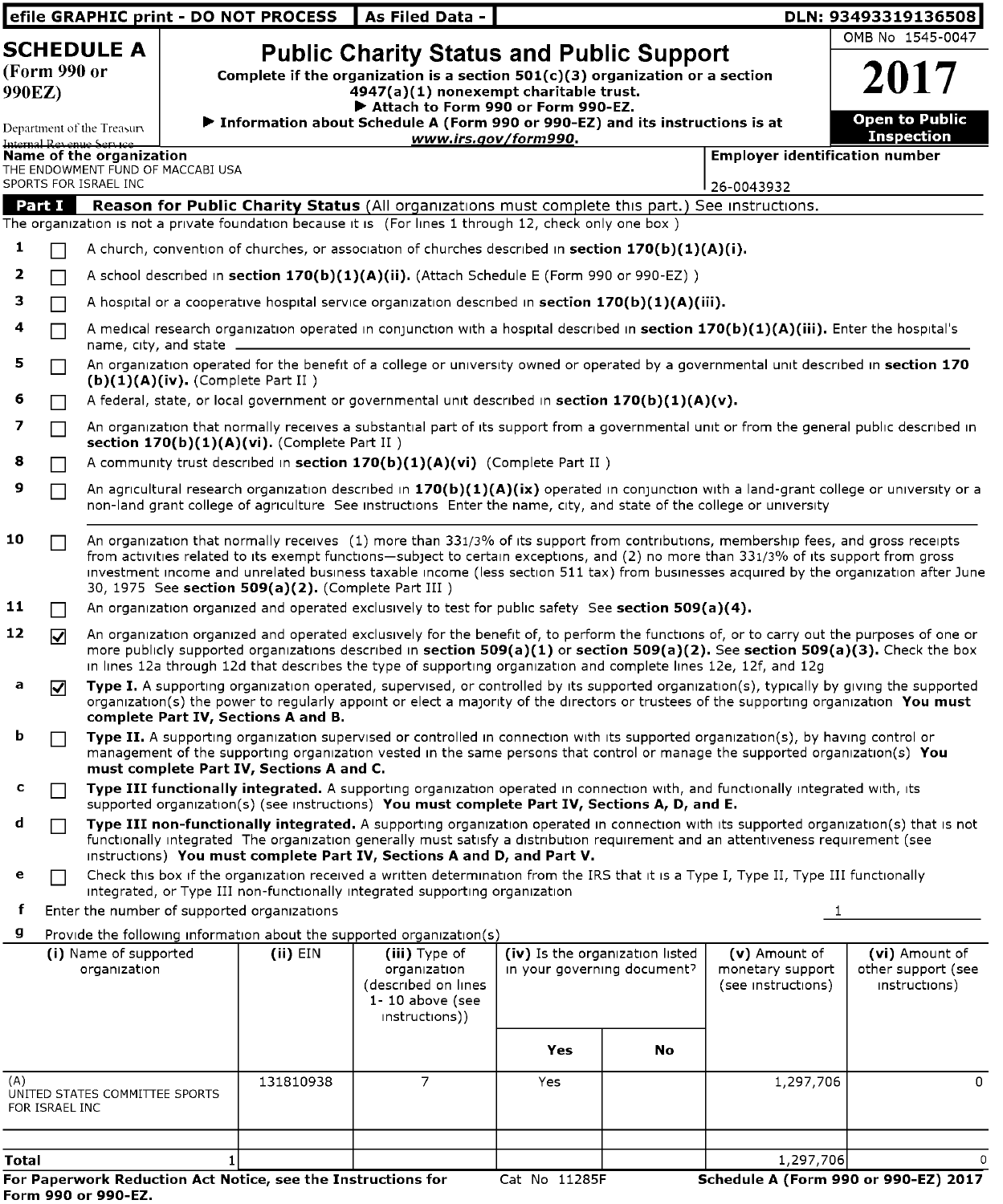|    | Schedule A (Form 990 or 990-EZ) 2017                                                                                                                                                                                                                                                                                                                                               |          |            |            |            |          | Page 2    |
|----|------------------------------------------------------------------------------------------------------------------------------------------------------------------------------------------------------------------------------------------------------------------------------------------------------------------------------------------------------------------------------------|----------|------------|------------|------------|----------|-----------|
|    | Support Schedule for Organizations Described in Sections 170(b)(1)(A)(iv), 170(b)(1)(A)(vi), and 170<br><b>Part II</b>                                                                                                                                                                                                                                                             |          |            |            |            |          |           |
|    | (b)(1)(A)(ix)                                                                                                                                                                                                                                                                                                                                                                      |          |            |            |            |          |           |
|    | (Complete only if you checked the box on line 5, 7, 8, or 9 of Part I or if the organization failed to qualify under Part                                                                                                                                                                                                                                                          |          |            |            |            |          |           |
|    | III. If the organization fails to qualify under the tests listed below, please complete Part III.)                                                                                                                                                                                                                                                                                 |          |            |            |            |          |           |
|    | <b>Section A. Public Support</b>                                                                                                                                                                                                                                                                                                                                                   |          |            |            |            |          |           |
|    | Calendar year<br>(or fiscal year beginning in) $\blacktriangleright$                                                                                                                                                                                                                                                                                                               | (a) 2013 | $(b)$ 2014 | $(c)$ 2015 | $(d)$ 2016 | (e) 2017 | (f) Total |
|    | 1 Gifts, grants, contributions, and                                                                                                                                                                                                                                                                                                                                                |          |            |            |            |          |           |
|    | membership fees received (Do not                                                                                                                                                                                                                                                                                                                                                   |          |            |            |            |          |           |
|    | include any "unusual grant")                                                                                                                                                                                                                                                                                                                                                       |          |            |            |            |          |           |
|    | 2 Tax revenues levied for the                                                                                                                                                                                                                                                                                                                                                      |          |            |            |            |          |           |
|    | organization's benefit and either paid<br>to or expended on its behalf                                                                                                                                                                                                                                                                                                             |          |            |            |            |          |           |
|    | 3 The value of services or facilities                                                                                                                                                                                                                                                                                                                                              |          |            |            |            |          |           |
|    | furnished by a governmental unit to                                                                                                                                                                                                                                                                                                                                                |          |            |            |            |          |           |
|    | the organization without charge                                                                                                                                                                                                                                                                                                                                                    |          |            |            |            |          |           |
| 4  | Total. Add lines 1 through 3                                                                                                                                                                                                                                                                                                                                                       |          |            |            |            |          |           |
| 5  | The portion of total contributions by<br>each person (other than a                                                                                                                                                                                                                                                                                                                 |          |            |            |            |          |           |
|    | governmental unit or publicly                                                                                                                                                                                                                                                                                                                                                      |          |            |            |            |          |           |
|    | supported organization) included on                                                                                                                                                                                                                                                                                                                                                |          |            |            |            |          |           |
|    | line 1 that exceeds 2% of the amount                                                                                                                                                                                                                                                                                                                                               |          |            |            |            |          |           |
|    | shown on line 11, column (f)<br><b>Public support.</b> Subtract line 5 from                                                                                                                                                                                                                                                                                                        |          |            |            |            |          |           |
| 6  | line 4                                                                                                                                                                                                                                                                                                                                                                             |          |            |            |            |          |           |
|    | <b>Section B. Total Support</b>                                                                                                                                                                                                                                                                                                                                                    |          |            |            |            |          |           |
|    | Calendar year                                                                                                                                                                                                                                                                                                                                                                      | (a)2013  | $(b)$ 2014 | $(c)$ 2015 | $(d)$ 2016 | (e)2017  | (f)Total  |
|    | (or fiscal year beginning in) $\blacktriangleright$                                                                                                                                                                                                                                                                                                                                |          |            |            |            |          |           |
|    | 7 Amounts from line 4                                                                                                                                                                                                                                                                                                                                                              |          |            |            |            |          |           |
| 8  | Gross income from interest.                                                                                                                                                                                                                                                                                                                                                        |          |            |            |            |          |           |
|    | dividends, payments received on<br>securities loans, rents, royalties and                                                                                                                                                                                                                                                                                                          |          |            |            |            |          |           |
|    | income from similar sources                                                                                                                                                                                                                                                                                                                                                        |          |            |            |            |          |           |
| q  | Net income from unrelated business                                                                                                                                                                                                                                                                                                                                                 |          |            |            |            |          |           |
|    | activities, whether or not the                                                                                                                                                                                                                                                                                                                                                     |          |            |            |            |          |           |
| 10 | business is regularly carried on<br>Other income Do not include gain or                                                                                                                                                                                                                                                                                                            |          |            |            |            |          |           |
|    | loss from the sale of capital assets                                                                                                                                                                                                                                                                                                                                               |          |            |            |            |          |           |
|    | (Explain in Part VI)                                                                                                                                                                                                                                                                                                                                                               |          |            |            |            |          |           |
| 11 | Total support. Add lines 7 through                                                                                                                                                                                                                                                                                                                                                 |          |            |            |            |          |           |
|    | 10<br>12 Gross receipts from related activities, etc (see instructions)                                                                                                                                                                                                                                                                                                            |          |            |            |            |          |           |
|    |                                                                                                                                                                                                                                                                                                                                                                                    |          |            |            |            | 12       |           |
|    | 13 First five years. If the Form 990 is for the organization's first, second, third, fourth, or fifth tax year as a section 501(c)(3) organization,                                                                                                                                                                                                                                |          |            |            |            |          |           |
|    |                                                                                                                                                                                                                                                                                                                                                                                    |          |            |            |            |          |           |
|    | <b>Section C. Computation of Public Support Percentage</b>                                                                                                                                                                                                                                                                                                                         |          |            |            |            |          |           |
|    | 14 Public support percentage for 2017 (line 6, column (f) divided by line 11, column (f))                                                                                                                                                                                                                                                                                          |          |            |            |            | 14       |           |
|    | 15 Public support percentage for 2016 Schedule A, Part II, line 14                                                                                                                                                                                                                                                                                                                 |          |            |            |            | 15       |           |
|    | 16a 33 1/3% support test-2017. If the organization did not check the box on line 13, and line 14 is 33 1/3% or more, check this box                                                                                                                                                                                                                                                |          |            |            |            |          |           |
|    | and stop here. The organization qualifies as a publicly supported organization                                                                                                                                                                                                                                                                                                     |          |            |            |            |          | ▶□        |
|    | b 33 1/3% support test-2016. If the organization did not check a box on line 13 or 16a, and line 15 is 33 1/3% or more, check this                                                                                                                                                                                                                                                 |          |            |            |            |          |           |
|    | box and stop here. The organization qualifies as a publicly supported organization                                                                                                                                                                                                                                                                                                 |          |            |            |            |          | ▶││       |
|    | 17a 10%-facts-and-circumstances test-2017. If the organization did not check a box on line 13, 16a, or 16b, and line 14<br>is 10% or more, and if the organization meets the "facts-and-circumstances" test, check this box and stop here. Explain                                                                                                                                 |          |            |            |            |          |           |
|    | in Part VI how the organization meets the "facts-and-circumstances" test The organization qualifies as a publicly supported                                                                                                                                                                                                                                                        |          |            |            |            |          |           |
|    | organization                                                                                                                                                                                                                                                                                                                                                                       |          |            |            |            |          | ▶ │ │     |
|    | <b>b</b> 10%-facts-and-circumstances test-2016. If the organization did not check a box on line 13, 16a, 16b, or 17a, and line<br>15 is 10% or more, and if the organization meets the "facts-and-circumstances" test, check this box and stop here.<br>Explain in Part VI how the organization meets the "facts-and-circumstances" test. The organization qualifies as a publicly |          |            |            |            |          |           |
|    | supported organization                                                                                                                                                                                                                                                                                                                                                             |          |            |            |            |          | ▶ │ │     |
|    | 18 Private foundation. If the organization did not check a box on line 13, 16a, 16b, 17a, or 17b, check this box and see                                                                                                                                                                                                                                                           |          |            |            |            |          |           |
|    | instructions                                                                                                                                                                                                                                                                                                                                                                       |          |            |            |            |          | ►∟        |
|    |                                                                                                                                                                                                                                                                                                                                                                                    |          |            |            |            |          |           |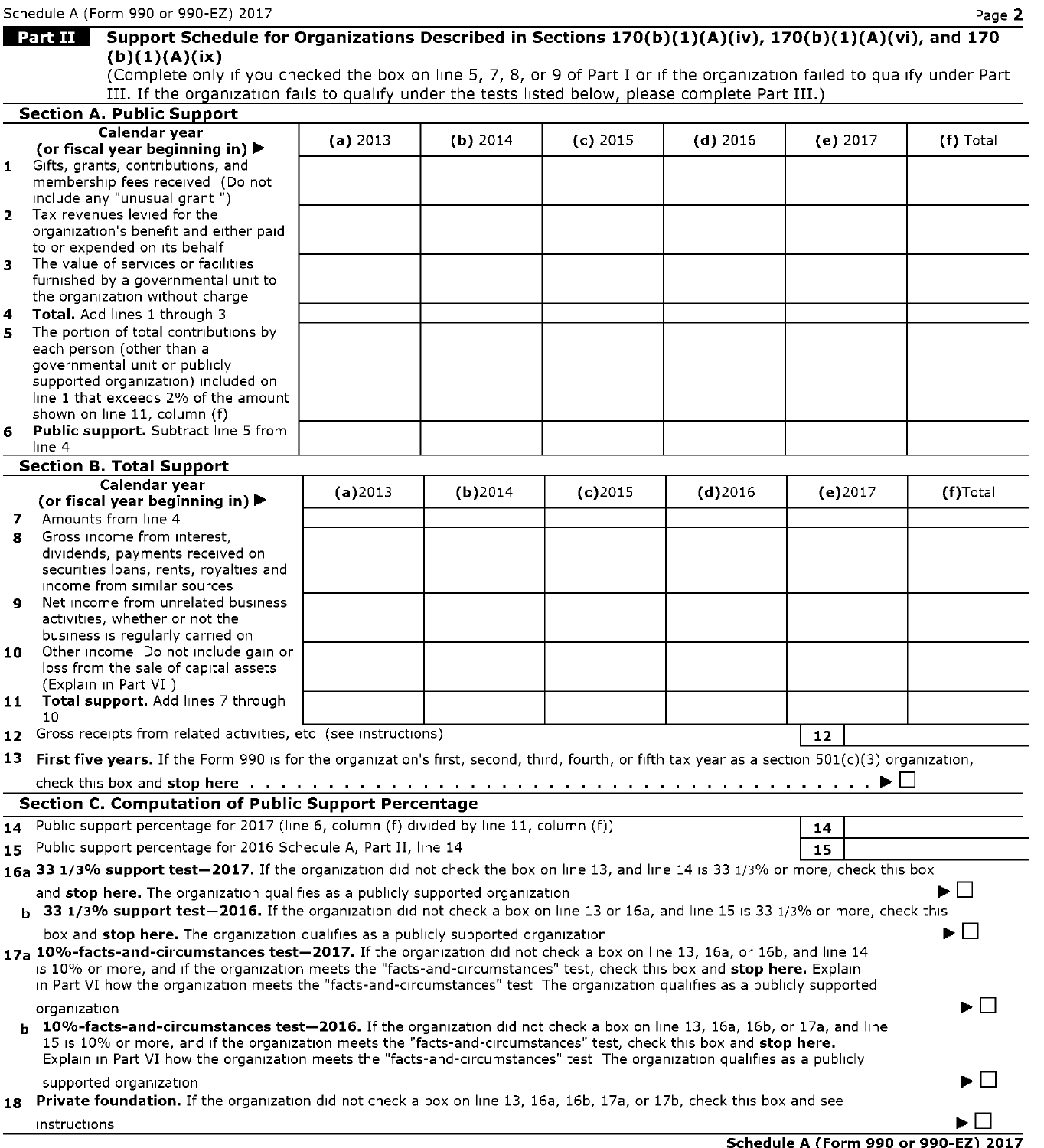Page Part III Support Schedule for Organizations Described in Section 509(a)(2)<br>Part III Support Schedule for Organizations Described in Section 509(a)(2)<br>Complete only if you checked the box on line 10 of Part I or if the the organization fails to qualify under the tests listed below, please complete Part II.)

|              | <b>Section A. Public Support</b>                                                                                                                      |          |            |            |            |          |                                             |
|--------------|-------------------------------------------------------------------------------------------------------------------------------------------------------|----------|------------|------------|------------|----------|---------------------------------------------|
|              | Calendar year                                                                                                                                         | (a) 2013 | $(b)$ 2014 | $(c)$ 2015 | $(d)$ 2016 | (e) 2017 | (f) Total                                   |
|              | (or fiscal year beginning in) ▶                                                                                                                       |          |            |            |            |          |                                             |
|              | 1 Gifts, grants, contributions, and                                                                                                                   |          |            |            |            |          |                                             |
|              | membership fees received (Do not<br>include any "unusual grants")                                                                                     |          |            |            |            |          |                                             |
| $\mathbf{2}$ | Gross receipts from admissions,                                                                                                                       |          |            |            |            |          |                                             |
|              | merchandise sold or services                                                                                                                          |          |            |            |            |          |                                             |
|              | performed, or facilities furnished in                                                                                                                 |          |            |            |            |          |                                             |
|              | any activity that is related to the                                                                                                                   |          |            |            |            |          |                                             |
|              | organization's tax-exempt purpose                                                                                                                     |          |            |            |            |          |                                             |
| з.           | Gross receipts from activities that are<br>not an unrelated trade or business                                                                         |          |            |            |            |          |                                             |
|              | under section 513                                                                                                                                     |          |            |            |            |          |                                             |
| 4            | Tax revenues levied for the                                                                                                                           |          |            |            |            |          |                                             |
|              | organization's benefit and either paid                                                                                                                |          |            |            |            |          |                                             |
|              | to or expended on its behalf                                                                                                                          |          |            |            |            |          |                                             |
| 5.           | The value of services or facilities                                                                                                                   |          |            |            |            |          |                                             |
|              | furnished by a governmental unit to                                                                                                                   |          |            |            |            |          |                                             |
|              | the organization without charge                                                                                                                       |          |            |            |            |          |                                             |
| 6.           | Total. Add lines 1 through 5<br>7a Amounts included on lines 1, 2, and                                                                                |          |            |            |            |          |                                             |
|              | 3 received from disqualified persons                                                                                                                  |          |            |            |            |          |                                             |
|              | <b>b</b> Amounts included on lines 2 and 3                                                                                                            |          |            |            |            |          |                                             |
|              | received from other than disqualified                                                                                                                 |          |            |            |            |          |                                             |
|              | persons that exceed the greater of                                                                                                                    |          |            |            |            |          |                                             |
|              | \$5,000 or 1% of the amount on line                                                                                                                   |          |            |            |            |          |                                             |
|              | 13 for the year                                                                                                                                       |          |            |            |            |          |                                             |
|              | c Add lines 7a and 7b                                                                                                                                 |          |            |            |            |          |                                             |
| 8            | <b>Public support.</b> (Subtract line 7c)<br>from line 6)                                                                                             |          |            |            |            |          |                                             |
|              | <b>Section B. Total Support</b>                                                                                                                       |          |            |            |            |          |                                             |
|              |                                                                                                                                                       |          |            |            |            |          |                                             |
|              | Calendar year<br>(or fiscal year beginning in) ▶                                                                                                      | (a) 2013 | (b) 2014   | $(c)$ 2015 | $(d)$ 2016 | (e) 2017 | (f) Total                                   |
| 9            | Amounts from line 6                                                                                                                                   |          |            |            |            |          |                                             |
| 10a          | Gross income from interest,                                                                                                                           |          |            |            |            |          |                                             |
|              | dividends, payments received on                                                                                                                       |          |            |            |            |          |                                             |
|              | securities loans, rents, royalties and                                                                                                                |          |            |            |            |          |                                             |
|              | income from similar sources                                                                                                                           |          |            |            |            |          |                                             |
| ь            | Unrelated business taxable income                                                                                                                     |          |            |            |            |          |                                             |
|              | (less section 511 taxes) from<br>businesses acquired after June 30,                                                                                   |          |            |            |            |          |                                             |
|              | 1975                                                                                                                                                  |          |            |            |            |          |                                             |
| $\mathbf{C}$ | Add lines 10a and 10b                                                                                                                                 |          |            |            |            |          |                                             |
| 11           | Net income from unrelated business                                                                                                                    |          |            |            |            |          |                                             |
|              | activities not included in line 10b,                                                                                                                  |          |            |            |            |          |                                             |
|              | whether or not the business is                                                                                                                        |          |            |            |            |          |                                             |
|              | regularly carried on                                                                                                                                  |          |            |            |            |          |                                             |
| 12           | Other income Do not include gain or<br>loss from the sale of capital assets                                                                           |          |            |            |            |          |                                             |
|              | (Explain in Part VI)                                                                                                                                  |          |            |            |            |          |                                             |
|              | 13 Total support. (Add lines 9, 10c,                                                                                                                  |          |            |            |            |          |                                             |
|              | $11.$ and $12$ )                                                                                                                                      |          |            |            |            |          |                                             |
| 14           | First five years. If the Form 990 is for the organization's first, second, third, fourth, or fifth tax year as a section $501(c)(3)$ organization,    |          |            |            |            |          |                                             |
|              | check this box and stop here                                                                                                                          |          |            |            |            |          | ▶∟                                          |
|              | <b>Section C. Computation of Public Support Percentage</b>                                                                                            |          |            |            |            |          |                                             |
| 15           | Public support percentage for 2017 (line 8, column (f) divided by line 13, column (f))                                                                |          |            |            |            | 15       |                                             |
| 16           | Public support percentage from 2016 Schedule A, Part III, line 15                                                                                     |          |            |            |            | 16       |                                             |
|              |                                                                                                                                                       |          |            |            |            |          |                                             |
|              | Section D. Computation of Investment Income Percentage<br>Investment income percentage for 2017 (line 10c, column (f) divided by line 13, column (f)) |          |            |            |            |          |                                             |
| 17           |                                                                                                                                                       |          |            |            |            | 17       |                                             |
| 18           | Investment income percentage from 2016 Schedule A, Part III, line 17                                                                                  |          |            |            |            | 18       |                                             |
|              | 19a 331/3% support tests-2017. If the organization did not check the box on line 14, and line 15 is more than 33 1/3%, and line 17 is not             |          |            |            |            |          |                                             |
|              | more than 33 1/3%, check this box and stop here. The organization qualifies as a publicly supported organization                                      |          |            |            |            |          | ▶□                                          |
|              | <b>b</b> 33 1/3% support tests—2016. If the organization did not check a box on line 14 or line 19a, and line 16 is more than 33 1/3% and line 18 is  |          |            |            |            |          |                                             |
|              | not more than 33 1/3%, check this box and <b>stop here.</b> The organization qualifies as a publicly supported organization                           |          |            |            |            |          | ப<br>►                                      |
| 20           |                                                                                                                                                       |          |            |            |            |          | ▶L∣                                         |
|              | <b>Private foundation.</b> If the organization did not check a box on line 14, 19a, or 19b, check this box and see instructions                       |          |            |            |            |          | <b>Schedule A (Form 990 or 990-EZ) 2017</b> |
|              |                                                                                                                                                       |          |            |            |            |          |                                             |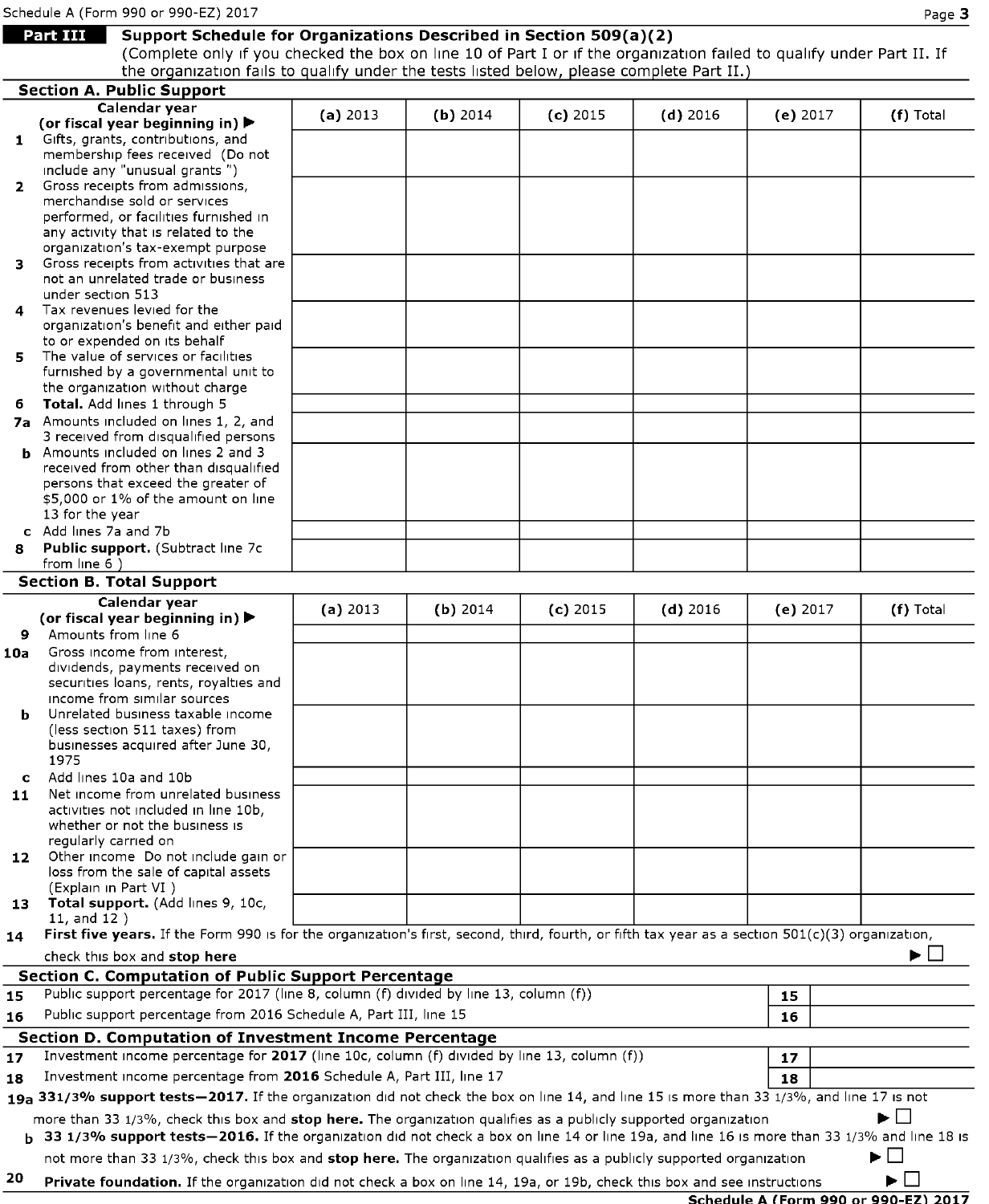# Part IV Supporting Organizations

(Complete only if you checked a box on line 12 of Part <sup>I</sup> If you checked 12a of Part I, complete Sections A and B If you checked 12b of Part I, complete Sections A and C If you checked 12c of Part I, complete Sections A, D, and E If you checked 12d of Part I, complete Sections A and D, and complete Part V

# **Section A. All Supporting Organizations**

|                          |                                                                                                                                                                                                                                                                                                                                                                        |                          | <b>Yes</b> | No        |  |  |
|--------------------------|------------------------------------------------------------------------------------------------------------------------------------------------------------------------------------------------------------------------------------------------------------------------------------------------------------------------------------------------------------------------|--------------------------|------------|-----------|--|--|
| $\mathbf{1}$             | Are all of the organization's supported organizations listed by name in the organization's governing documents?<br>If "No," describe in Part VI how the supported organizations are designated If designated by class or purpose,                                                                                                                                      |                          |            |           |  |  |
|                          | describe the designation If historic and continuing relationship, explain                                                                                                                                                                                                                                                                                              | 1                        | Yes        |           |  |  |
| $\overline{2}$           | Did the organization have any supported organization that does not have an IRS determination of status under section 509<br>(a)(1) or (2)? If "Yes," explain in Part VI how the organization determined that the supported organization was described<br>in section $509(a)(1)$ or (2)                                                                                 |                          |            |           |  |  |
|                          |                                                                                                                                                                                                                                                                                                                                                                        | $\mathbf{2}$             |            | No.       |  |  |
| За                       | Did the organization have a supported organization described in section 501(c)(4), (5), or (6)? If "Yes," answer (b) and (c)<br>below                                                                                                                                                                                                                                  |                          |            |           |  |  |
|                          |                                                                                                                                                                                                                                                                                                                                                                        | За                       |            | No        |  |  |
|                          | <b>b</b> Did the organization confirm that each supported organization qualified under section $501(c)(4)$ , (5), or (6) and satisfied<br>the public support tests under section 509(a)(2)? If "Yes," describe in Part VI when and how the organization made the<br>determination                                                                                      | зь                       |            |           |  |  |
|                          | c Did the organization ensure that all support to such organizations was used exclusively for section $170(c)(2)(B)$ purposes?                                                                                                                                                                                                                                         |                          |            |           |  |  |
|                          | If "Yes," explain in Part VI what controls the organization put in place to ensure such use                                                                                                                                                                                                                                                                            | 3 <sub>c</sub>           |            |           |  |  |
|                          | 4a Was any supported organization not organized in the United States ("foreign supported organization")? If "Yes" and if you                                                                                                                                                                                                                                           |                          |            |           |  |  |
|                          | checked 12a or 12b in Part I, answer (b) and (c) below                                                                                                                                                                                                                                                                                                                 | 4a                       |            | <b>No</b> |  |  |
|                          | <b>b</b> Did the organization have ultimate control and discretion in deciding whether to make grants to the foreign supported                                                                                                                                                                                                                                         |                          |            |           |  |  |
|                          | organization? If "Yes," describe in Part VI how the organization had such control and discretion despite being controlled or<br>supervised by or in connection with its supported organizations                                                                                                                                                                        | 4 <sub>b</sub>           |            |           |  |  |
|                          | c Did the organization support any foreign supported organization that does not have an IRS determination under sections<br>$501(c)(3)$ and $509(a)(1)$ or (2)? If "Yes," explain in Part VI what controls the organization used to ensure that all support                                                                                                            |                          |            |           |  |  |
|                          | to the foreign supported organization was used exclusively for section $170(c)(2)(B)$ purposes                                                                                                                                                                                                                                                                         |                          |            |           |  |  |
| 5a -                     | Did the organization add, substitute, or remove any supported organizations during the tax year? If "Yes," answer (b) and<br>(c) below (if applicable) Also, provide detail in Part VI, including (i) the names and EIN numbers of the supported<br>organizations added, substituted, or removed, (ii) the reasons for each such action, (iii) the authority under the |                          |            |           |  |  |
|                          | organization's organizing document authorizing such action, and (iv) how the action was accomplished (such as by<br>amendment to the organizing document)                                                                                                                                                                                                              |                          |            | <b>No</b> |  |  |
|                          | <b>b</b> Type I or Type II only. Was any added or substituted supported organization part of a class already designated in the<br>organization's organizing document?                                                                                                                                                                                                  | <b>5b</b>                |            |           |  |  |
|                          | c Substitutions only. Was the substitution the result of an event beyond the organization's control?                                                                                                                                                                                                                                                                   | 5с                       |            |           |  |  |
| 6.                       | Did the organization provide support (whether in the form of grants or the provision of services or facilities) to anyone other                                                                                                                                                                                                                                        |                          |            |           |  |  |
|                          | than (i) its supported organizations, (ii) individuals that are part of the charitable class benefited by one or more of its<br>supported organizations, or (iii) other supporting organizations that also support or benefit one or more of the filing<br>organization's supported organizations? If "Yes," provide detail in Part VI.                                |                          |            |           |  |  |
|                          |                                                                                                                                                                                                                                                                                                                                                                        | 6                        |            | No.       |  |  |
| $\overline{\phantom{a}}$ | Did the organization provide a grant, loan, compensation, or other similar payment to a substantial contributor (defined in<br>section $4958(c)(3)(c)$ , a family member of a substantial contributor, or a 35% controlled entity with regard to a<br>substantial contributor? If "Yes," complete Part I of Schedule L (Form 990 or 990-EZ)                            |                          |            |           |  |  |
| 8                        | Did the organization make a loan to a disqualified person (as defined in section 4958) not described in line 77 If "Yes,"                                                                                                                                                                                                                                              | $\overline{\phantom{a}}$ |            | No.       |  |  |
|                          | complete Part I of Schedule L (Form 990 or 990-EZ)                                                                                                                                                                                                                                                                                                                     | 8                        |            | No.       |  |  |
| 9a                       | Was the organization controlled directly or indirectly at any time during the tax year by one or more disqualified persons as<br>defined in section 4946 (other than foundation managers and organizations described in section 509(a)(1) or (2))? If "Yes,"                                                                                                           |                          |            |           |  |  |
|                          | provide detail in Part VI.                                                                                                                                                                                                                                                                                                                                             | <b>9a</b>                |            | No        |  |  |
| b.                       | Did one or more disqualified persons (as defined in line 9a) hold a controlling interest in any entity in which the supporting<br>organization had an interest? If "Yes," provide detail in Part VI.                                                                                                                                                                   | 9b                       |            | No        |  |  |
|                          | c Did a disqualified person (as defined in line 9a) have an ownership interest in, or derive any personal benefit from, assets in<br>which the supporting organization also had an interest? If "Yes," provide detail in Part VI.                                                                                                                                      |                          |            |           |  |  |
|                          | 10a Was the organization subject to the excess business holdings rules of section 4943 because of section 4943(f) (regarding                                                                                                                                                                                                                                           | 9с                       |            | No        |  |  |
|                          | certain Type II supporting organizations, and all Type III non-functionally integrated supporting organizations)? If "Yes,"<br>answer line 10b below                                                                                                                                                                                                                   |                          |            |           |  |  |
|                          | <b>b</b> Did the organization have any excess business holdings in the tax year? (Use Schedule C, Form 4720, to determine whether                                                                                                                                                                                                                                      | 10a                      |            | No        |  |  |
|                          | the organization had excess business holdings)                                                                                                                                                                                                                                                                                                                         | 10b                      |            |           |  |  |

#### Schedule A (Form 990 or 990-EZ) 2017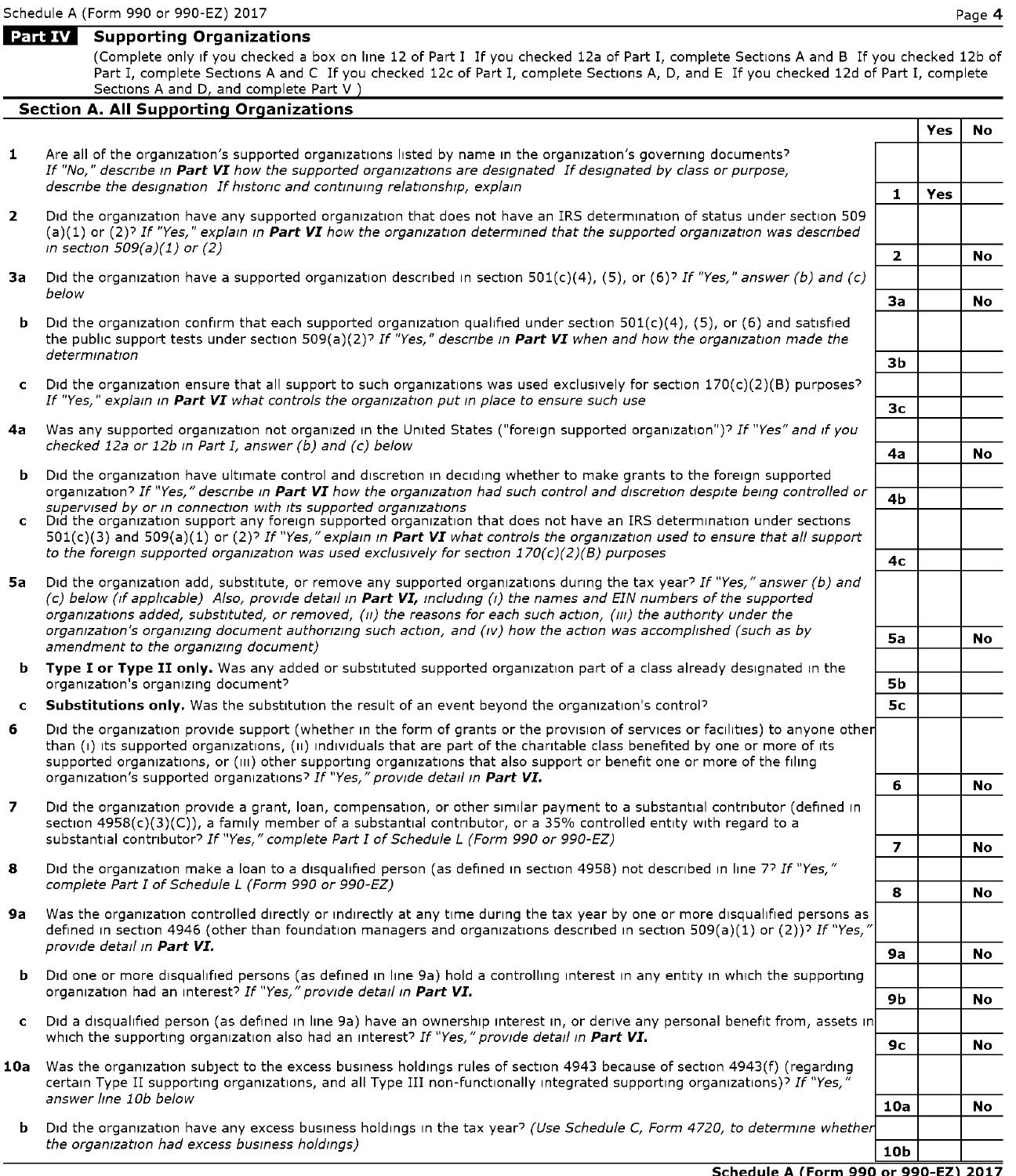Schedule A (Form 990 or 990-EZ) 2017 **Page 5** Page 5

|    |                                                                                                                         |                 | res | No        |
|----|-------------------------------------------------------------------------------------------------------------------------|-----------------|-----|-----------|
| 11 | Has the organization accepted a gift or contribution from any of the following persons?                                 |                 |     |           |
| a  | A person who directly or indirectly controls, either alone or together with persons described in (b) and (c) below, the |                 |     |           |
|    | governing body of a supported organization?                                                                             | 11a             |     | No        |
| b. | A family member of a person described in (a) above?                                                                     | 11 <sub>b</sub> |     | No        |
| c. | A 35% controlled entity of a person described in (a) or (b) above? If "Yes" to a, b, or c, provide detail in Part VI    | 11c             |     | <b>No</b> |
|    |                                                                                                                         |                 |     |           |

### Section B. Type I Supporting Organizations

Part **IV** Supporting Organizations (continued)

- Did the directors, trustees, or membership of one or more supported organizations have the power to regularly appoint or  $\mathbf{1}$ elect at least a majority of the organization's directors or trustees at all times during the tax year? If "No," describe in Part VI how the supported organization(s) effectively operated, supervised, or controlled the organization's activities If the organization had more than one supported organization, describe how the powers to appoint and/or remove directors or trustees were allocated among the supported organizations and what conditions or restrictions, if any, applied to such powers during the tax year
- 2 Did the organization operate for the benefit of any supported organization other than the supported organization(s) that operated, supervised, or controlled the supporting organization? If "Yes," explain in Part VI how providing such benefit carried out the purposes of the supported organization(s) that operated, supervised or controlled the supporting<br>organization

#### Section C. Type II Supporting Organizations

Yes No  $\mathbf{1}$ Were <sup>a</sup> majority of the organization's directors or trustees during the tax year also <sup>a</sup> majority of the directors or trustees of each of the organization's supported organization(s)? If "No," describe in Part VI how control or management of the supporting organization was vested in the same persons that controlled or managed the supported organization(s) 1

## Section D. All Type III Supporting Organizations

|                |                                                                                                                                                                                                                                                                                                                                                                                                                                                                                       |  | res |  |
|----------------|---------------------------------------------------------------------------------------------------------------------------------------------------------------------------------------------------------------------------------------------------------------------------------------------------------------------------------------------------------------------------------------------------------------------------------------------------------------------------------------|--|-----|--|
| 1              | Did the organization provide to each of its supported organizations, by the last day of the fifth month of the organization's<br>tax year, (i) a written notice describing the type and amount of support provided during the prior tax year, (ii) a copy of the<br>Form 990 that was most recently filed as of the date of notification, and (iii) copies of the organization's governing<br>documents in effect on the date of notification, to the extent not previously provided? |  |     |  |
|                |                                                                                                                                                                                                                                                                                                                                                                                                                                                                                       |  |     |  |
| $\overline{2}$ | Were any of the organization's officers, directors, or trustees either (i) appointed or elected by the supported organization<br>(s) or (ii) serving on the governing body of a supported organization? If "No," explain in Part VI how the organization<br>maintained a close and continuous working relationship with the supported organization(s)                                                                                                                                 |  |     |  |
|                |                                                                                                                                                                                                                                                                                                                                                                                                                                                                                       |  |     |  |
| 3              | By reason of the relationship described in (2), did the organization's supported organizations have a significant voice in the<br>organization's investment policies and in directing the use of the organization's income or assets at all times during the tax                                                                                                                                                                                                                      |  |     |  |
|                | year? If "Yes," describe in Part VI the role the organization's supported organizations played in this regard                                                                                                                                                                                                                                                                                                                                                                         |  |     |  |

# Section E. Type III Functionally-Integrated Supporting Organizations

- Check the box next to the method that the organization used to satisfy the Integral Part Test during the year (see instructions)
- The organization satisfied the Activities Test Complete line 2 below
- **b**  $\Box$  The organization is the parent of each of its supported organizations Complete line 3 below
- $\Box$  The organization supported a governmental entity Describe in Part VI how you supported a government entity (see instructions)

#### Activities Test Answer (a) and (b) below.  $\overline{2}$

 $\mathbf{1}$ 

 $\overline{\mathbf{3}}$ 

| a Did substantially all of the organization's activities during the tax year directly further the exempt purposes of the<br>supported organization(s) to which the organization was responsive? If "Yes," then in Part VI identify those supported<br>organizations and explain how these activities directly furthered their exempt purposes, how the organization was<br>responsive to those supported organizations, and how the organization determined that these activities constituted |                |  |
|-----------------------------------------------------------------------------------------------------------------------------------------------------------------------------------------------------------------------------------------------------------------------------------------------------------------------------------------------------------------------------------------------------------------------------------------------------------------------------------------------|----------------|--|
| substantially all of its activities                                                                                                                                                                                                                                                                                                                                                                                                                                                           | 2a             |  |
| <b>b</b> Did the activities described in (a) constitute activities that, but for the organization's involvement, one or more of the<br>organization's supported organization(s) would have been engaged in? If "Yes," explain in Part VI the reasons for the<br>organization's position that its supported organization(s) would have engaged in these activities but for the organization's                                                                                                  |                |  |
| involvement                                                                                                                                                                                                                                                                                                                                                                                                                                                                                   | 2 <sub>b</sub> |  |
| Parent of Supported Organizations Answer (a) and (b) below.                                                                                                                                                                                                                                                                                                                                                                                                                                   |                |  |
| a Did the organization have the power to regularly appoint or elect a majority of the officers, directors, or trustees of each of<br>the supported organizations? Provide details in Part VI.                                                                                                                                                                                                                                                                                                 | 3a             |  |

b Did the organization exercise a substantial degree of direction over the policies, programs and activities of each of its supported organizations? If "Yes," describe in **Part VI.** the role played by the organization in this regard  $\overline{3b}$ 

> Schedule A (Form 990 or 990-EZ) 2017

Yes <sup>I</sup> No

Yes | No

1 Yes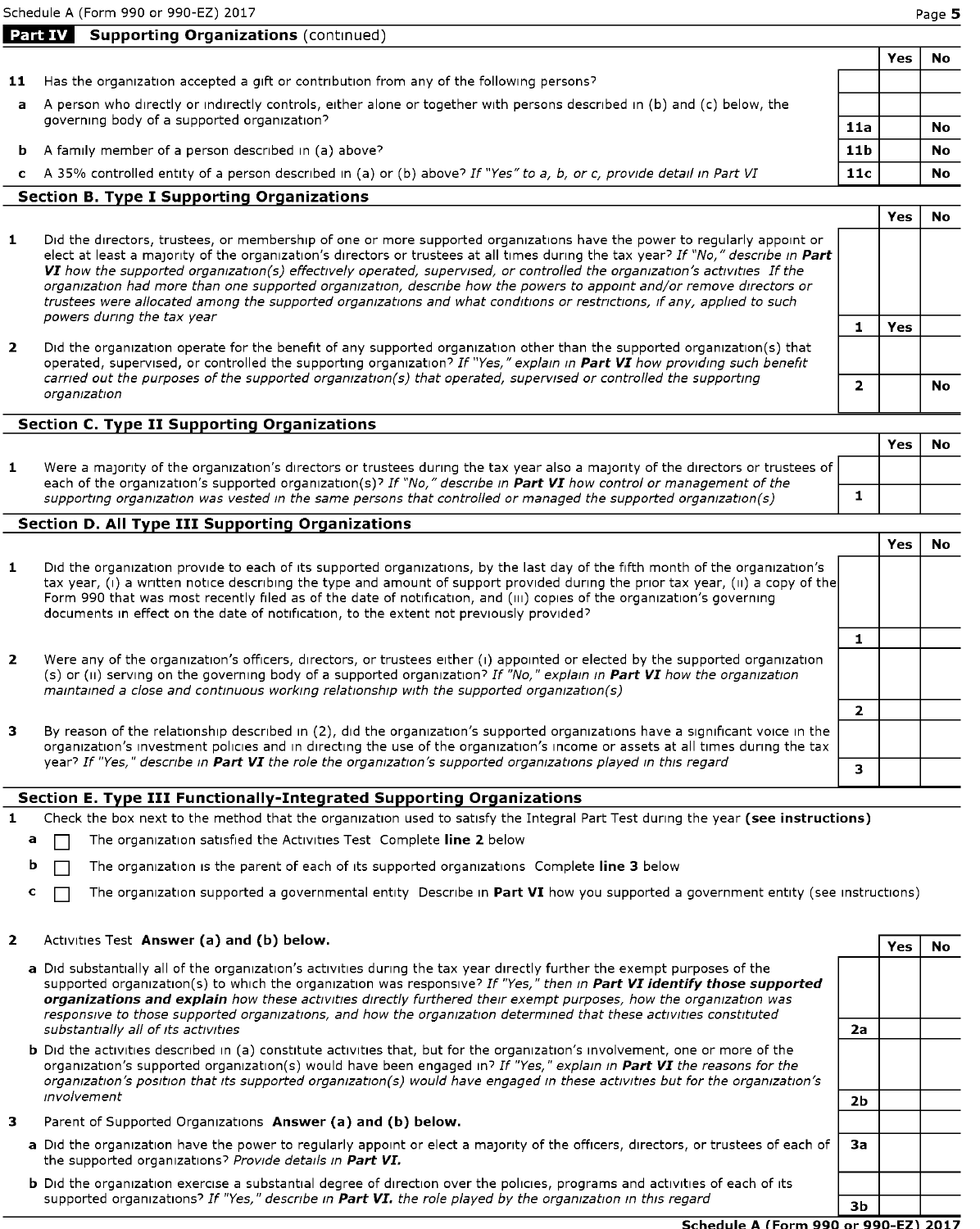# Schedule A (Form 990 or 990-EZ) 2017 **Page 6 Page 6 Part V** Type III Non-Functionally Integrated  $509(a)(3)$  Supporting Organizations 1  $\Box$  Check here if the organization satisfied the Integral Part Test as a qualifying trust on Nov 20, 1970 (explain in Part VI) See instructions. All other Type III non-functionally integrated supporting organizations must complete Sections A through E Section A - Adjusted Net Income (B) Current Year (B) Current Year (B) Current Year (optional) **1** Net short-term capital gain **1 1** 2 Recoveries of prior-year distributions 2 3 Other gross income (see instructions) 3 4 Add lines 1 through 3 4 Add lines 1 through 3 **5** Depreciation and depletion **5** Depreciation **5** 6 Portion of operating expenses paid or incurred for production or collection of gross income or for management, conservation, or maintenance of property held for production of income (see instructions) 6 7 Other expenses (see instructions) 7 8 Adjusted Net Income (subtract lines 5, 6 and 7 from line 4) 8 Section B - Minimum Asset Amount (B) And Controller (A) Prior Year (B) Current Year (B) Current Year (optional) 1 Aggregate fair market value of all non-exempt-use assets (see instructions for short  $\frac{1}{2}$  tax year or assets held for part of year) 1 a Average monthly value of securities late and the second securities and the second second securities of  $\mathbf{a}$ **b** Average monthly cash balances **later** and **laterally controlled by Average monthly cash balances <b>laterally**  $\blacksquare$ c Fair market value of other non-exempt-use assets **Ich and Community Community**  $1c$ d Total (add lines 1a, 1b, and 1c) in the case of the control of the control of the control of the control of the control of the control of the control of the control of the control of the control of the control of the con e Discount claimed for blockage or other factors (explain in detail in Part VI) 2 Acquisition indebtedness applicable to non-exempt use assets 2 3 Subtract line 2 from line ld 3 4 Cash deemed held for exempt use Enter 1-1/2% of line <sup>3</sup> (for greater amount, see instructions) 4 5 Net value of non-exempt-use assets (subtract line 4 from line 3) **5** 6 Multiply line 5 by 035  $\vert$  6 7 Recoveries of prior-year distributions 7 and 1999 and 1999 and 1999 and 1999 and 1999 and 1999 and 1999 and 1999 and 1999 and 1999 and 1999 and 1999 and 1999 and 1999 and 1999 and 1999 and 1999 and 1999 and 1999 and 1999 8 **Minimum Asset Amount** (add line 7 to line 6) 8 **8** 8 Section C - Distributable Amount Current Year Current Year Current Year Current Year Current Year Current Year 1 Adjusted net income for prior year (from Section A, line 8, Column A) 1 2 Enter 85% of line 1 2 2 Enter 85% of line 1 3 Minimum asset amount for prior year (from Section B, line 8, Column A) 3 4 Enter greater of line 2 or line 3 4 **5** Income tax imposed in prior year 5 April 2012 1 April 2012 1 April 2013 1 April 2013 1 April 2013 1 April 2013 1 April 2013 1 April 2013 1 April 2013 1 April 2013 1 April 2013 1 April 2013 1 April 2013 1 April 2013 1 A 6 Distributable Amount. Subtract line <sup>5</sup> from line 4, unless subject to emergency temporary reduction (see instructions) 6 7  $\Box$  Check here if the current year is the organization's first as a non-functionally-integrated Type III supporting organization (see instructions)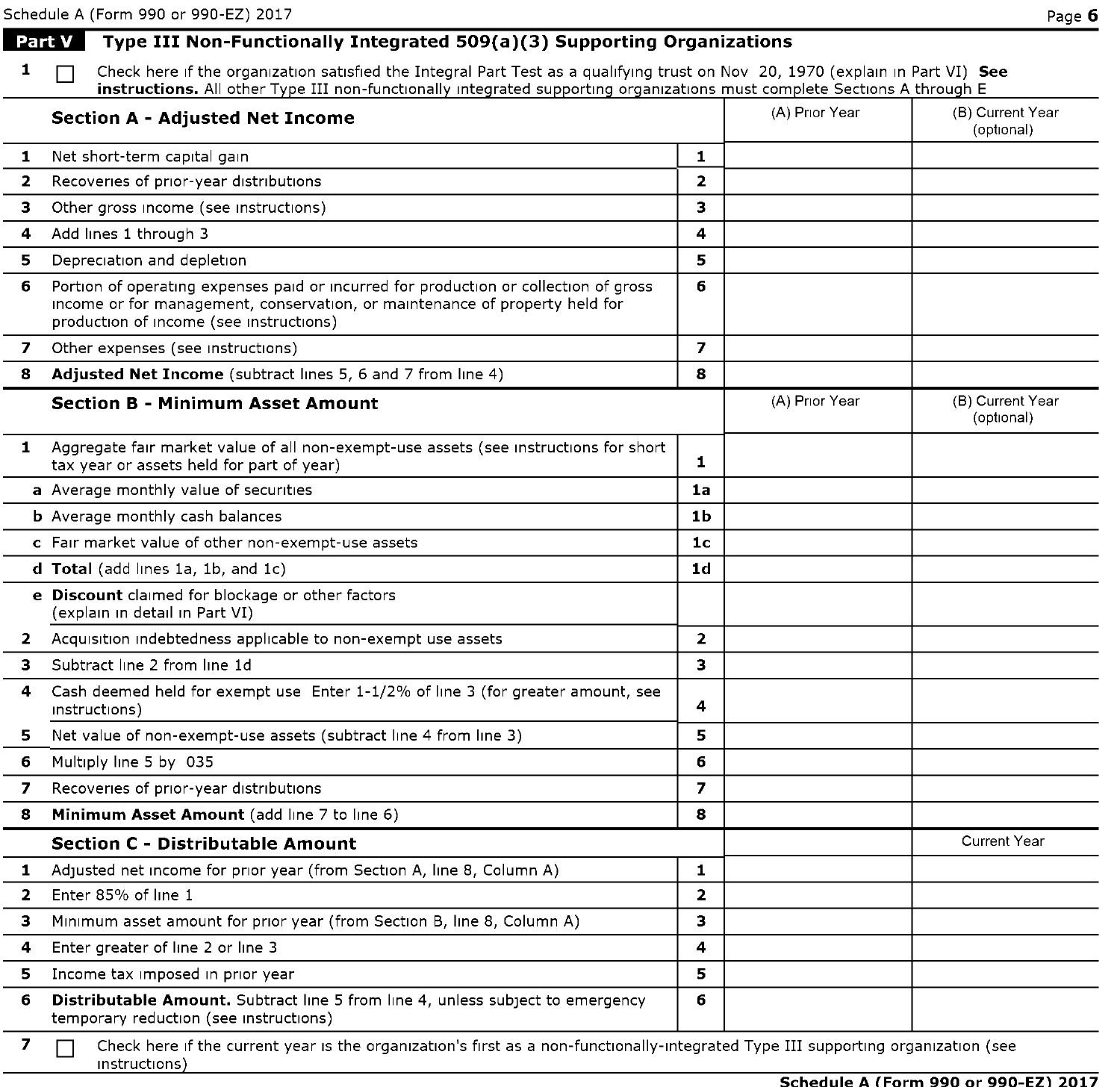Schedule A (Form 990 or 990-EZ) 2017 Page 7

| Type III Non-Functionally Integrated 509(a)(3) Supporting Organizations (continued)<br>Part V                                                                                        |                                    |                                               |                                                         |  |  |  |  |
|--------------------------------------------------------------------------------------------------------------------------------------------------------------------------------------|------------------------------------|-----------------------------------------------|---------------------------------------------------------|--|--|--|--|
| <b>Section D - Distributions</b>                                                                                                                                                     |                                    |                                               | <b>Current Year</b>                                     |  |  |  |  |
| 1 Amounts paid to supported organizations to accomplish exempt purposes                                                                                                              |                                    |                                               |                                                         |  |  |  |  |
| 2 Amounts paid to perform activity that directly furthers exempt purposes of supported organizations, in<br>excess of income from activity                                           |                                    |                                               |                                                         |  |  |  |  |
| 3 Administrative expenses paid to accomplish exempt purposes of supported organizations                                                                                              |                                    |                                               |                                                         |  |  |  |  |
| 4 Amounts paid to acquire exempt-use assets                                                                                                                                          |                                    |                                               |                                                         |  |  |  |  |
| 5 Qualified set-aside amounts (prior IRS approval required)                                                                                                                          |                                    |                                               |                                                         |  |  |  |  |
| 6 Other distributions (describe in Part VI) See instructions                                                                                                                         |                                    |                                               |                                                         |  |  |  |  |
| 7 Total annual distributions. Add lines 1 through 6                                                                                                                                  |                                    |                                               |                                                         |  |  |  |  |
| 8 Distributions to attentive supported organizations to which the organization is responsive (provide<br>details in Part VI) See instructions                                        |                                    |                                               |                                                         |  |  |  |  |
| 9 Distributable amount for 2017 from Section C, line 6                                                                                                                               |                                    |                                               |                                                         |  |  |  |  |
| 10 Line 8 amount divided by Line 9 amount                                                                                                                                            |                                    |                                               |                                                         |  |  |  |  |
| <b>Section E - Distribution Allocations (see</b><br>instructions)                                                                                                                    | (i)<br><b>Excess Distributions</b> | (ii)<br><b>Underdistributions</b><br>Pre-2017 | (iii)<br><b>Distributable</b><br><b>Amount for 2017</b> |  |  |  |  |
| 1 Distributable amount for 2017 from Section C, line<br>6                                                                                                                            |                                    |                                               |                                                         |  |  |  |  |
| 2 Underdistributions, if any, for years prior to 2017<br>(reasonable cause required-- explain in Part VI)<br>See instructions                                                        |                                    |                                               |                                                         |  |  |  |  |
| 3 Excess distributions carryover, if any, to 2017                                                                                                                                    |                                    |                                               |                                                         |  |  |  |  |
| a                                                                                                                                                                                    |                                    |                                               |                                                         |  |  |  |  |
| <b>b</b> From 2013. <u>.</u>                                                                                                                                                         |                                    |                                               |                                                         |  |  |  |  |
| c From 2014.                                                                                                                                                                         |                                    |                                               |                                                         |  |  |  |  |
| <b>d</b> From 2015. <u>.</u>                                                                                                                                                         |                                    |                                               |                                                         |  |  |  |  |
| e From 2016.                                                                                                                                                                         |                                    |                                               |                                                         |  |  |  |  |
| f Total of lines 3a through e                                                                                                                                                        |                                    |                                               |                                                         |  |  |  |  |
| g Applied to underdistributions of prior years                                                                                                                                       |                                    |                                               |                                                         |  |  |  |  |
| h Applied to 2017 distributable amount                                                                                                                                               |                                    |                                               |                                                         |  |  |  |  |
| i Carryover from 2012 not applied (see<br>instructions)                                                                                                                              |                                    |                                               |                                                         |  |  |  |  |
| j Remainder Subtract lines 3g, 3h, and 3i from 3f                                                                                                                                    |                                    |                                               |                                                         |  |  |  |  |
| 4 Distributions for 2017 from Section D, line 7                                                                                                                                      |                                    |                                               |                                                         |  |  |  |  |
| \$                                                                                                                                                                                   |                                    |                                               |                                                         |  |  |  |  |
| a Applied to underdistributions of prior years                                                                                                                                       |                                    |                                               |                                                         |  |  |  |  |
| <b>b</b> Applied to 2017 distributable amount                                                                                                                                        |                                    |                                               |                                                         |  |  |  |  |
| <b>c</b> Remainder Subtract lines 4a and 4b from 4                                                                                                                                   |                                    |                                               |                                                         |  |  |  |  |
| 5 Remaining underdistributions for years prior to<br>2017, if any Subtract lines 3g and 4a from line 2<br>If the amount is greater than zero, explain in Part VI<br>See instructions |                                    |                                               |                                                         |  |  |  |  |
| 6 Remaining underdistributions for 2017 Subtract<br>lines 3h and 4b from line 1 If the amount is greater<br>than zero, explain in Part VI See instructions                           |                                    |                                               |                                                         |  |  |  |  |
| 7 Excess distributions carryover to 2018. Add lines<br>31 and 4c                                                                                                                     |                                    |                                               |                                                         |  |  |  |  |
| 8 Breakdown of line 7                                                                                                                                                                |                                    |                                               |                                                         |  |  |  |  |
| a Excess from 2013.<br><b>All Andrew Committee</b>                                                                                                                                   |                                    |                                               |                                                         |  |  |  |  |
| <b>b</b> Excess from 2014.<br><b>Contract Contract</b>                                                                                                                               |                                    |                                               |                                                         |  |  |  |  |
| c Excess from 2015.<br>$\mathbf{A} = \mathbf{A} \mathbf{A} + \mathbf{A} \mathbf{A} + \mathbf{A} \mathbf{A}$                                                                          |                                    |                                               |                                                         |  |  |  |  |
| d Excess from 2016.                                                                                                                                                                  |                                    |                                               |                                                         |  |  |  |  |
| e Excess from 2017.                                                                                                                                                                  |                                    |                                               |                                                         |  |  |  |  |

Schedule A (Form 990 or 990-EZ) (2017)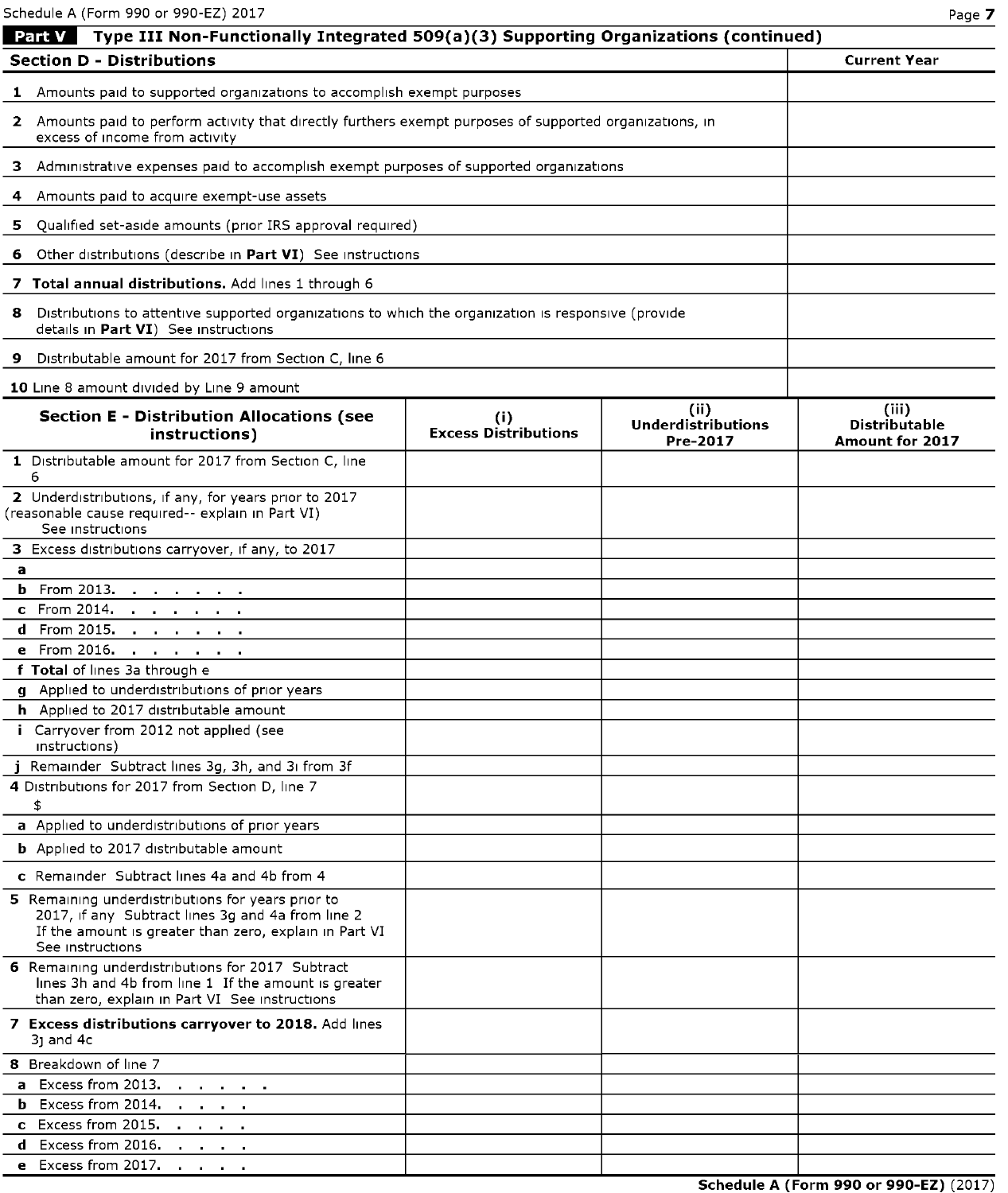# Additional Data

# Software ID: Software Version: EIN: 26-0043932 Name: THE ENDOWMENT FUND OF MACCABI USA SPORTS FOR ISRAEL INC

Schedule A (Form 990 or 990-EZ) 2017 Page 8

| Part VI | Supplemental Information. Provide the explanations required by Part II, line 10, Part II, line 17a or 17b, Part III, line 12, Part IV, Section A, lines 1, 2, 3b, 3c, 4b, 4c, 5a, 6, 9a, 9b, 9c, 11a, 11b, and 11c, Part IV, Section B, lines <sup>1</sup> and 2, Part IV, Section C, line 1, Part IV, Section D, lines 2 and 3, Part IV, Section E, lines 1c, 2a, 2b, 3a and 3b, Part V, line 1, Part V, Section B, line le, Part V Section D, lines 5, 6, and 8, and Part V, Section E, lines 2, 5, and 6 Also complete this part for any additional information (See instructions)

Facts And Circumstances Test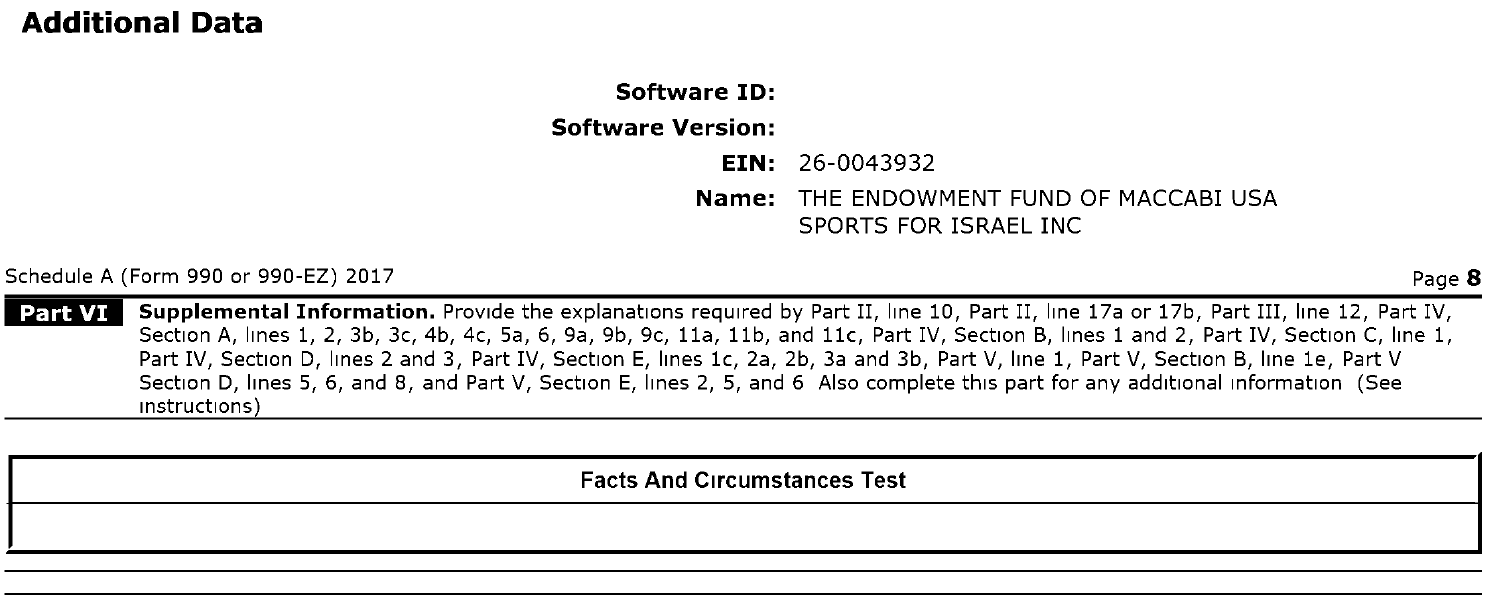|                            |                                                                      | efile GRAPHIC print - DO NOT PROCESS                                                                                                                                                                                                                                                                                                                                                       | As Filed Data -                                             |                         |                                                     | DLN: 93493319136508                   |
|----------------------------|----------------------------------------------------------------------|--------------------------------------------------------------------------------------------------------------------------------------------------------------------------------------------------------------------------------------------------------------------------------------------------------------------------------------------------------------------------------------------|-------------------------------------------------------------|-------------------------|-----------------------------------------------------|---------------------------------------|
| <b>SCHEDULE D</b>          |                                                                      |                                                                                                                                                                                                                                                                                                                                                                                            | <b>Supplemental Financial Statements</b>                    |                         |                                                     | OMB No 1545-0047                      |
| (Form 990)                 |                                                                      | Part IV, line 6, 7, 8, 9, 10, 11a, 11b, 11c, 11d, 11e, 11f, 12a, or 12b.                                                                                                                                                                                                                                                                                                                   | ▶ Complete if the organization answered "Yes," on Form 990, |                         |                                                     | 2017                                  |
| Department of the Treasurv |                                                                      |                                                                                                                                                                                                                                                                                                                                                                                            | Attach to Form 990.                                         |                         |                                                     | <b>Open to Public</b>                 |
|                            | Internal Revenue Service                                             | Information about Schedule D (Form 990) and its instructions is at www.irs.gov/form990.                                                                                                                                                                                                                                                                                                    |                                                             |                         |                                                     | <b>Inspection</b>                     |
|                            | <b>Name of the organization</b><br>THE ENDOWMENT FUND OF MACCABI USA |                                                                                                                                                                                                                                                                                                                                                                                            |                                                             |                         |                                                     | <b>Employer identification number</b> |
|                            | SPORTS FOR ISRAEL INC<br>Part I                                      | Organizations Maintaining Donor Advised Funds or Other Similar Funds or Accounts.                                                                                                                                                                                                                                                                                                          |                                                             |                         | 26-0043932                                          |                                       |
|                            |                                                                      | Complete if the organization answered "Yes" on Form 990, Part IV, line 6.                                                                                                                                                                                                                                                                                                                  |                                                             |                         |                                                     |                                       |
|                            |                                                                      |                                                                                                                                                                                                                                                                                                                                                                                            |                                                             | (a) Donor advised funds |                                                     | (b)Funds and other accounts           |
| 1                          | Total number at end of year                                          |                                                                                                                                                                                                                                                                                                                                                                                            |                                                             |                         |                                                     |                                       |
| $\mathbf{z}$<br>з          |                                                                      | Aggregate value of contributions to (during year)                                                                                                                                                                                                                                                                                                                                          |                                                             |                         |                                                     |                                       |
| 4                          | Aggregate value at end of year                                       | Aggregate value of grants from (during year)                                                                                                                                                                                                                                                                                                                                               |                                                             |                         |                                                     |                                       |
| 5                          |                                                                      | Did the organization inform all donors and donor advisors in writing that the assets held in donor advised funds are the<br>organization's property, subject to the organization's exclusive legal control?                                                                                                                                                                                |                                                             |                         |                                                     | $\square$ Yes $\square$ No            |
| 6                          | private benefit?                                                     | Did the organization inform all grantees, donors, and donor advisors in writing that grant funds can be used only for<br>charitable purposes and not for the benefit of the donor or donor advisor, or for any other purpose conferring impermissible                                                                                                                                      |                                                             |                         |                                                     | Yes $\Box$ No                         |
|                            | Part II                                                              | Conservation Easements. Complete if the organization answered "Yes" on Form 990, Part IV, line 7.                                                                                                                                                                                                                                                                                          |                                                             |                         |                                                     |                                       |
| 1                          |                                                                      | Purpose(s) of conservation easements held by the organization (check all that apply)                                                                                                                                                                                                                                                                                                       |                                                             |                         |                                                     |                                       |
|                            |                                                                      | Preservation of land for public use (e g, recreation or education)                                                                                                                                                                                                                                                                                                                         |                                                             |                         | Preservation of an historically important land area |                                       |
|                            |                                                                      | Protection of natural habitat                                                                                                                                                                                                                                                                                                                                                              |                                                             |                         | Preservation of a certified historic structure      |                                       |
|                            |                                                                      | Preservation of open space                                                                                                                                                                                                                                                                                                                                                                 |                                                             |                         |                                                     |                                       |
| $\mathbf{z}$               |                                                                      | Complete lines 2a through 2d if the organization held a qualified conservation contribution in the form of a conservation<br>easement on the last day of the tax year                                                                                                                                                                                                                      |                                                             |                         |                                                     | <b>Held at the End of the Year</b>    |
| a                          |                                                                      | Total number of conservation easements                                                                                                                                                                                                                                                                                                                                                     |                                                             |                         | 2a                                                  |                                       |
| b                          |                                                                      | Total acreage restricted by conservation easements<br>Number of conservation easements on a certified historic structure included in (a)                                                                                                                                                                                                                                                   |                                                             |                         | 2b<br>2 <sub>c</sub>                                |                                       |
| c<br>d                     |                                                                      | Number of conservation easements included in (c) acquired after 8/17/06, and not on a historic<br>structure listed in the National Register                                                                                                                                                                                                                                                |                                                             |                         | 2d                                                  |                                       |
| з                          | tax year $\blacktriangleright$                                       | Number of conservation easements modified, transferred, released, extinguished, or terminated by the organization during the                                                                                                                                                                                                                                                               |                                                             |                         |                                                     |                                       |
| 4                          |                                                                      | Number of states where property subject to conservation easement is located ▶                                                                                                                                                                                                                                                                                                              |                                                             |                         |                                                     |                                       |
| 5                          |                                                                      | Does the organization have a written policy regarding the periodic monitoring, inspection, handling of violations,<br>and enforcement of the conservation easements it holds?                                                                                                                                                                                                              |                                                             |                         |                                                     | 」Yes<br><b>No</b>                     |
| 6                          |                                                                      | Staff and volunteer hours devoted to monitoring, inspecting, handling of violations, and enforcing conservation easements during the year                                                                                                                                                                                                                                                  |                                                             |                         |                                                     |                                       |
| $\overline{\phantom{a}}$   |                                                                      | Amount of expenses incurred in monitoring, inspecting, handling of violations, and enforcing conservation easements during the year                                                                                                                                                                                                                                                        |                                                             |                         |                                                     |                                       |
|                            | ▶ \$                                                                 |                                                                                                                                                                                                                                                                                                                                                                                            |                                                             |                         |                                                     |                                       |
| 8                          | and section $170(h)(4)(B)(ii)$ ?                                     | Does each conservation easement reported on line 2(d) above satisfy the requirements of section 170(h)(4)(B)(i)                                                                                                                                                                                                                                                                            |                                                             |                         |                                                     | $\Box$ No<br>$\square$ Yes            |
| 9                          |                                                                      | In Part XIII, describe how the organization reports conservation easements in its revenue and expense statement, and<br>balance sheet, and include, if applicable, the text of the footnote to the organization's financial statements that describes<br>the organization's accounting for conservation easements                                                                          |                                                             |                         |                                                     |                                       |
|                            | Part III                                                             | Organizations Maintaining Collections of Art, Historical Treasures, or Other Similar Assets.<br>Complete if the organization answered "Yes" on Form 990, Part IV, line 8.                                                                                                                                                                                                                  |                                                             |                         |                                                     |                                       |
| 1a                         |                                                                      | If the organization elected, as permitted under SFAS 116 (ASC 958), not to report in its revenue statement and balance sheet works of<br>art, historical treasures, or other similar assets held for public exhibition, education, or research in furtherance of public service,<br>provide, in Part XIII, the text of the footnote to its financial statements that describes these items |                                                             |                         |                                                     |                                       |
| b                          |                                                                      | If the organization elected, as permitted under SFAS 116 (ASC 958), to report in its revenue statement and balance sheet works of art,<br>historical treasures, or other similar assets held for public exhibition, education, or research in furtherance of public service, provide the<br>following amounts relating to these items                                                      |                                                             |                         |                                                     |                                       |
|                            |                                                                      | (i) Revenue included on Form 990, Part VIII, line 1                                                                                                                                                                                                                                                                                                                                        |                                                             |                         |                                                     |                                       |
|                            |                                                                      | (ii) Assets included in Form 990, Part X                                                                                                                                                                                                                                                                                                                                                   |                                                             |                         |                                                     |                                       |
| $\mathbf{z}$               |                                                                      | If the organization received or held works of art, historical treasures, or other similar assets for financial gain, provide the<br>following amounts required to be reported under SFAS 116 (ASC 958) relating to these items                                                                                                                                                             |                                                             |                         |                                                     |                                       |
| a                          |                                                                      | Revenue included on Form 990, Part VIII, line 1                                                                                                                                                                                                                                                                                                                                            |                                                             |                         |                                                     |                                       |
| b                          |                                                                      | Assets included in Form 990, Part X                                                                                                                                                                                                                                                                                                                                                        |                                                             |                         | ▶ \$                                                |                                       |

|  |  | For Paperwork Reduction Act Notice, see the Instructions for Form 990 |  |
|--|--|-----------------------------------------------------------------------|--|
|  |  |                                                                       |  |

**O.** Cat Notice, Schedule D (Form 990) 2017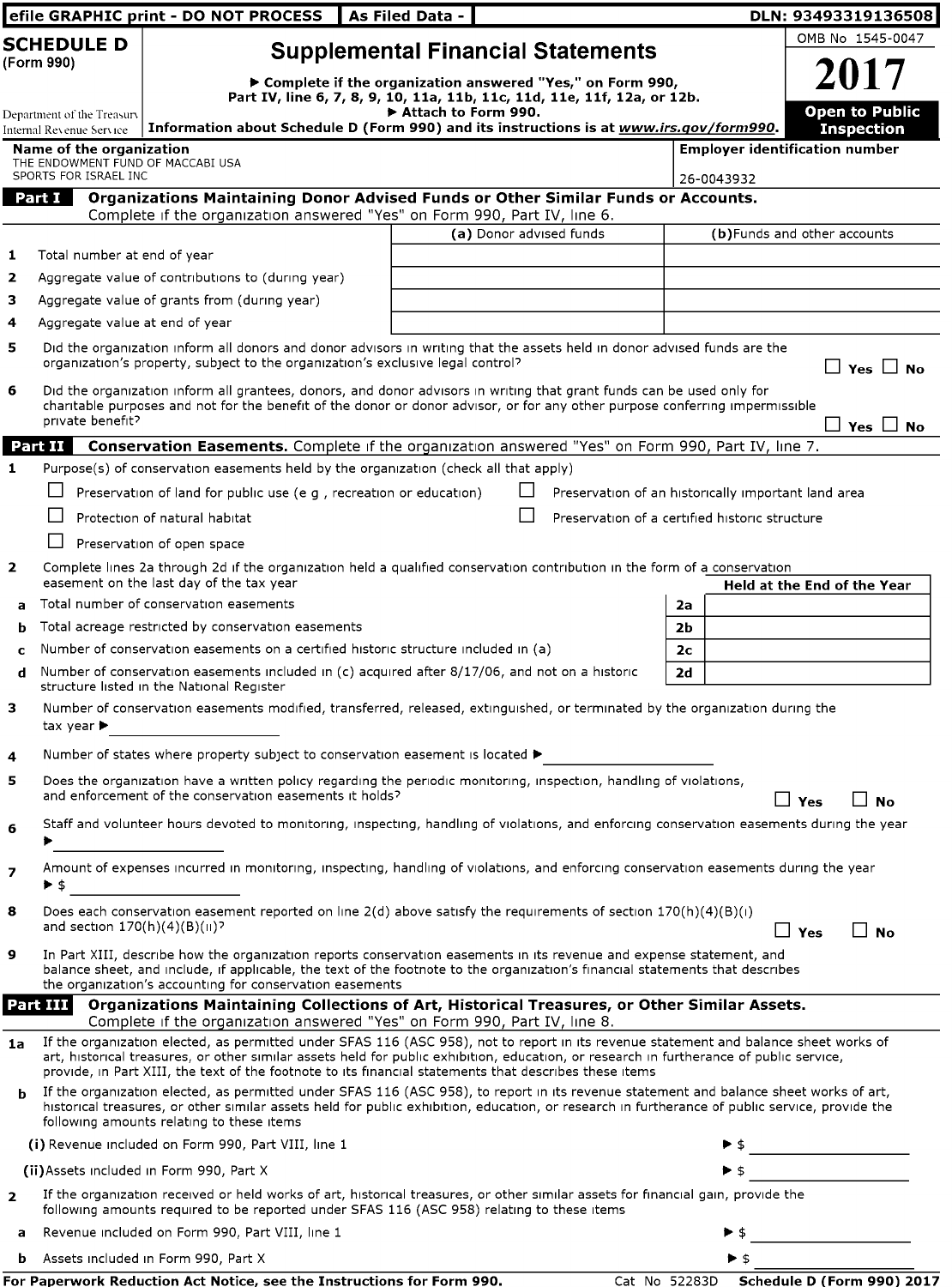e Other . .

|    |                | Schedule D (Form 990) 2017                                                                                                                                                                                                  |                                         |                                |                                 |                             |         |                           |                |                              |                                  |            |                     | Page 2    |
|----|----------------|-----------------------------------------------------------------------------------------------------------------------------------------------------------------------------------------------------------------------------|-----------------------------------------|--------------------------------|---------------------------------|-----------------------------|---------|---------------------------|----------------|------------------------------|----------------------------------|------------|---------------------|-----------|
|    | Part III       | Organizations Maintaining Collections of Art, Historical Treasures, or Other Similar Assets (continued)                                                                                                                     |                                         |                                |                                 |                             |         |                           |                |                              |                                  |            |                     |           |
| з  |                | Using the organization's acquisition, accession, and other records, check any of the following that are a significant use of its collection<br>items (check all that apply)                                                 |                                         |                                |                                 |                             |         |                           |                |                              |                                  |            |                     |           |
| а  |                | Public exhibition                                                                                                                                                                                                           |                                         |                                | d                               |                             |         | Loan or exchange programs |                |                              |                                  |            |                     |           |
| b  | $\sqcup$       | Scholarly research                                                                                                                                                                                                          |                                         |                                | е                               |                             | Other   |                           |                |                              |                                  |            |                     |           |
| c  |                | Preservation for future generations                                                                                                                                                                                         |                                         |                                |                                 |                             |         |                           |                |                              |                                  |            |                     |           |
| 4  | Part XIII      | Provide a description of the organization's collections and explain how they further the organization's exempt purpose in                                                                                                   |                                         |                                |                                 |                             |         |                           |                |                              |                                  |            |                     |           |
| 5  |                | During the year, did the organization solicit or receive donations of art, historical treasures or other similar<br>assets to be sold to raise funds rather than to be maintained as part of the organization's collection? |                                         |                                |                                 |                             |         |                           |                |                              | $\vdash$                         | Yes        | <b>No</b>           |           |
|    | <b>Part IV</b> | <b>Escrow and Custodial Arrangements.</b><br>Complete if the organization answered "Yes" on Form 990, Part IV, line 9, or reported an amount on Form 990, Part<br>X, line 21.                                               |                                         |                                |                                 |                             |         |                           |                |                              |                                  |            |                     |           |
| 1a |                | Is the organization an agent, trustee, custodian or other intermediary for contributions or other assets not<br>included on Form 990, Part X?                                                                               |                                         |                                |                                 |                             |         |                           |                |                              |                                  | $\Box$ Yes | 」No                 |           |
| b  |                | If "Yes," explain the arrangement in Part XIII and complete the following table                                                                                                                                             |                                         |                                |                                 |                             |         |                           |                |                              | Amount                           |            |                     |           |
| c  |                | Beginning balance                                                                                                                                                                                                           |                                         |                                |                                 |                             |         |                           | 1 <sub>c</sub> |                              |                                  |            |                     |           |
| d  |                | Additions during the year                                                                                                                                                                                                   |                                         |                                |                                 |                             |         |                           | 1 <sub>d</sub> |                              |                                  |            |                     |           |
| е  |                | Distributions during the year                                                                                                                                                                                               |                                         |                                |                                 |                             |         |                           | 1e             |                              |                                  |            |                     |           |
| f  |                | Ending balance                                                                                                                                                                                                              |                                         |                                |                                 |                             |         |                           | 1 <sub>f</sub> |                              |                                  |            |                     |           |
| 2a |                | Did the organization include an amount on Form 990, Part X, line 21, for escrow or custodial account liability?                                                                                                             |                                         |                                |                                 |                             |         |                           |                |                              |                                  | $\Box$ Yes | ⊿ No                |           |
| b  |                | If "Yes," explain the arrangement in Part XIII Check here if the explanation has been provided in Part XIII                                                                                                                 |                                         |                                |                                 |                             |         |                           |                |                              |                                  |            |                     |           |
|    | Part V         | Endowment Funds. Complete if the organization answered "Yes" on Form 990, Part IV, line 10.                                                                                                                                 |                                         |                                |                                 |                             |         |                           |                |                              |                                  |            |                     |           |
|    |                |                                                                                                                                                                                                                             |                                         | (a) Current year<br>10,527,047 |                                 | (b)Prior year<br>10,655,389 |         | (c)Two years back         | 10,144,624     |                              | (d)Three years back<br>9,812,623 |            | (e) Four years back | 7,872,691 |
|    |                | 1a Beginning of year balance.<br><b>b</b> Contributions                                                                                                                                                                     |                                         | 312,514                        |                                 |                             | 80,872  |                           | 55,000         |                              | 12,690                           |            |                     | 273,631   |
|    |                | c Net investment earnings, gains, and losses                                                                                                                                                                                |                                         | 2,348,746                      |                                 |                             | 160,733 |                           | 1,029,674      |                              | 1,268,160                        |            |                     | 2,641,692 |
|    |                | <b>d</b> Grants or scholarships                                                                                                                                                                                             |                                         | 1,297,706                      |                                 |                             | 284,501 |                           | 487,566        |                              | 304,206                          |            |                     | 825,132   |
|    |                | e Other expenditures for facilities                                                                                                                                                                                         |                                         |                                |                                 |                             |         |                           |                |                              |                                  |            |                     |           |
|    |                | and programs                                                                                                                                                                                                                |                                         |                                |                                 |                             |         |                           |                |                              | 566,364                          |            |                     | 123,935   |
|    |                | f Administrative expenses                                                                                                                                                                                                   |                                         | 90,704                         |                                 |                             | 85,446  |                           | 86,343         |                              | 78,279                           |            |                     | 26,324    |
|    |                | g End of year balance                                                                                                                                                                                                       |                                         | 11,799,897                     |                                 | 10,527,047                  |         |                           | 10,655,389     |                              | 10,144,624                       |            |                     | 9,812,623 |
| 2  |                | Provide the estimated percentage of the current year end balance (line 1g, column (a)) held as                                                                                                                              |                                         |                                |                                 |                             |         |                           |                |                              |                                  |            |                     |           |
| a  |                | Board designated or quasi-endowment >                                                                                                                                                                                       |                                         | 3 030 %                        |                                 |                             |         |                           |                |                              |                                  |            |                     |           |
| b  |                | Permanent endowment ▶                                                                                                                                                                                                       | 13 130 %                                |                                |                                 |                             |         |                           |                |                              |                                  |            |                     |           |
| c  |                | Temporarily restricted endowment ▶                                                                                                                                                                                          |                                         | 83 840 %                       |                                 |                             |         |                           |                |                              |                                  |            |                     |           |
|    |                | The percentages on lines 2a, 2b, and 2c should equal 100%                                                                                                                                                                   |                                         |                                |                                 |                             |         |                           |                |                              |                                  |            |                     |           |
| За |                | Are there endowment funds not in the possession of the organization that are held and administered for the<br>organization by                                                                                               |                                         |                                |                                 |                             |         |                           |                |                              |                                  |            | Yes                 | No        |
|    |                | (i) unrelated organizations .                                                                                                                                                                                               |                                         |                                |                                 |                             |         |                           |                |                              |                                  | 3a(i)      |                     | No        |
|    |                | (ii) related organizations $\cdot$ .                                                                                                                                                                                        | <b>Contract</b>                         |                                |                                 |                             |         |                           |                |                              |                                  | 3a(ii)     |                     | No        |
|    |                | <b>b</b> If "Yes" on $3a(u)$ , are the related organizations listed as required on Schedule R? $\blacksquare$                                                                                                               |                                         |                                |                                 |                             |         |                           |                |                              |                                  | 3b         |                     |           |
| 4  |                | Describe in Part XIII the intended uses of the organization's endowment funds                                                                                                                                               |                                         |                                |                                 |                             |         |                           |                |                              |                                  |            |                     |           |
|    | Part VI        | Land, Buildings, and Equipment.<br>Complete if the organization answered "Yes" on Form 990, Part IV, line 11a. See Form 990, Part X, line 10.                                                                               |                                         |                                |                                 |                             |         |                           |                |                              |                                  |            |                     |           |
|    |                | Description of property                                                                                                                                                                                                     | (a) Cost or other basis<br>(investment) |                                | (b) Cost or other basis (other) |                             |         |                           |                | (c) Accumulated depreciation |                                  |            | (d) Book value      |           |
|    | 1a Land.       |                                                                                                                                                                                                                             |                                         |                                |                                 |                             |         |                           |                |                              |                                  |            |                     |           |
|    |                | <b>b</b> Buildings                                                                                                                                                                                                          |                                         |                                |                                 |                             |         |                           |                |                              |                                  |            |                     |           |
|    |                | c Leasehold improvements                                                                                                                                                                                                    |                                         |                                |                                 |                             |         |                           |                |                              |                                  |            |                     |           |
|    |                | d Equipment                                                                                                                                                                                                                 |                                         |                                |                                 |                             |         |                           |                |                              |                                  |            |                     |           |

Total. Add lines 1a through 1e (Column (d) must equal Form 990, Part X, column (B), line  $10(c)$ ) .  $\rightarrow$   $\rightarrow$  0

## Schedule D (Form 990) 2017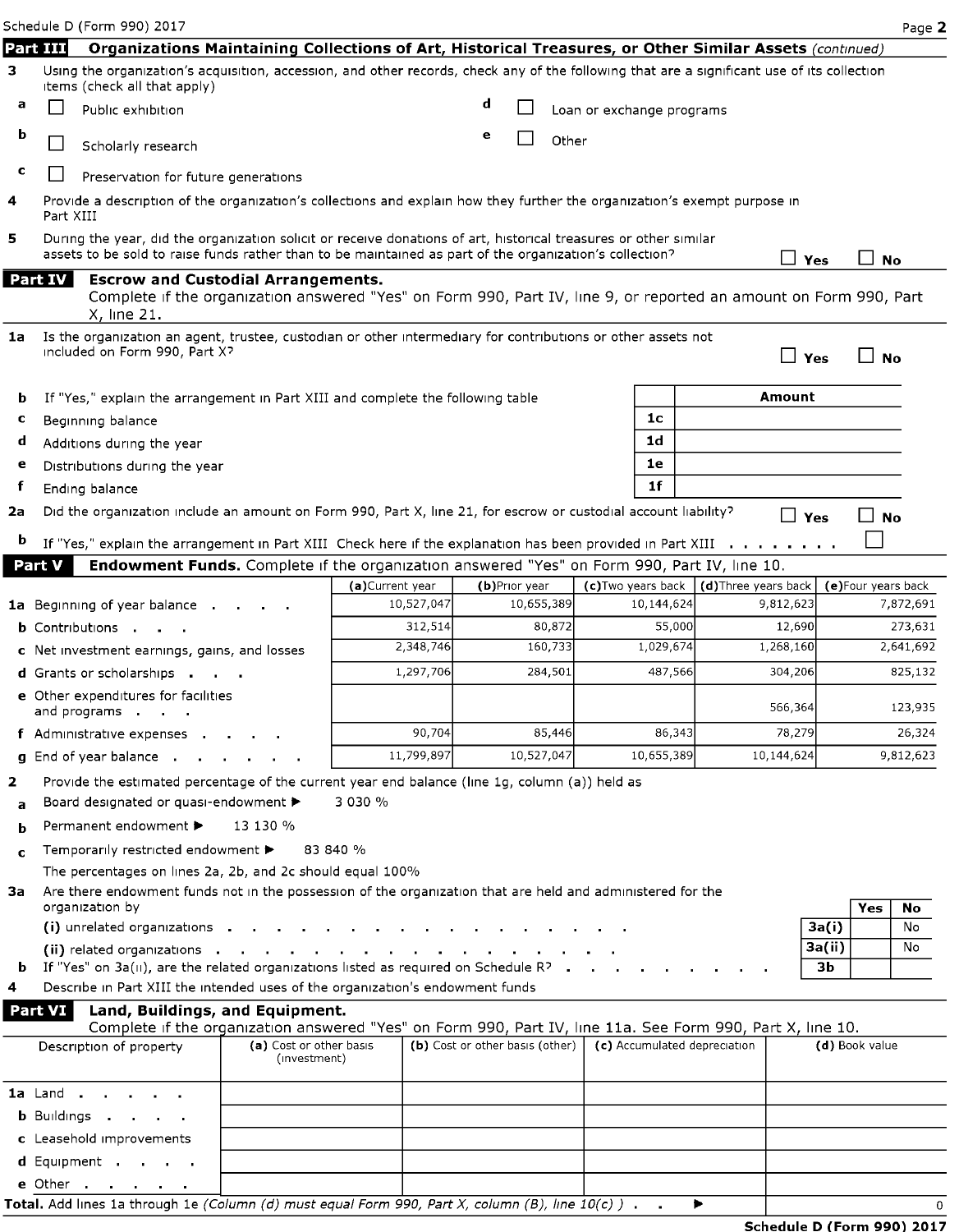| Schedule D (Form 990) 2017<br>Investments-Other Securities. Complete if the organization answered "Yes" on Form 990, Part IV, line 11b.<br>Part VII                                 |                |                                                          | Page 3                                                      |
|-------------------------------------------------------------------------------------------------------------------------------------------------------------------------------------|----------------|----------------------------------------------------------|-------------------------------------------------------------|
| See Form 990, Part X, line 12.<br>(a) Description of security or category<br>(including name of security)                                                                           | (b)<br>Book    |                                                          | (c) Method of valuation<br>Cost or end-of-year market value |
| (1) Financial derivatives<br>(2) Closely-held equity interests                                                                                                                      | value          |                                                          |                                                             |
| (A)                                                                                                                                                                                 |                |                                                          |                                                             |
| (B)                                                                                                                                                                                 |                |                                                          |                                                             |
| (C)                                                                                                                                                                                 |                |                                                          |                                                             |
| (D)                                                                                                                                                                                 |                |                                                          |                                                             |
| (E)                                                                                                                                                                                 |                |                                                          |                                                             |
| (F)                                                                                                                                                                                 |                |                                                          |                                                             |
| (G)                                                                                                                                                                                 |                |                                                          |                                                             |
| (H)                                                                                                                                                                                 |                |                                                          |                                                             |
| Total. (Column (b) must equal Form 990, Part X, col (B) line 12)                                                                                                                    | ▶              |                                                          |                                                             |
| Part VIII<br>Investments-Program Related.<br>Complete if the organization answered 'Yes' on Form 990, Part IV, line 11c. See Form 990, Part X, line 13.                             |                |                                                          |                                                             |
| (a) Description of investment                                                                                                                                                       | (b) Book value |                                                          | (c) Method of valuation                                     |
| (1)                                                                                                                                                                                 |                |                                                          | Cost or end-of-year market value                            |
| (2)                                                                                                                                                                                 |                |                                                          |                                                             |
| (3)                                                                                                                                                                                 |                |                                                          |                                                             |
| (4)                                                                                                                                                                                 |                |                                                          |                                                             |
| (5)                                                                                                                                                                                 |                |                                                          |                                                             |
| (6)                                                                                                                                                                                 |                |                                                          |                                                             |
| (7)                                                                                                                                                                                 |                |                                                          |                                                             |
| (8)                                                                                                                                                                                 |                |                                                          |                                                             |
| (9)                                                                                                                                                                                 |                |                                                          |                                                             |
| Total. (Column (b) must equal Form 990, Part X, col (B) line 13)<br>Þ                                                                                                               |                |                                                          |                                                             |
| <b>Part IX</b><br>Other Assets. Complete if the organization answered 'Yes' on Form 990, Part IV, line 11d See Form 990, Part X, line 15<br>(a) Description                         |                |                                                          | (b) Book value                                              |
| (1) 2ND HOME PROJECT - ISRAEL UNIT<br>(2) 2ND HOME - 2ND UNIT<br>(3)                                                                                                                |                |                                                          | 187,215<br>539,300                                          |
| (4)                                                                                                                                                                                 |                |                                                          |                                                             |
| (5)                                                                                                                                                                                 |                |                                                          |                                                             |
| (6)                                                                                                                                                                                 |                |                                                          |                                                             |
| (7)                                                                                                                                                                                 |                |                                                          |                                                             |
| (8)                                                                                                                                                                                 |                |                                                          |                                                             |
| (9)                                                                                                                                                                                 |                |                                                          |                                                             |
| Total. (Column (b) must equal Form 990, Part X, col (B) line 15)<br>Part X<br>Other Liabilities. Complete if the organization answered 'Yes' on Form 990, Part IV, line 11e or 11f. |                | the contract of the contract of the contract of the con- | 726,515<br>▶                                                |
| See Form 990, Part X, line 25.<br>(a) Description of liability<br>1.                                                                                                                |                | (b) Book value                                           |                                                             |
| (1) Federal income taxes                                                                                                                                                            |                |                                                          |                                                             |
| DUE FROM/TO MACCABI USA<br>(2)                                                                                                                                                      |                | 1,703                                                    |                                                             |
| (3)                                                                                                                                                                                 |                |                                                          |                                                             |
| (4)                                                                                                                                                                                 |                |                                                          |                                                             |
| (5)                                                                                                                                                                                 |                |                                                          |                                                             |
| (6)                                                                                                                                                                                 |                |                                                          |                                                             |
| (7)                                                                                                                                                                                 |                |                                                          |                                                             |
| (8)                                                                                                                                                                                 |                |                                                          |                                                             |
| (9)                                                                                                                                                                                 |                |                                                          |                                                             |
|                                                                                                                                                                                     |                |                                                          |                                                             |

Total . (Column (b) must equal Fo m 990, Part X, col (B) <sup>l</sup> ne <sup>25</sup> ) ► <sup>I</sup> 1,703

2. Liability for uncertain tax positions In Part XIII, provide the text of the footnote to the organization's financial statements that reports the organization's liability for uncertain tax positions under FIN 48 (ASC 740) Check here if the text of the footnote has been provided in Part XIII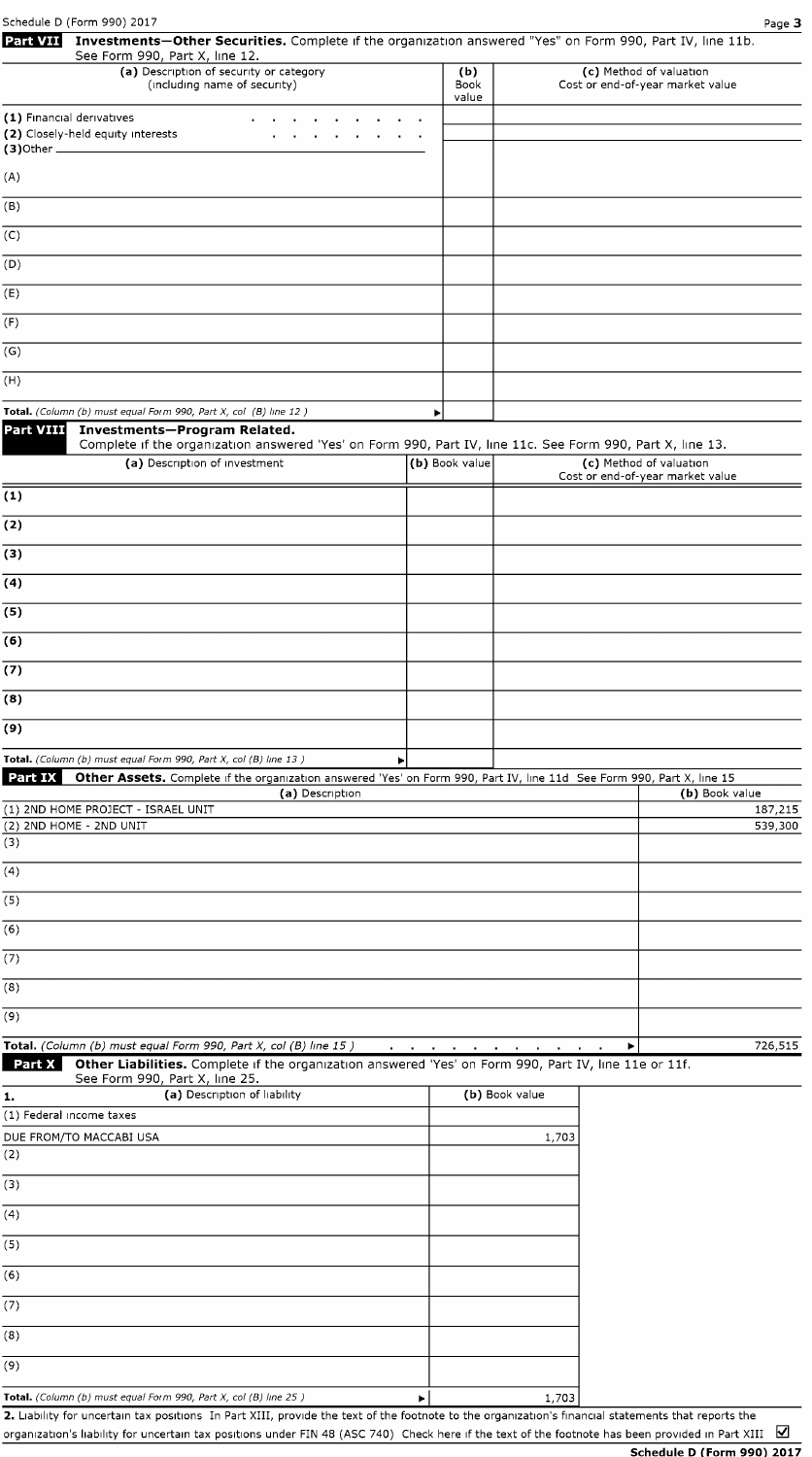|                | Schedule D (Form 990) 2017                                                                                                                                                   |              | Page 4                |
|----------------|------------------------------------------------------------------------------------------------------------------------------------------------------------------------------|--------------|-----------------------|
|                | Part XI<br>Reconciliation of Revenue per Audited Financial Statements With Revenue per Return<br>Complete if the organization answered 'Yes' on Form 990, Part IV, line 12a. |              |                       |
| $\mathbf{1}$   | Total revenue, gains, and other support per audited financial statements (all cases of the content of the content                                                            | $\mathbf{1}$ | 3,381,260             |
| $\overline{2}$ | Amounts included on line 1 but not on Form 990, Part VIII, line 12                                                                                                           |              |                       |
| a              | Net unrealized gains (losses) on investments<br>1,567,802<br>2a                                                                                                              |              |                       |
| b              | Donated services and use of facilities<br>2 <sub>b</sub>                                                                                                                     |              |                       |
| $\mathbf{c}$   | Recoveries of prior year grants<br>2 <sub>c</sub>                                                                                                                            |              |                       |
| d              | Other (Describe in Part XIII)<br>2d                                                                                                                                          |              |                       |
| e              |                                                                                                                                                                              | 2е           | 1,567,802             |
| 3              |                                                                                                                                                                              | 3            | 1,813,458             |
| 4              | Amounts included on Form 990, Part VIII, line 12, but not on line 1                                                                                                          |              |                       |
| a              | Investment expenses not included on Form 990, Part VIII, line 7b .<br>4a                                                                                                     |              |                       |
| b              | Other (Describe in Part XIII)<br>4b.                                                                                                                                         |              |                       |
| c              |                                                                                                                                                                              | 4с           | $\Omega$              |
| 5.             | Total revenue Add lines 3 and 4c. (This must equal Form 990, Part I, line 12)                                                                                                | 5            | 1,813,458             |
|                | <b>Part XII</b><br>Reconciliation of Expenses per Audited Financial Statements With Expenses per Return.                                                                     |              |                       |
| $\mathbf{1}$   | Complete if the organization answered 'Yes' on Form 990, Part IV, line 12a.<br>Total expenses and losses per audited financial statements                                    | $\mathbf{1}$ |                       |
|                | Amounts included on line 1 but not on Form 990, Part IX, line 25                                                                                                             |              |                       |
|                |                                                                                                                                                                              |              |                       |
| $\overline{2}$ |                                                                                                                                                                              |              |                       |
| a              | Donated services and use of facilities<br>2a                                                                                                                                 |              | 1,485,817             |
| b              | Prior year adjustments<br>2b                                                                                                                                                 |              |                       |
| $\mathbf{C}$   | 2 <sub>c</sub>                                                                                                                                                               |              |                       |
| d              | Other (Describe in Part XIII )<br>2d                                                                                                                                         |              |                       |
| e              | Add lines 2a through 2d                                                                                                                                                      | 2e           |                       |
| з.             |                                                                                                                                                                              | 3            | 0<br>1,485,817        |
| 4              | Amounts included on Form 990, Part IX, line 25, but not on line 1:                                                                                                           |              |                       |
| a              | Investment expenses not included on Form 990, Part VIII, line 7b<br>4a                                                                                                       |              |                       |
| b              | Other (Describe in Part XIII)<br>4b                                                                                                                                          |              |                       |
| c<br>5.        | Total expenses Add lines 3 and 4c. (This must equal Form 990, Part I, line 18)                                                                                               | 4с<br>5      | $\Omega$<br>1,485,817 |

Provide the descriptions required for Part II, lines 3, 5, and 9, Part III, lines la and 4, Part IV, lines lb and 2b, Part V, line 4, Part X, line 2, Part XI, lines 2d and 4b, and Part XII, lines 2d and 4b Also complete this part to provide any additional information

| Return Reference          | Explanation |
|---------------------------|-------------|
| See Additional Data Table |             |
|                           |             |
|                           |             |
|                           |             |
|                           |             |
|                           |             |
|                           |             |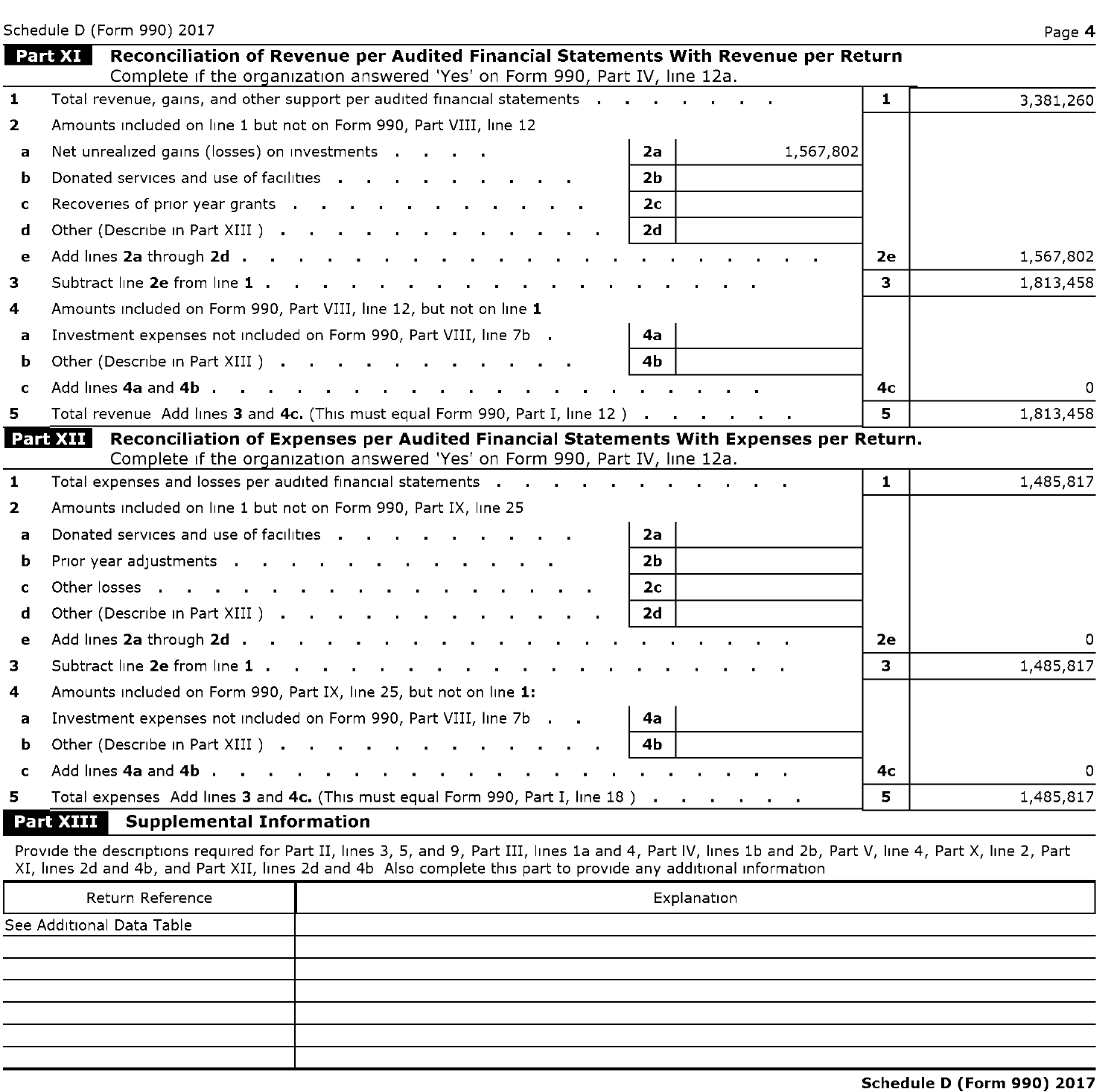Schedule D (Form 990) 2017 Page 5

| Part XIII Supplemental Information (continued) |             |
|------------------------------------------------|-------------|
| Return Reference                               | Explanation |
|                                                |             |
|                                                |             |
|                                                |             |
|                                                |             |
|                                                |             |
|                                                |             |
|                                                |             |
|                                                |             |

#### Schedule D (Form 990) 2017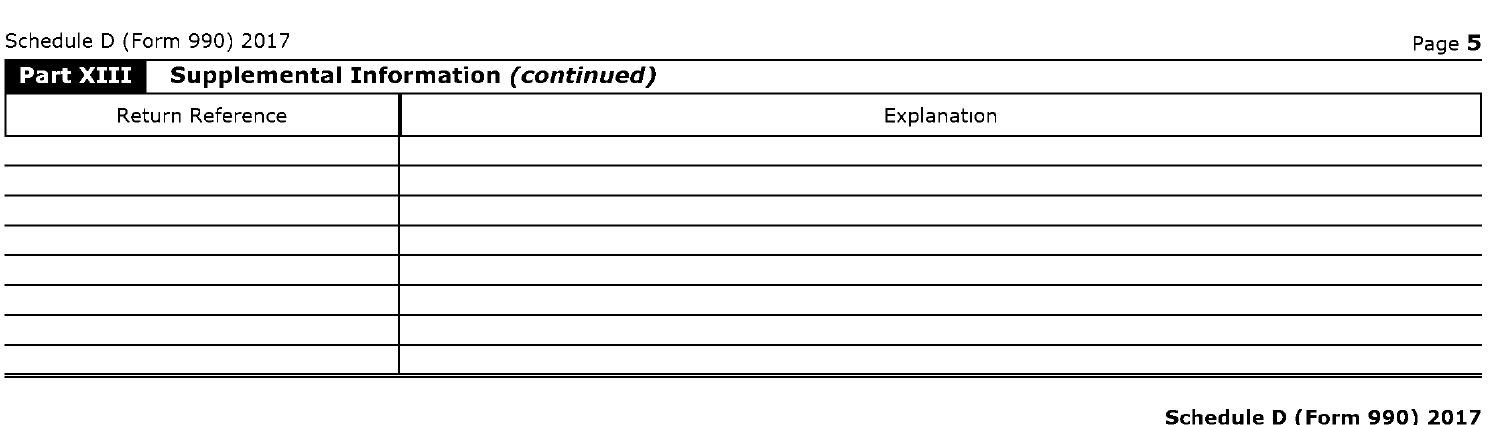# Additional Data

# Software ID: Software Version: EIN: 26-0043932 Name: THE ENDOWMENT FUND OF MACCABI USA SPORTS FOR ISRAEL INC

### Sunnlemental Information

| Return Reference | Explanation                                                                                                                                                                                                                                                                                                                                                                                                                                                                                                                                                                                                                          |
|------------------|--------------------------------------------------------------------------------------------------------------------------------------------------------------------------------------------------------------------------------------------------------------------------------------------------------------------------------------------------------------------------------------------------------------------------------------------------------------------------------------------------------------------------------------------------------------------------------------------------------------------------------------|
| l PART V. LINE 4 | PERMANENTLY RESTRICTED NET ASSETS CONSIST OF ENDOWMENT FUND ASSETS TO BE HELD INDEFINITELY<br>THE INCOME FROM THESE ASSETS IS TO BE USED TO SUPPORT QUALIFIED, CHARITABLE ORGANIZATION<br>S DURING 2014 THE ORGANIZATION FOLLOWED THE INCOME ONLY POLICY UNDER PA STATE LAW FOR 20<br>15 AND FORWARD THE ORGANIZATION ADOPTED INVESTMENT AND SPENDING POLICIES FOR ENDOWMENT<br>ASS<br>ETS UNDER THE PERCENTAGE OF PORTFOLIO REPORTING METHOD THAT ATTEMPTS TO PROVIDE A PREDICTA<br>BLE STREAM OF FUNDING TO PROGRAM SERVICES SUPPORTED BY ITS ENDOWMENT WHILE SEEKING TO MAIN<br>TAIN THE PURCHASING POWER OF THE ENDOWMENT ASSETS |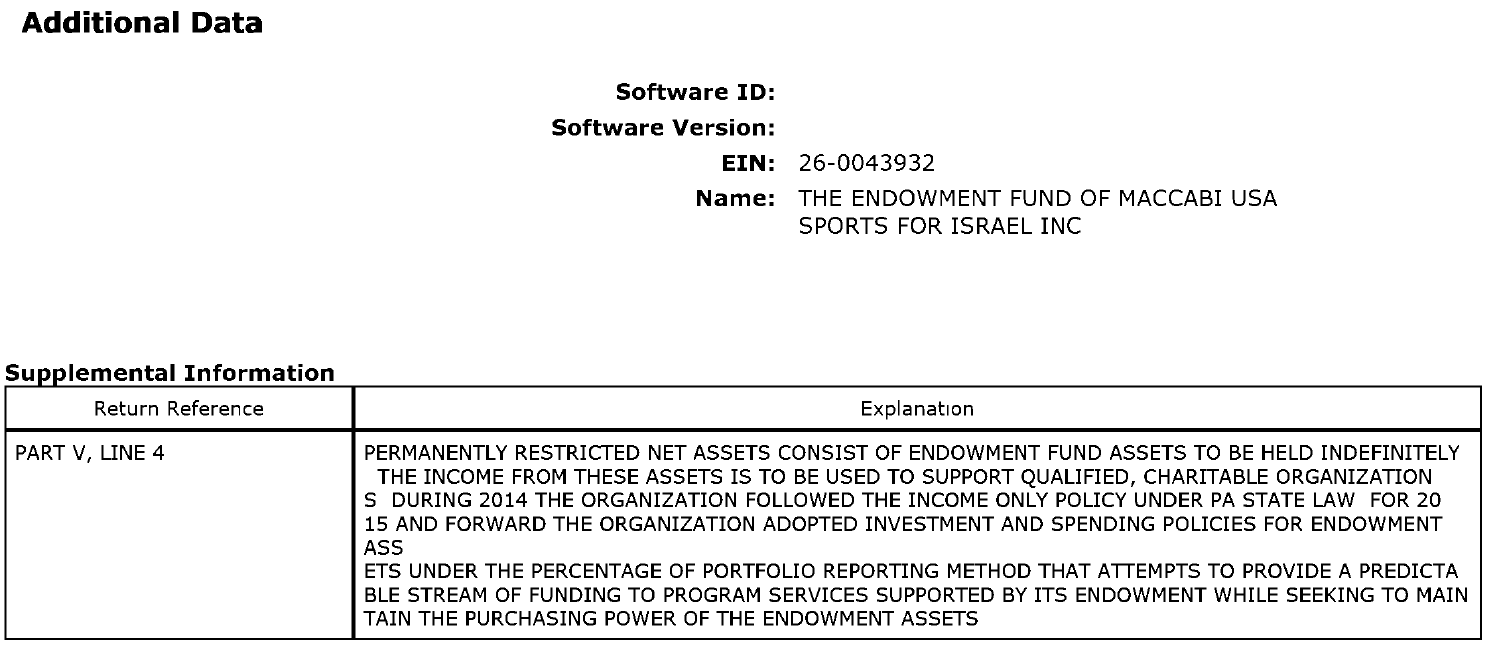# Supplemental Information

| Return Reference | Explanation                                                                                                                                                                                                                                                                                                                                                                                                                                                                   |
|------------------|-------------------------------------------------------------------------------------------------------------------------------------------------------------------------------------------------------------------------------------------------------------------------------------------------------------------------------------------------------------------------------------------------------------------------------------------------------------------------------|
| PART X, LINE 2   | INCOME TAXES - THE ORGANIZATION IS EXEMPT FROM FEDERAL AND STATE INCOME TAXES UNDER SECTIO<br>$\textsf{I}$ N 501(C)(3) OF THE INTERNAL REVENUE CODE AND SIMILAR STATE PROVISIONS THE ORGANIZATION IS<br>I NOT CLASSIFIED AS A PRIVATE FOUNDATION THE ORGANIZATION'S FEDERAL FORM 990, RETURN OF OR<br>GANIZATION EXEMPT FROM INCOME TAX, FOR FISCAL 2015, 2016 AND 2017 ARE SUBJECT TO EXAMINATI<br>ON BY THE IRS, GENERALLY FOR THREE YEARS AFTER THE TAX RETURNS WERE FILED |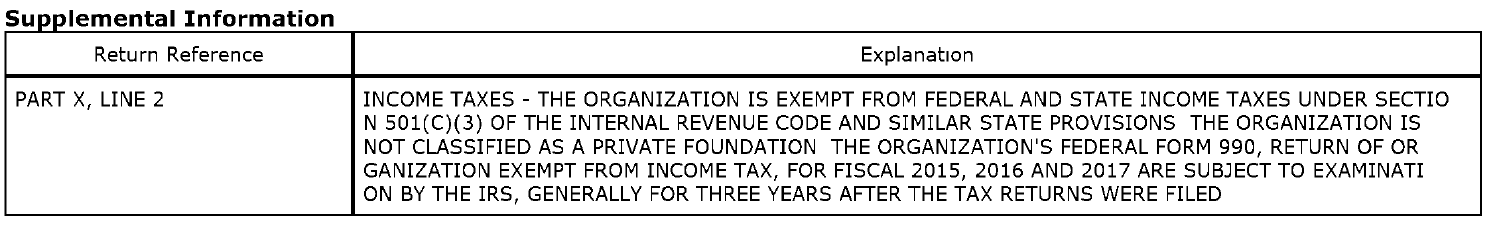| efile GRAPHIC print - DO NOT PROCESS                                                                                                          |                                                     | As Filed Data -                                                                         |                                                                                                                                                                                                                                                                                                                   |                                                                        |                                                                                                                                                                                                                                |                                          | DLN: 93493319136508                                                                                                                                                                               |
|-----------------------------------------------------------------------------------------------------------------------------------------------|-----------------------------------------------------|-----------------------------------------------------------------------------------------|-------------------------------------------------------------------------------------------------------------------------------------------------------------------------------------------------------------------------------------------------------------------------------------------------------------------|------------------------------------------------------------------------|--------------------------------------------------------------------------------------------------------------------------------------------------------------------------------------------------------------------------------|------------------------------------------|---------------------------------------------------------------------------------------------------------------------------------------------------------------------------------------------------|
| <b>Schedule I</b><br>(Form 990)<br>Department of the<br>Treasury                                                                              |                                                     |                                                                                         | <b>Grants and Other Assistance to Organizations,</b><br>Governments and Individuals in the United States<br>Complete if the organization answered "Yes," on Form 990, Part IV, line 21 or 22.<br>Attach to Form 990.<br>▶ Information about Schedule I (Form 990) and its instructions is at www.irs.gov/form990. | OMB No 1545-0047<br>2017<br><b>Open to Public</b><br><b>Inspection</b> |                                                                                                                                                                                                                                |                                          |                                                                                                                                                                                                   |
| <b>Internal Revenue Service</b><br>Name of the organization<br>THE ENDOWMENT FUND OF MACCABI USA<br>SPORTS FOR ISRAEL INC<br>Part I           | <b>General Information on Grants and Assistance</b> |                                                                                         |                                                                                                                                                                                                                                                                                                                   |                                                                        |                                                                                                                                                                                                                                | 26-0043932                               | <b>Employer identification number</b>                                                                                                                                                             |
| -1.<br>$\overline{2}$<br>  Part II                                                                                                            |                                                     | that received more than \$5,000 Part II can be duplicated if additional space is needed | Describe in Part IV the organization's procedures for monitoring the use of grant funds in the United States                                                                                                                                                                                                      |                                                                        | Does the organization maintain records to substantiate the amount of the grants or assistance, the grantees' eligibility for the grants or assistance, and                                                                     |                                          | M ⊠<br>$\Box$ Yes<br>Grants and Other Assistance to Domestic Organizations and Domestic Governments. Complete if the organization answered "Yes" on Form 990, Part IV, line 21, for any recipient |
| (a) Name and address of<br>organization<br>or government                                                                                      | $(b)$ EIN                                           | (c) IRC section<br>(if applicable)                                                      | (d) Amount of cash<br>grant                                                                                                                                                                                                                                                                                       | (e) Amount of non-<br>cash<br>assistance                               | (f) Method of valuation<br>(book, FMV, appraisal,<br>other)                                                                                                                                                                    | (q) Description of<br>noncash assistance | (h) Purpose of grant<br>or assistance                                                                                                                                                             |
| (1)<br>UNITED STATES COMMITTEE<br>SPORTS FOR ISRAEL INC TA<br><b>MACCABI USA</b><br>1511 WALNUT STREET SUITE<br>401<br>PHILADELPHIA, PA 19102 | 13-1810938                                          | 501(C)(3)                                                                               | 1,297,706                                                                                                                                                                                                                                                                                                         |                                                                        |                                                                                                                                                                                                                                |                                          | PROGRAMS OF THE<br>ORGANIZATION                                                                                                                                                                   |
| 2<br>з<br>For Paperwork Reduction Act Notice, see the Instructions for Form 990.                                                              |                                                     |                                                                                         | Enter total number of section $501(c)(3)$ and government organizations listed in the line 1 table $\ldots$ .<br>Enter total number of other organizations listed in the line 1 table                                                                                                                              | Cat No 50055P                                                          | the community of the community of the Property of the Property of the Property of the Property of the Property of the Property of the Property of the Property of the Property of the Property of the Property of the Property |                                          | Schedule I (Form 990) 2017                                                                                                                                                                        |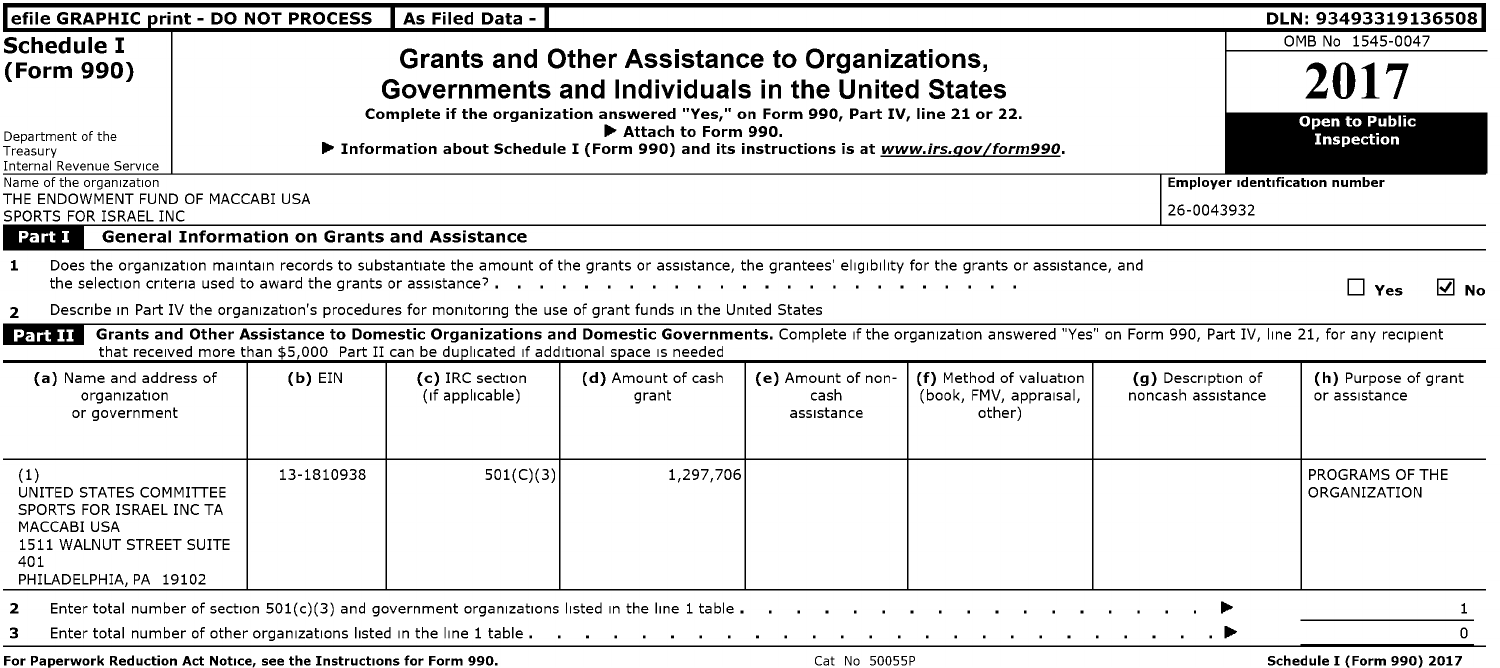Schedule I (Form 990) 2017 Page 2

Grants and Other Assistance to Domestic Individuals . Complete if the organization answered "Yes" on Form 990, Part IV, line 22 Part III

Part III can be duplicated if additional space is needed

| (a) Type of grant or assistance |                    | (b) Number of<br>recipients | (c) Amount of<br>cash grant | (d) Amount of<br>noncash assistance | $\vert$ (e) Method of valuation (book, $\vert$<br>FMV, appraisal, other)                                                                  | (f) Description of noncash assistance |  |
|---------------------------------|--------------------|-----------------------------|-----------------------------|-------------------------------------|-------------------------------------------------------------------------------------------------------------------------------------------|---------------------------------------|--|
| (1)                             |                    |                             |                             |                                     |                                                                                                                                           |                                       |  |
| (2)                             |                    |                             |                             |                                     |                                                                                                                                           |                                       |  |
| (3)                             |                    |                             |                             |                                     |                                                                                                                                           |                                       |  |
| (4)                             |                    |                             |                             |                                     |                                                                                                                                           |                                       |  |
| (5)                             |                    |                             |                             |                                     |                                                                                                                                           |                                       |  |
| (6)                             |                    |                             |                             |                                     |                                                                                                                                           |                                       |  |
| (7)                             |                    |                             |                             |                                     |                                                                                                                                           |                                       |  |
| Part IV                         |                    |                             |                             |                                     | Supplemental Information. Provide the information required in Part I, line 2; Part III, column (b); and any other additional information. |                                       |  |
| <b>Return Reference</b>         | <b>Explanation</b> |                             |                             |                                     |                                                                                                                                           |                                       |  |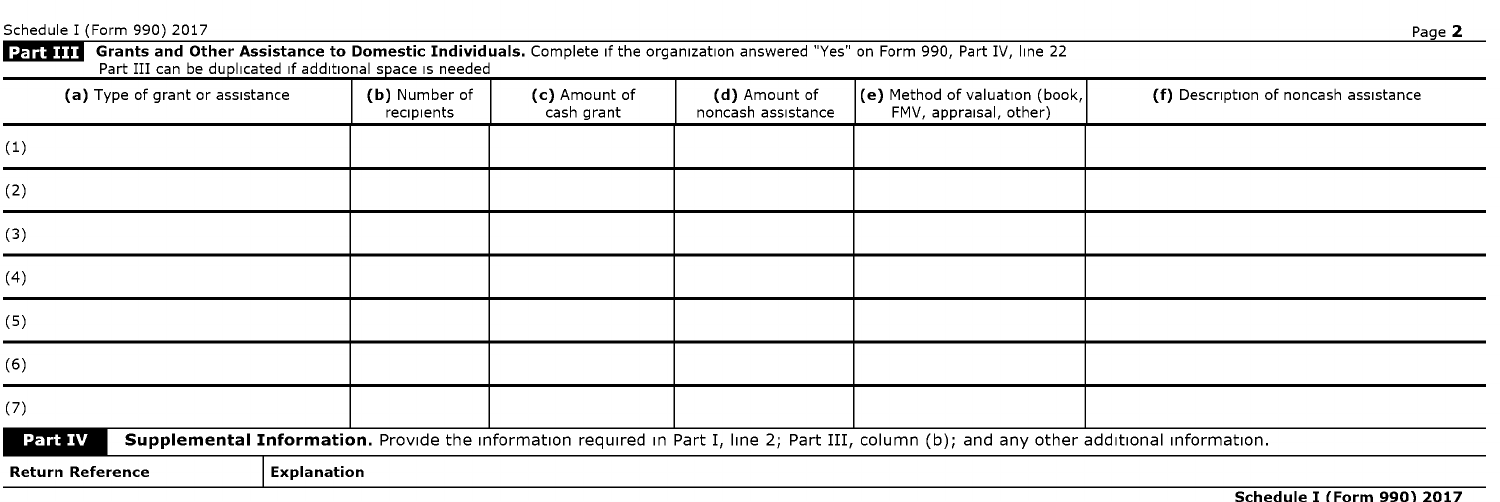|                                                                                                                                                                              |  | efile GRAPHIC print - DO NOT PROCESS<br>As Filed Data - |                                                                                                                                                                                                                                                                            | DLN: 93493319136508 |  |  |  |
|------------------------------------------------------------------------------------------------------------------------------------------------------------------------------|--|---------------------------------------------------------|----------------------------------------------------------------------------------------------------------------------------------------------------------------------------------------------------------------------------------------------------------------------------|---------------------|--|--|--|
| <b>SCHEDULE O</b><br>(Form 990 or 990-<br>EZ)<br>Department of the Treasury                                                                                                  |  | Attach to Form 990 or 990-EZ.<br>www.irs.gov/form990.   | Supplemental Information to Form 990 or 990-EZ<br>Complete to provide information for responses to specific questions on<br>Form 990 or 990-EZ or to provide any additional information.<br>▶ Information about Schedule O (Form 990 or 990-EZ) and its instructions is at |                     |  |  |  |
| Internal Revenue Service ——<br>Name of the organization<br><b>Employer identification number</b><br>THE ENDOWMENT FUND OF MACCABI USA<br>SPORTS FOR ISRAEL INC<br>26-0043932 |  |                                                         |                                                                                                                                                                                                                                                                            |                     |  |  |  |
|                                                                                                                                                                              |  | 990 Schedule O, Supplemental Information                |                                                                                                                                                                                                                                                                            |                     |  |  |  |
| Return<br>Reference                                                                                                                                                          |  | <b>Explanation</b>                                      |                                                                                                                                                                                                                                                                            |                     |  |  |  |
| <b>FORM 990.</b><br>A COPY OF THE FORM 990 IS E-MAILED TO BOARD PRIOR TO FILING<br>PART VI.                                                                                  |  |                                                         |                                                                                                                                                                                                                                                                            |                     |  |  |  |

SECTION B, LINE 11B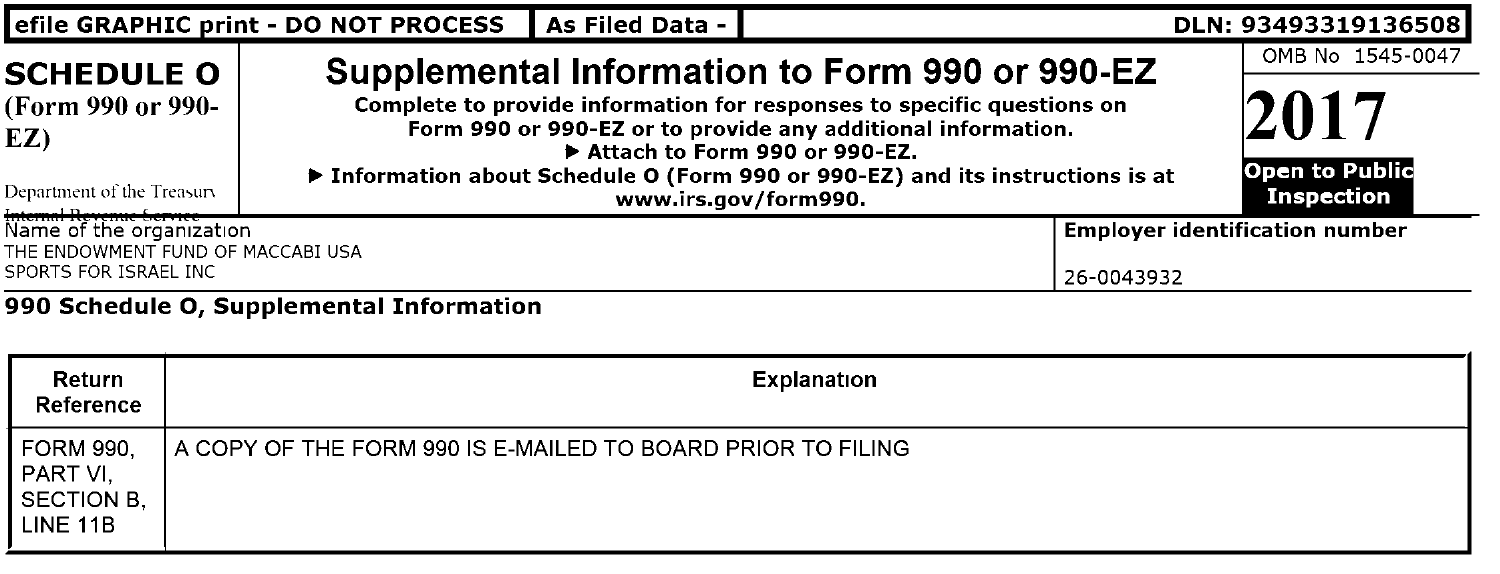# 990 Schedule 0, Supplemental Information

| Return<br>Reference                                          | Explanation                                  |
|--------------------------------------------------------------|----------------------------------------------|
| <b>FORM 990.</b><br>PART VI.<br>SECTION C.<br><b>LINE 19</b> | I INFORMATION IS MADE AVAILABLE UPON REQUEST |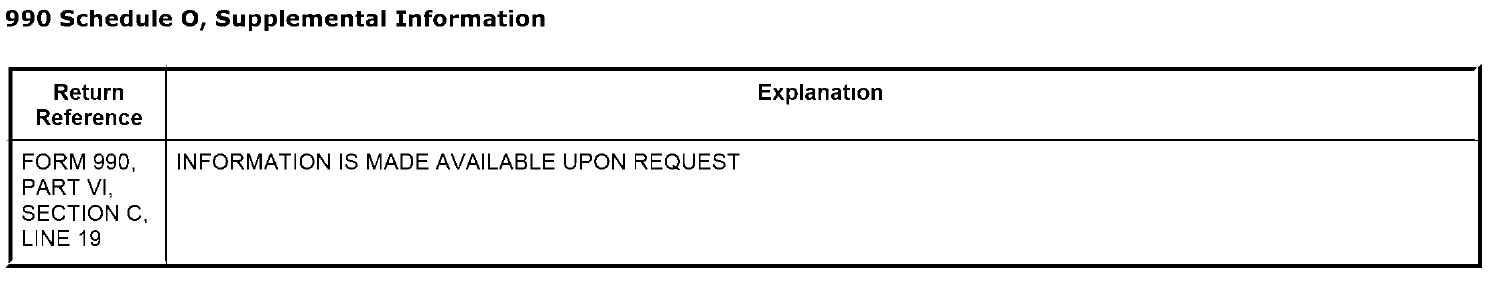| efile GRAPHIC print - DO NOT PROCESS                                                                                                                                                                    | As Filed Data -                                                                                                                                                                                                                                                                 |                |                         |  |                                                     |                            |                     |        |                                                           |     | DLN: 93493319136508                 |                   |                                                   |  |  |  |  |
|---------------------------------------------------------------------------------------------------------------------------------------------------------------------------------------------------------|---------------------------------------------------------------------------------------------------------------------------------------------------------------------------------------------------------------------------------------------------------------------------------|----------------|-------------------------|--|-----------------------------------------------------|----------------------------|---------------------|--------|-----------------------------------------------------------|-----|-------------------------------------|-------------------|---------------------------------------------------|--|--|--|--|
| <b>SCHEDULE R</b><br>(Form 990)                                                                                                                                                                         | <b>Related Organizations and Unrelated Partnerships</b><br>▶ Complete if the organization answered "Yes" on Form 990, Part IV, line 33, 34, 35b, 36, or 37.<br>Attach to Form 990.<br>▶ Information about Schedule R (Form 990) and its instructions is at www.irs.gov/form990. |                |                         |  |                                                     |                            |                     |        |                                                           |     |                                     |                   | OMB No 1545-0047<br>2017<br><b>Open to Public</b> |  |  |  |  |
| Department of the Treasury<br>Internal Revenue Service<br><b>Employer identification number</b><br>Name of the organization<br>THE ENDOWMENT FUND OF MACCABI USA<br>SPORTS FOR ISRAEL INC<br>26-0043932 |                                                                                                                                                                                                                                                                                 |                |                         |  |                                                     |                            |                     |        |                                                           |     |                                     | <b>Inspection</b> |                                                   |  |  |  |  |
| Part I                                                                                                                                                                                                  | Identification of Disregarded Entities Complete if the organization answered "Yes" on Form 990, Part IV, line 33.                                                                                                                                                               |                |                         |  |                                                     |                            |                     |        |                                                           |     |                                     |                   |                                                   |  |  |  |  |
|                                                                                                                                                                                                         | (a)<br>Name, address, and EIN (if applicable) of disregarded entity                                                                                                                                                                                                             |                | (b)<br>Primary activity |  | (c)<br>Legal domicile (state<br>or foreign country) |                            | (d)<br>Total income |        | (e)<br>End-of-year assets                                 |     | (f)<br>Direct controlling<br>entity |                   |                                                   |  |  |  |  |
|                                                                                                                                                                                                         |                                                                                                                                                                                                                                                                                 |                |                         |  |                                                     |                            |                     |        |                                                           |     |                                     |                   |                                                   |  |  |  |  |
|                                                                                                                                                                                                         |                                                                                                                                                                                                                                                                                 |                |                         |  |                                                     |                            |                     |        |                                                           |     |                                     |                   |                                                   |  |  |  |  |
|                                                                                                                                                                                                         |                                                                                                                                                                                                                                                                                 |                |                         |  |                                                     |                            |                     |        |                                                           |     |                                     |                   |                                                   |  |  |  |  |
| Part II                                                                                                                                                                                                 | Identification of Related Tax-Exempt Organizations Complete if the organization answered "Yes" on Form 990, Part IV, line 34 because it had one or more<br>related tax-exempt organizations during the tax year.                                                                |                |                         |  |                                                     |                            |                     |        |                                                           |     |                                     |                   |                                                   |  |  |  |  |
|                                                                                                                                                                                                         | (a)<br>Name, address, and EIN of related organization                                                                                                                                                                                                                           |                | (b)<br>Primary activity |  | (c)<br>Legal domicile (state<br>or foreign country) | (d)<br>Exempt Code section |                     |        | (e)<br>Public charity status<br>(if section $501(c)(3)$ ) |     | (f)<br>Direct controlling<br>entity | (g)<br>entity?    | Section 512(b)<br>(13) controlled                 |  |  |  |  |
| 1511 WALNUT STREET SUITE 401                                                                                                                                                                            | (1) UNITED STATES COMMITTEE SPORTS FOR ISRAEL INC TA MACCABI USA                                                                                                                                                                                                                | THROUGH SPORTS | BUILDING JEWISH PRIDE   |  | PA                                                  | 501(C)(3)                  |                     | LINE 7 |                                                           |     |                                     | Yes               | No<br>No                                          |  |  |  |  |
| PHILADELPHIA, PA 19102<br>13-1810938                                                                                                                                                                    |                                                                                                                                                                                                                                                                                 |                |                         |  |                                                     |                            |                     |        |                                                           | N/A |                                     |                   |                                                   |  |  |  |  |
|                                                                                                                                                                                                         |                                                                                                                                                                                                                                                                                 |                |                         |  |                                                     |                            |                     |        |                                                           |     |                                     |                   |                                                   |  |  |  |  |
|                                                                                                                                                                                                         |                                                                                                                                                                                                                                                                                 |                |                         |  |                                                     |                            |                     |        |                                                           |     |                                     |                   |                                                   |  |  |  |  |
|                                                                                                                                                                                                         |                                                                                                                                                                                                                                                                                 |                |                         |  |                                                     |                            |                     |        |                                                           |     |                                     |                   |                                                   |  |  |  |  |
|                                                                                                                                                                                                         |                                                                                                                                                                                                                                                                                 |                |                         |  |                                                     |                            |                     |        |                                                           |     |                                     |                   |                                                   |  |  |  |  |
|                                                                                                                                                                                                         |                                                                                                                                                                                                                                                                                 |                |                         |  |                                                     |                            |                     |        |                                                           |     |                                     |                   |                                                   |  |  |  |  |
|                                                                                                                                                                                                         | For Paperwork Reduction Act Notice, see the Instructions for Form 990.                                                                                                                                                                                                          |                |                         |  | Cat No 50135Y                                       |                            |                     |        |                                                           |     | Schedule R (Form 990) 2017          |                   |                                                   |  |  |  |  |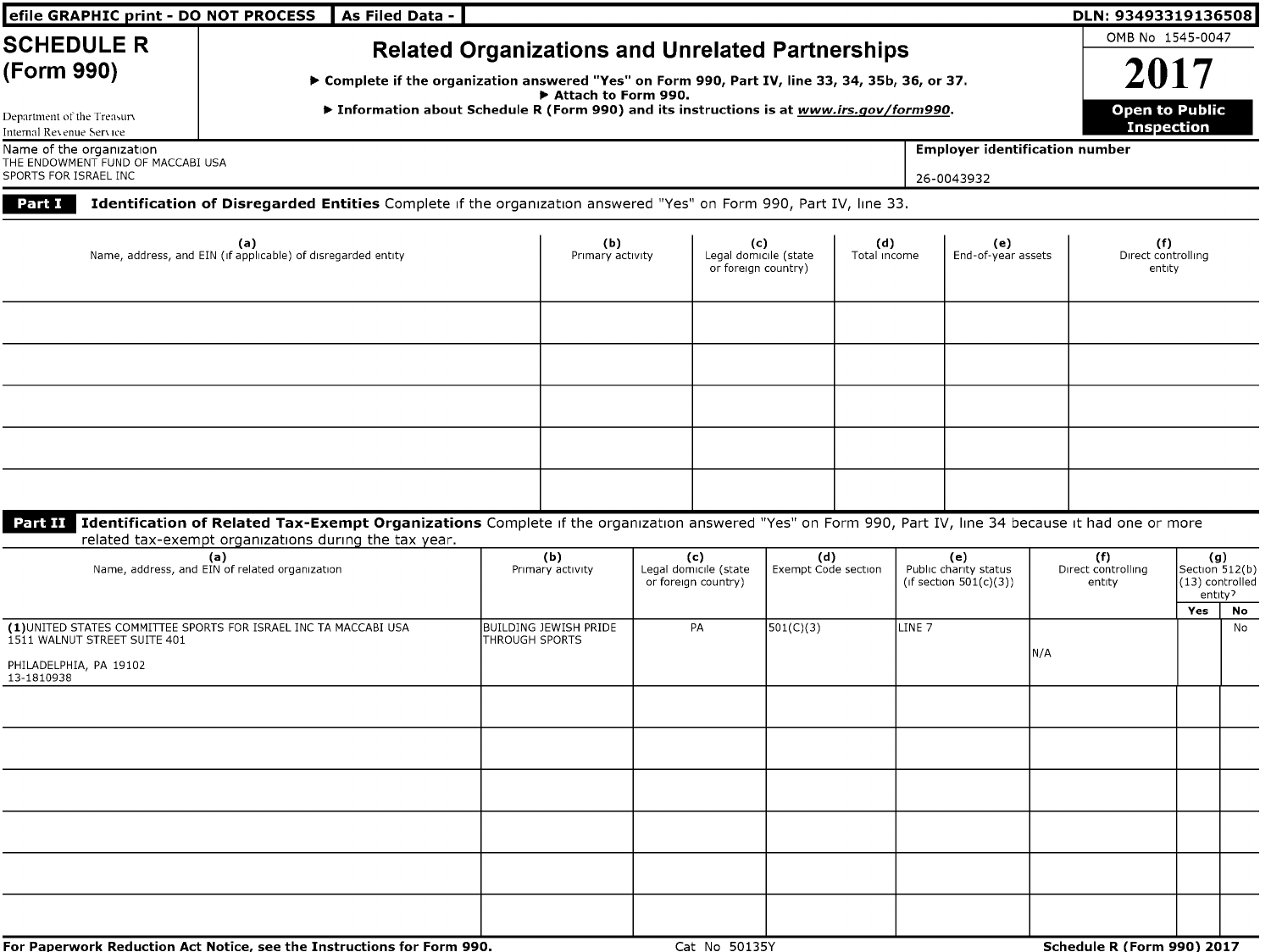# **Part III** Identification of Related Organizations Taxable as a Partnership Complete if the organization answered "Yes" on Form 990, Part IV, line 34 because it had one or more related organizations treated as <sup>a</sup> partnership during the tax year.

| (a)<br>Name, address, and EIN of<br>related organization                                                                                                    |                         |                                                 | (c)<br>Legal<br>domicile<br>(state<br>or<br>foreign<br>country) | (d)<br>Direct<br>controlling<br>entity | (e)<br>Predominant<br>income(related,<br>unrelated,<br>excluded from<br>tax under<br>sections 512- |  | (f)<br>Share of                                        | (g)<br>Share of Disproprtionate<br>total income end-of-year<br>assets | (h)<br>allocations?                         |    | $\langle \cdot \rangle$<br>Code V-UBI General or<br>amount in box<br>$20$ of<br>Schedule K-1<br>(Form 1065) | (j)<br>managing<br>partner?    |          | (k)<br>Percentage<br>ownership                                                            |    |
|-------------------------------------------------------------------------------------------------------------------------------------------------------------|-------------------------|-------------------------------------------------|-----------------------------------------------------------------|----------------------------------------|----------------------------------------------------------------------------------------------------|--|--------------------------------------------------------|-----------------------------------------------------------------------|---------------------------------------------|----|-------------------------------------------------------------------------------------------------------------|--------------------------------|----------|-------------------------------------------------------------------------------------------|----|
|                                                                                                                                                             |                         |                                                 |                                                                 |                                        | 514)                                                                                               |  |                                                        |                                                                       | Yes                                         | No |                                                                                                             |                                | Yes   No |                                                                                           |    |
|                                                                                                                                                             |                         |                                                 |                                                                 |                                        |                                                                                                    |  |                                                        |                                                                       |                                             |    |                                                                                                             |                                |          |                                                                                           |    |
|                                                                                                                                                             |                         |                                                 |                                                                 |                                        |                                                                                                    |  |                                                        |                                                                       |                                             |    |                                                                                                             |                                |          |                                                                                           |    |
|                                                                                                                                                             |                         |                                                 |                                                                 |                                        |                                                                                                    |  |                                                        |                                                                       |                                             |    |                                                                                                             |                                |          |                                                                                           |    |
|                                                                                                                                                             |                         |                                                 |                                                                 |                                        |                                                                                                    |  |                                                        |                                                                       |                                             |    |                                                                                                             |                                |          |                                                                                           |    |
|                                                                                                                                                             |                         |                                                 |                                                                 |                                        |                                                                                                    |  |                                                        |                                                                       |                                             |    |                                                                                                             |                                |          |                                                                                           |    |
|                                                                                                                                                             |                         |                                                 |                                                                 |                                        |                                                                                                    |  |                                                        |                                                                       |                                             |    |                                                                                                             |                                |          |                                                                                           |    |
|                                                                                                                                                             |                         |                                                 |                                                                 |                                        |                                                                                                    |  |                                                        |                                                                       |                                             |    |                                                                                                             |                                |          |                                                                                           |    |
| Part IV Identification of Related Organizations Taxable as a Corporation or Trust Complete if the organization answered "Yes" on Form 990, Part IV, line 34 |                         |                                                 |                                                                 |                                        |                                                                                                    |  |                                                        |                                                                       |                                             |    |                                                                                                             |                                |          |                                                                                           |    |
| because it had one or more related organizations treated as a corporation or trust during the tax year.                                                     |                         |                                                 |                                                                 |                                        |                                                                                                    |  |                                                        |                                                                       |                                             |    |                                                                                                             |                                |          |                                                                                           |    |
| (a)<br>Name, address, and EIN of<br>related organization                                                                                                    | (b)<br>Primary activity | $(c)$<br>Legal<br>domicile<br>(state or foreign |                                                                 |                                        | (d)<br>Direct controlling<br>entity                                                                |  | (e)<br>Type of entity<br>(C corp, S corp,<br>or trust) | (f)<br>Share of total<br>income                                       | $(g)$<br>Share of end-of-<br>year<br>assets |    |                                                                                                             | (h)<br>Percentage<br>ownership |          | $\fbox{fcl}(\mathbf{l}) \\ \text{Section 512(b)} \\ \text{(13) controlled} \\$<br>entity? |    |
|                                                                                                                                                             |                         |                                                 | country)                                                        |                                        |                                                                                                    |  |                                                        |                                                                       |                                             |    |                                                                                                             |                                |          | Yes                                                                                       | No |
|                                                                                                                                                             |                         |                                                 |                                                                 |                                        |                                                                                                    |  |                                                        |                                                                       |                                             |    |                                                                                                             |                                |          |                                                                                           |    |
|                                                                                                                                                             |                         |                                                 |                                                                 |                                        |                                                                                                    |  |                                                        |                                                                       |                                             |    |                                                                                                             |                                |          |                                                                                           |    |
|                                                                                                                                                             |                         |                                                 |                                                                 |                                        |                                                                                                    |  |                                                        |                                                                       |                                             |    |                                                                                                             |                                |          |                                                                                           |    |
|                                                                                                                                                             |                         |                                                 |                                                                 |                                        |                                                                                                    |  |                                                        |                                                                       |                                             |    |                                                                                                             |                                |          |                                                                                           |    |
|                                                                                                                                                             |                         |                                                 |                                                                 |                                        |                                                                                                    |  |                                                        |                                                                       |                                             |    |                                                                                                             |                                |          |                                                                                           |    |
|                                                                                                                                                             |                         |                                                 |                                                                 |                                        |                                                                                                    |  |                                                        |                                                                       |                                             |    |                                                                                                             |                                |          |                                                                                           |    |
|                                                                                                                                                             |                         |                                                 |                                                                 |                                        |                                                                                                    |  |                                                        |                                                                       |                                             |    |                                                                                                             |                                |          |                                                                                           |    |

Schedule R (Form 990) 2017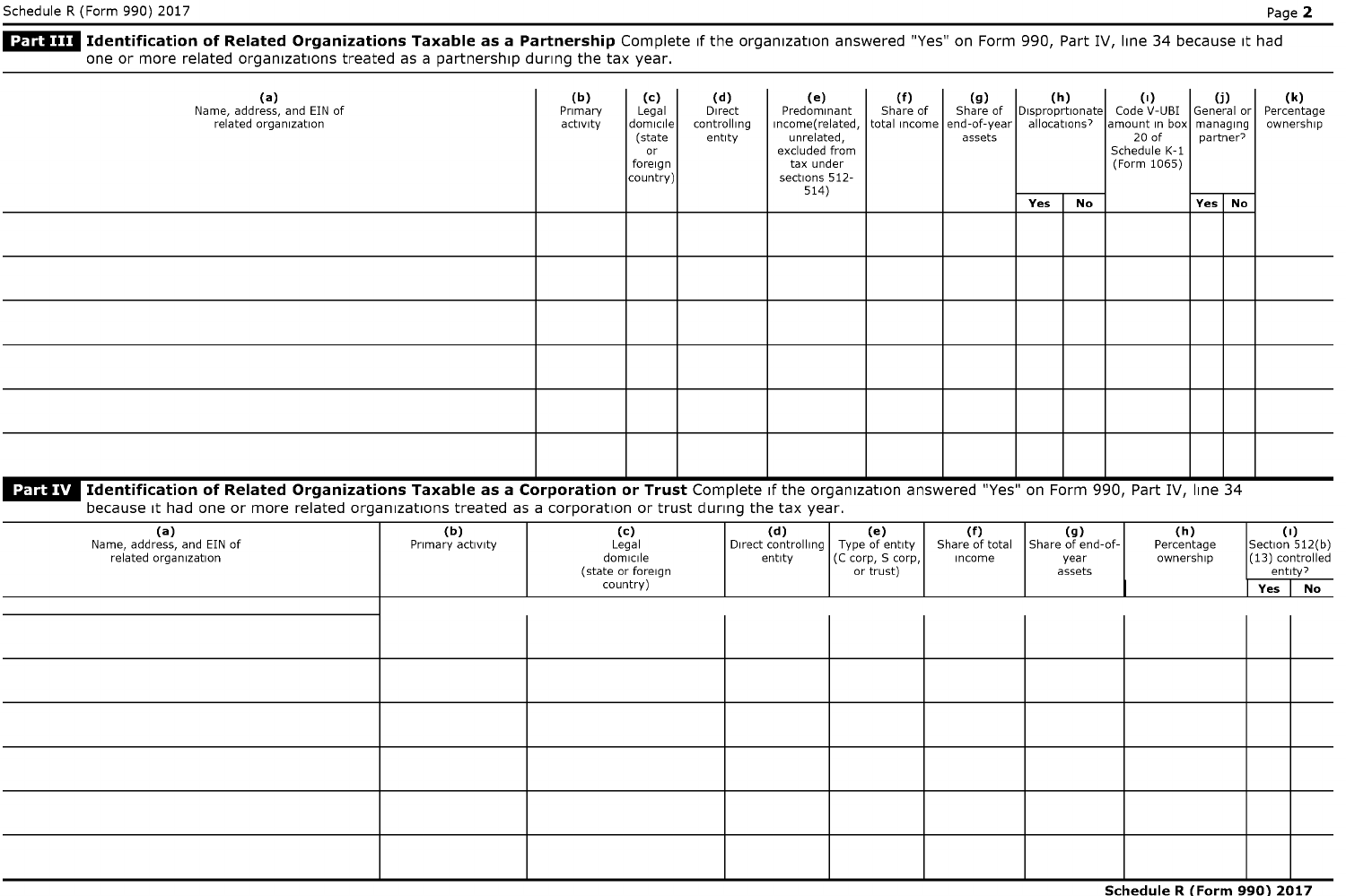|--|--|

| <b>Part V</b> Transactions With Related Organizations Complete if the organization answered "Yes" on Form 990, Part IV, line 34, 35b, or 36.                                                                                         |       |            |           |
|--------------------------------------------------------------------------------------------------------------------------------------------------------------------------------------------------------------------------------------|-------|------------|-----------|
| Note. Complete line 1 if any entity is listed in Parts II, III, or IV of this schedule                                                                                                                                               |       | <b>Yes</b> | <b>No</b> |
| 1 During the tax year, did the orgranization engage in any of the following transactions with one or more related organizations listed in Parts II-IV?                                                                               |       |            |           |
| Receipt of (i) interest, (ii) annuities, (iii) royalties, or (iv) rent from a controlled entity and any and any and any and any any any and the matrix of the matrix of the matrix of the matrix of the matrix of the matrix o<br>a  | l1a.  |            | <b>No</b> |
| b.                                                                                                                                                                                                                                   | l1b   | Yes        |           |
| $\mathbf{c}$                                                                                                                                                                                                                         | l1c.  | Yes        |           |
| Loans or loan guarantees to or for related organization(s) and all and all and all and all and all and all and the state of the state or state or state or state or state or state or state or state or state or state or stat<br>d. | l1d l | Yes        |           |
|                                                                                                                                                                                                                                      | l1e.  |            | <b>No</b> |
|                                                                                                                                                                                                                                      | l 1 f |            | No        |
| a                                                                                                                                                                                                                                    | l1g   |            | <b>No</b> |
|                                                                                                                                                                                                                                      | l1h.  |            | <b>No</b> |
|                                                                                                                                                                                                                                      | 11 I  |            | <b>No</b> |
|                                                                                                                                                                                                                                      | 1j    |            | <b>No</b> |
|                                                                                                                                                                                                                                      | l1k   |            | <b>No</b> |
|                                                                                                                                                                                                                                      | 111   |            | <b>No</b> |
|                                                                                                                                                                                                                                      | l1ml  |            | <b>No</b> |
|                                                                                                                                                                                                                                      | 1nl   | Yes        |           |
| $\mathbf{o}$                                                                                                                                                                                                                         | l1o.  |            | No        |
| p.                                                                                                                                                                                                                                   | 1P    |            | <b>No</b> |
| a                                                                                                                                                                                                                                    | 1q    |            | No.       |
|                                                                                                                                                                                                                                      | l1r l | Yes        |           |
|                                                                                                                                                                                                                                      | l1s   |            | No.       |

**2** If the answer to any of the above is "Yes," see the instructions for information on who must complete this line, including covered relationships and transaction thresholds

| (a)<br>Name of related organization | (b)<br>Transaction<br>type (a-s) | (c)<br>Amount involved | (d)<br>Method of determining amount involved |
|-------------------------------------|----------------------------------|------------------------|----------------------------------------------|
|                                     |                                  |                        |                                              |
|                                     |                                  |                        |                                              |
|                                     |                                  |                        |                                              |
|                                     |                                  |                        |                                              |
|                                     |                                  |                        |                                              |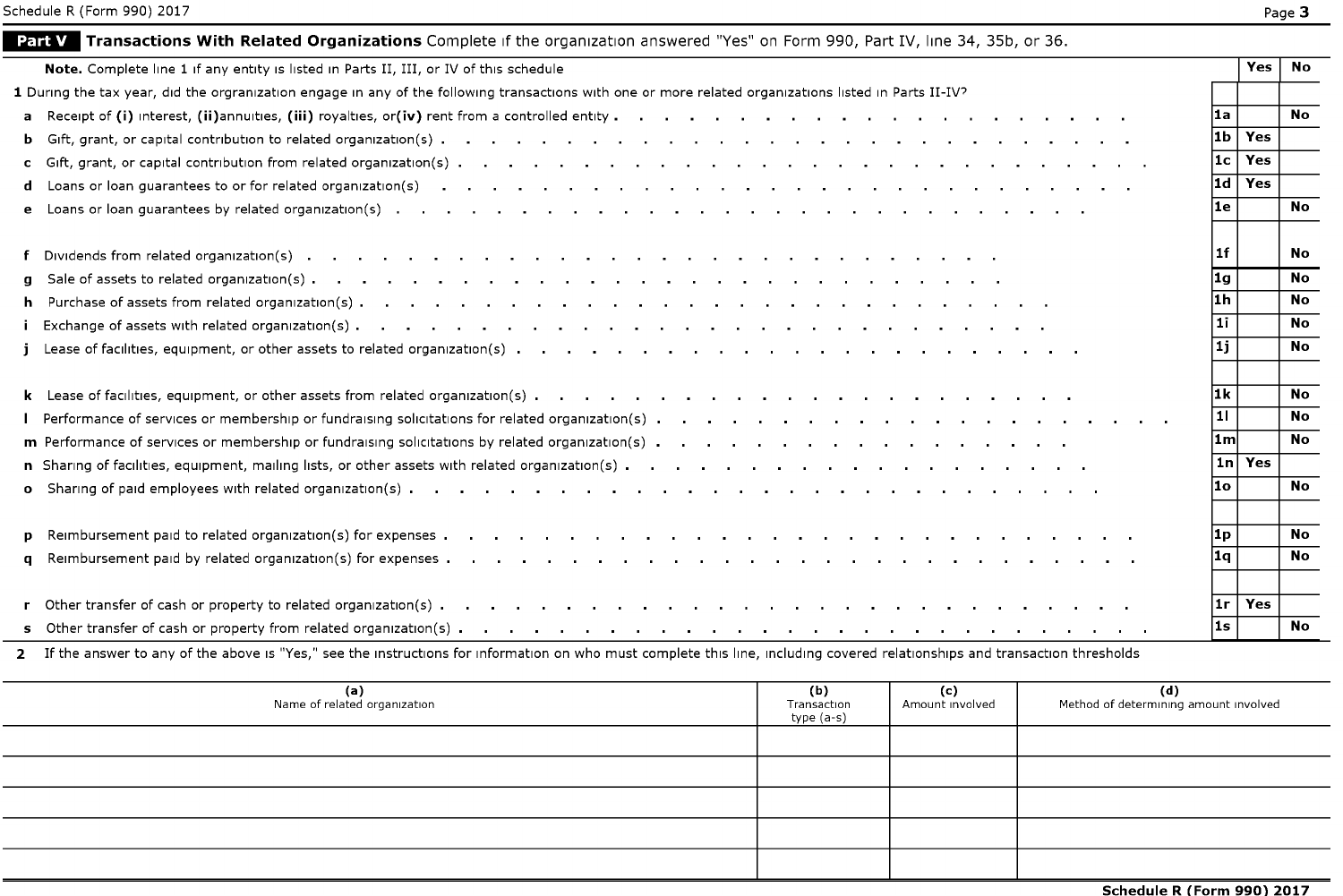## Part VI Unrelated Organizations Taxable as a Partnership Complete if the organization answered "Yes" on Form 990, Part IV, line 37.

Provide the following information for each entity taxed as a partnership through which the organization conducted more than five percent of its activities (measured by total assets or gross revenue) that was not <sup>a</sup> related organization See instructions regarding exclusion for certain investment partnerships

| (a)<br>Name, address, and EIN of entity | (b)<br>Primary activity | (c)<br>Legal<br>domicile<br>(state or<br>foreign<br>country) | (d)<br>Predominant<br>income<br>Findent<br>(related,<br>unrelated,<br>excluded from<br>tax under<br>sections 512-<br>514) | (e)<br>Are all partners<br>$\frac{\text{section}}{\text{501(c)(3)}}$ |    | (f)<br>Share of<br>total<br>income | $(g)$<br>Share of<br>end-of-year<br>assets | (h)<br>Disproprtionate<br>allocations? |                            | $\langle 1 \rangle$<br>Code V-UBI<br>amount in box<br>20<br>of Schedule<br>K-1<br>(Form 1065) | (j)<br>General or<br>managing<br>partner? |    | (k)<br>Percentage<br>ownership |
|-----------------------------------------|-------------------------|--------------------------------------------------------------|---------------------------------------------------------------------------------------------------------------------------|----------------------------------------------------------------------|----|------------------------------------|--------------------------------------------|----------------------------------------|----------------------------|-----------------------------------------------------------------------------------------------|-------------------------------------------|----|--------------------------------|
|                                         |                         |                                                              |                                                                                                                           | Yes                                                                  | No |                                    |                                            | Yes                                    | $\mathop{\sf No}\nolimits$ |                                                                                               | Yes                                       | No |                                |
|                                         |                         |                                                              |                                                                                                                           |                                                                      |    |                                    |                                            |                                        |                            |                                                                                               |                                           |    |                                |
|                                         |                         |                                                              |                                                                                                                           |                                                                      |    |                                    |                                            |                                        |                            |                                                                                               |                                           |    |                                |
|                                         |                         |                                                              |                                                                                                                           |                                                                      |    |                                    |                                            |                                        |                            |                                                                                               |                                           |    |                                |
|                                         |                         |                                                              |                                                                                                                           |                                                                      |    |                                    |                                            |                                        |                            |                                                                                               |                                           |    |                                |
|                                         |                         |                                                              |                                                                                                                           |                                                                      |    |                                    |                                            |                                        |                            |                                                                                               |                                           |    |                                |
|                                         |                         |                                                              |                                                                                                                           |                                                                      |    |                                    |                                            |                                        |                            |                                                                                               |                                           |    |                                |
|                                         |                         |                                                              |                                                                                                                           |                                                                      |    |                                    |                                            |                                        |                            |                                                                                               |                                           |    |                                |
|                                         |                         |                                                              |                                                                                                                           |                                                                      |    |                                    |                                            |                                        |                            |                                                                                               |                                           |    |                                |
|                                         |                         |                                                              |                                                                                                                           |                                                                      |    |                                    |                                            |                                        |                            |                                                                                               |                                           |    |                                |
|                                         |                         |                                                              |                                                                                                                           |                                                                      |    |                                    |                                            |                                        |                            |                                                                                               |                                           |    |                                |
|                                         |                         |                                                              |                                                                                                                           |                                                                      |    |                                    |                                            |                                        |                            |                                                                                               |                                           |    |                                |
|                                         |                         |                                                              |                                                                                                                           |                                                                      |    |                                    |                                            |                                        |                            |                                                                                               |                                           |    |                                |
|                                         |                         |                                                              |                                                                                                                           |                                                                      |    |                                    |                                            |                                        |                            |                                                                                               |                                           |    |                                |
|                                         |                         |                                                              |                                                                                                                           |                                                                      |    |                                    |                                            |                                        |                            |                                                                                               |                                           |    |                                |
|                                         |                         |                                                              |                                                                                                                           |                                                                      |    |                                    |                                            |                                        |                            |                                                                                               |                                           |    |                                |

Schedule R (Form 990) 2017